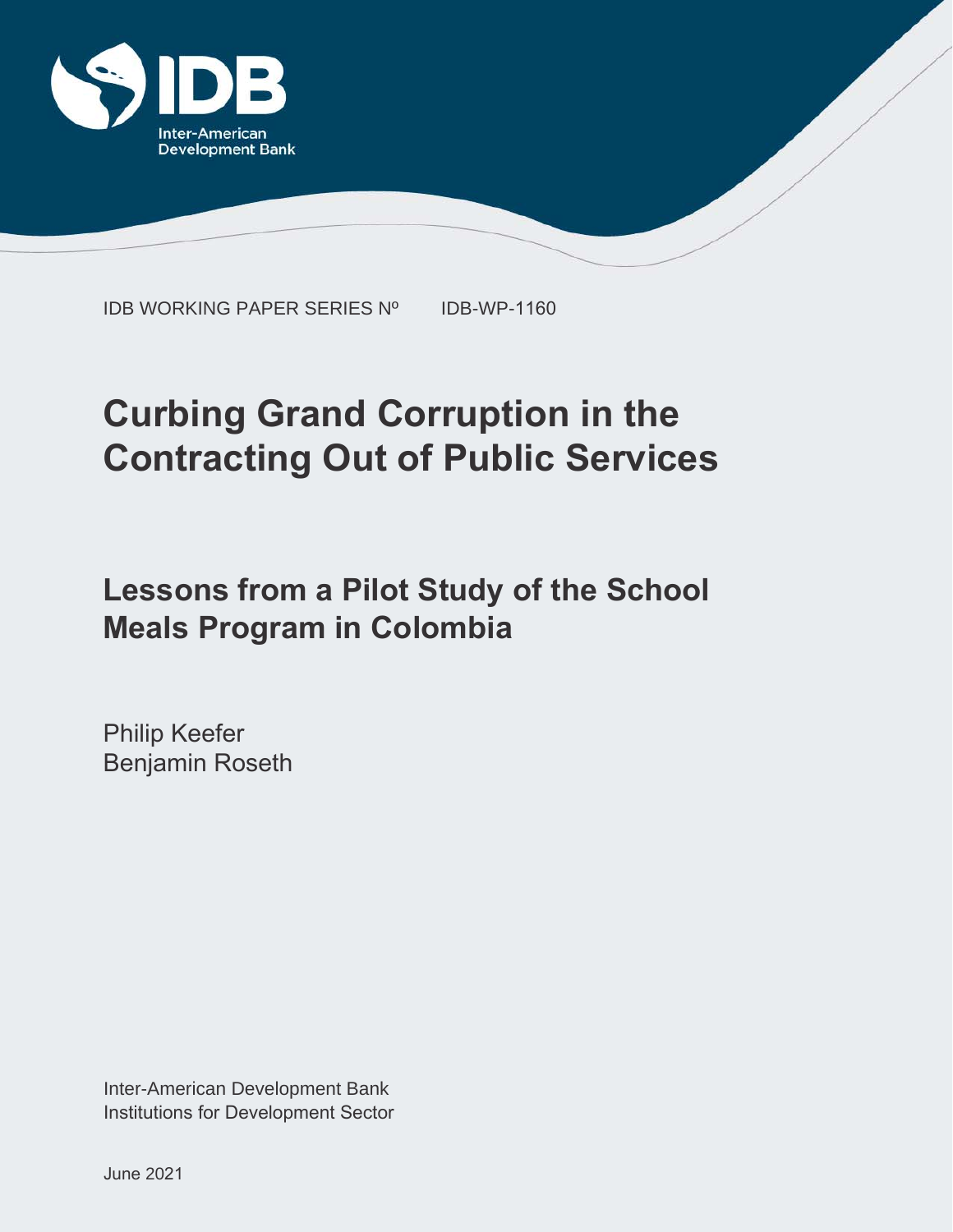

## **Curbing Grand Corruption in the Contracting Out of Public Services**

**Lessons from a Pilot Study of the School Meals Program in Colombia**

Philip Keefer Benjamin Roseth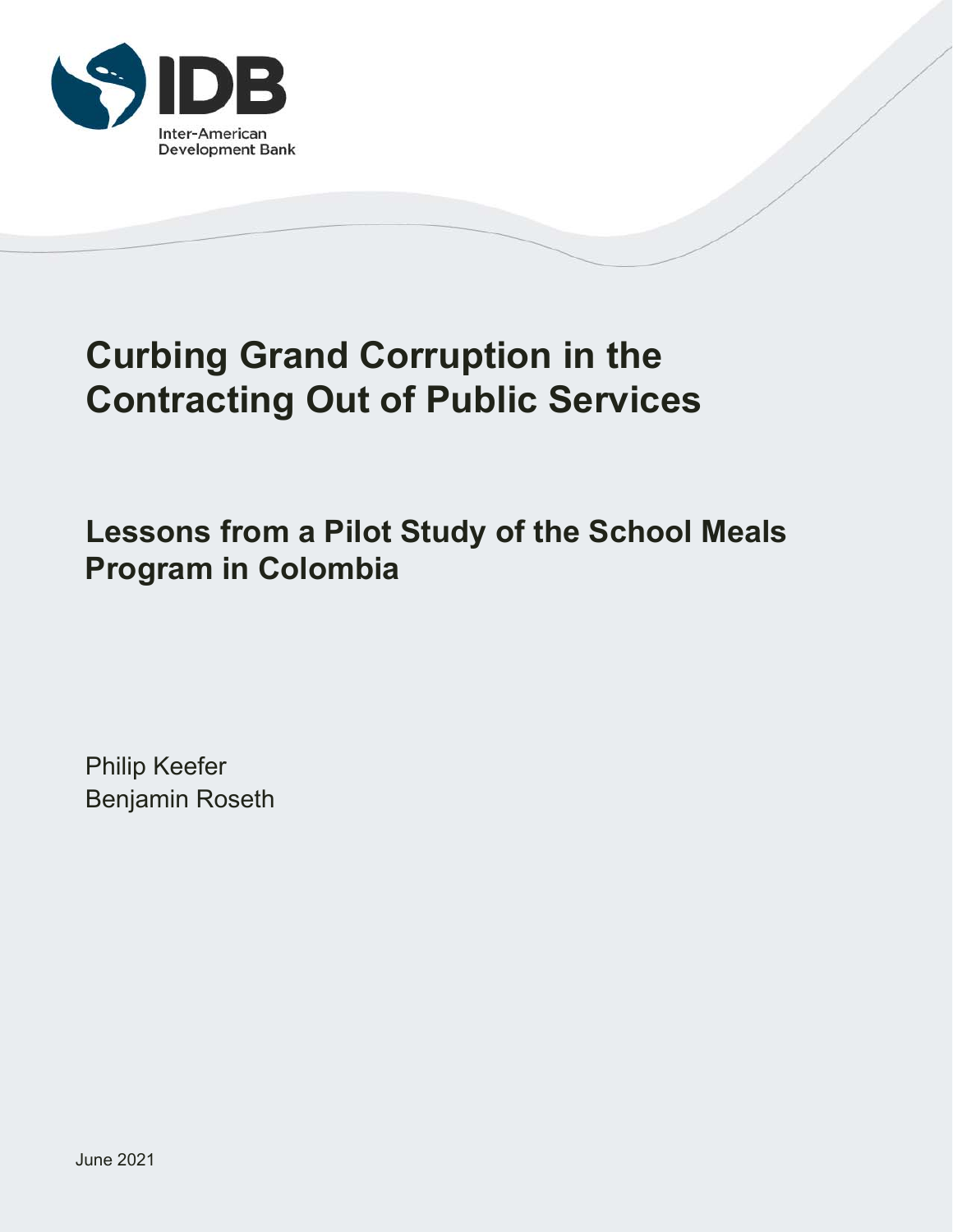Cataloging-in-Publication data provided by the Inter-American Development Bank Felipe Herrera Library

Keefer, Philip.

Curbing grand corruption in the contracting out of public services: lessons from a pilot study of the School Meals Program in Colombia / Philip Keefer, Benjamin Roseth.

p. cm. — (IDB Working Paper Series ; 1160)

Includes bibliographic references.

1. Contracting out-Corrupt practices-Colombia. 2. Political corruption-Colombia. 3. Public contracts-Corrupt practices-Colombia. I. Roseth, Benjamin. II. Inter-American Development Bank. Institutions for Development Sector. III. Title. IV. Series.

IDB-WP-1160

#### http://www.iadb.org

Copyright © 2021 Inter-American Development Bank. This work is licensed under a Creative Commons IGO 3.0 Attribution-NonCommercial-NoDerivatives (CC-IGO BY-NC-ND 3.0 IGO) license (http://creativecommons.org/licenses/by-nc-nd/3.0/igo/ legalcode) and may be reproduced with attribution to the IDB and for any non-commercial purpose, as provided below. No derivative work is allowed.

 Any dispute related to the use of the works of the IDB that cannot be settled amicably shall be submitted to arbitration pursuant to the UNCITRAL rules. The use of the IDB's name for any purpose other than for attribution and the use of IDB's logo shall be subject to a separate written license agreement between the IDB and the user and is not authorized as part of this CC-IGO license.

 Following a peer review process, and with previous written consent by the Inter-American Development Bank (IDB), a revised version of this work may also be reproduced in any academic journal, including those indexed by the American Economic Association's EconLit, provided that the IDB is credited and that the author(s) receive no income from the publication. Therefore, the restriction to receive income from such publication shall only extend to the publication's author(s). With regard to such restriction, in case of any inconsistency between the Creative Commons IGO 3.0 Attribution-NonCommercial-NoDerivatives license and these statements, the latter shall prevail.

Note that the link provided above includes additional terms and conditions of the license.

The opinions expressed in this publication are those of the authors and do not necessarily reflect the views of the Inter-American Development Bank, its Board of Directors, or the countries they represent.

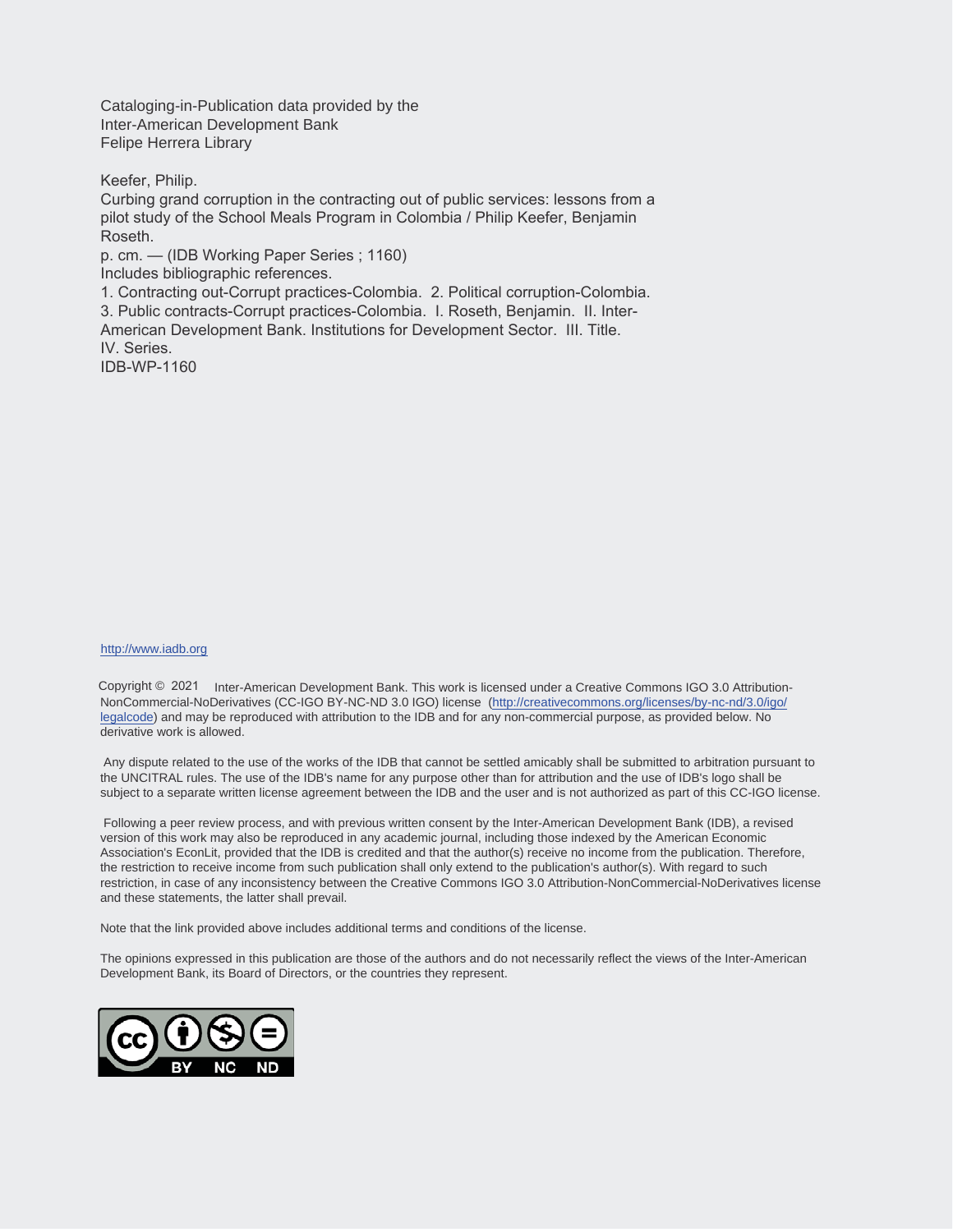#### **Abstract\***

Do targeted transparency interventions reduce corrupt behavior when corrupt actors are few and politically influential; their behavior imposes small costs on numerous individuals; and corrupt behavior is difficult to observe? Results from a study of informal audits and text messages to parents, meant to curb corruption in the School Meals Program of Colombia, suggests that they can. Theory is pessimistic that transparency interventions can change the behavior of actors who exert significant influence over supervisory authorities. Moreover, inherent methodological obstacles impede the identification of treatment effects. Results substantiate the presence of these obstacles, especially considerable spillovers from treated to control groups. Despite spillovers, we find that parental and operator behavior are significantly different between treatment and control groups. Additional evidence explains why operator behavior changed: out of concern that systematic evidence of corrupt behavior would trigger enforcement actions by high-level enforcement agencies outside of the political jurisdictions where they are most influential.

**JEL Codes**: D73, H4, H42 **Keywords**: corruption, audits, contracting out

<sup>\*</sup> Author contacts: pekeefer@iadb.org; broseth@iadb.org.

This work would not have been possible without the significant contributions of Ruth Persian, Luke Ravenscroft and Monica Wills-Silva from the Behavioral Insights Team (London), the dedicated field work and data collection efforts of Santiago de la Cadena and Tatiana Rodríguez and the collaboration of colleagues from the Government of Colombia, Javier Guillot and Aura Cifuentes, Camilo Cetina, Paula Castañeda, Daniel Gómez, Luis Fernando García, Orlando Chacón, Tathiana Sánchez, Janyther Guerrero, Erika Rincón and María Francisca Sanín. Adelaida Correa, Daniel Jaramillo and Miguel Purroy provided truly invaluable research assistance. Similarly invaluable were the comments and suggestions of Cesi Cruz, Paul Lagunes and Miguel Purroy. We also thank the UK's Foreign and Commonwealth Office for funding the Behavioral Insights Team's contribution to the project and the additional funding and institutional support of the Inter-American Development Bank and Secretaría de Transparencia, the Departamento Nacional de Planeación, the Ministerio de Educación, and the Ministerio de Tecnologías de Información y Comunicación of the Government of Colombia.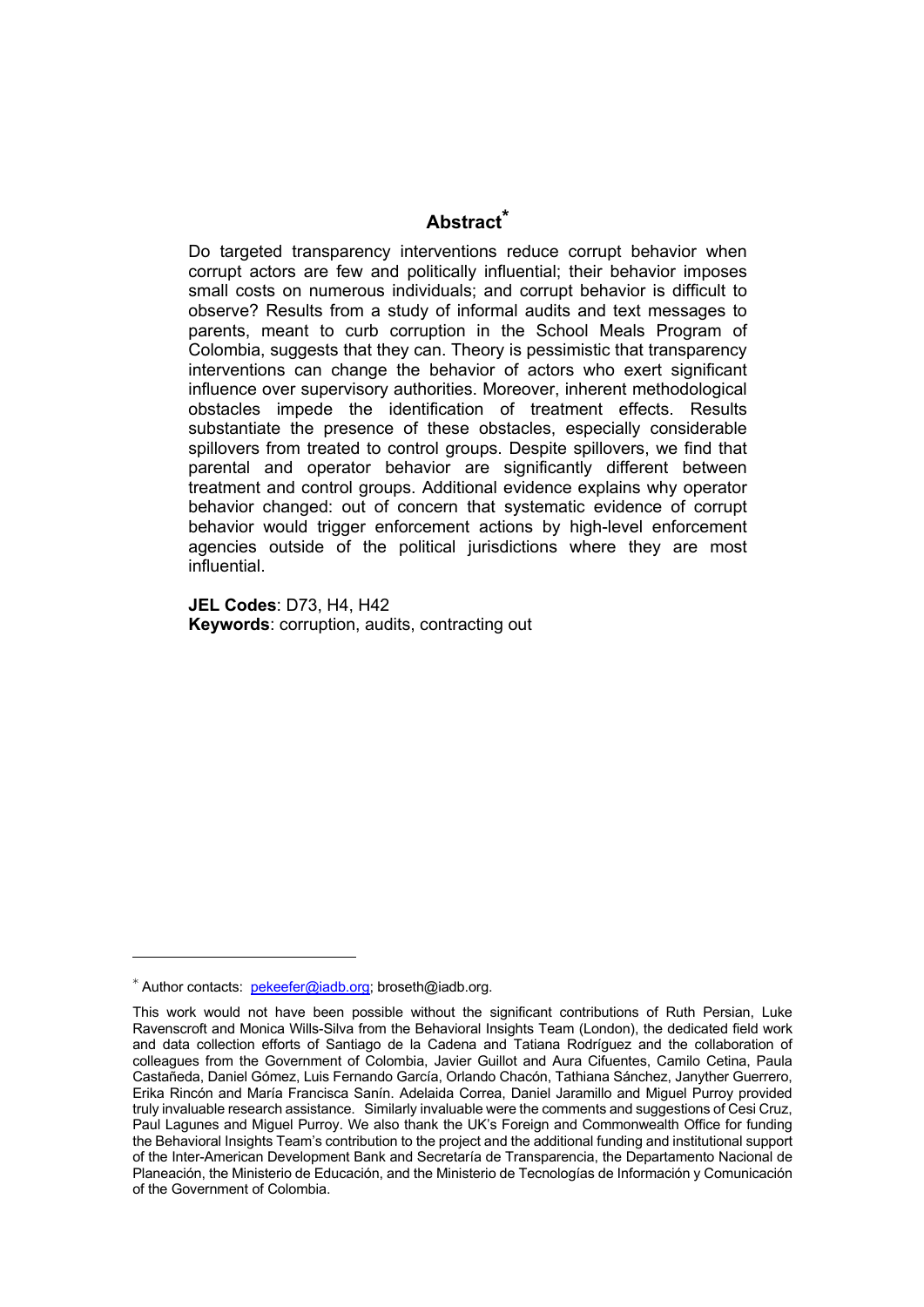#### **Introduction**

Do targeted transparency interventions reduce corrupt behavior when there are few, politically influential corrupt actors; the costs of corruption are spread over many individuals, each of whom bears a small cost; and corrupt behavior is difficult to observe? An important body of research has focused on the inverse case, finding that transparency reduces corruption when corrupt actors are numerous and not influential; victims individually bear a relatively large cost; and corrupt behavior is easier to observe. This paper uses evidence from a pilot study, originally designed as a randomized control trial. $^1$ of a transparency intervention in more than 200 schools that participate in Colombia's School Meals Program (Programa de Alimentación Escolar, or PAE) to explore the significant substantive and methodological implications that these three dimensions have for transparency interventions.

Substantively, theory suggests that targeted transparency $^{2}$  interventions should have a larger effect on the behavior of corrupt actors when the information the interventions reveal is more likely to trigger action by victims and when corrupt actors are less able to resist oversight. Prior research typically focuses on this context. The pilot study discussed here yields evidence that suggests transparency interventions informal audits of the meals served to schoolchildren and text messages to parents can also reduce corrupt activity in less promising settings. Methodologically, evaluations of transparency interventions to curb corrupt actions by a few are particularly subject to spillover effects that exert a downward bias on estimated impacts. The pilot study yields evidence of the importance of spillover effects in contexts with few corrupt actors but, nevertheless, also reveals significant differences in corrupt behavior between schools exposed to transparency interventions and control schools.

Additional evidence is consistent with two possible mechanisms, the "bottom-up" and the "top-down". An end-line survey reveals that parents in treated schools are much more likely to report participation in school meetings that concern the meals program. In addition, though, the differences between treated and control schools are strongest in the department where national oversight agencies were previously absent, suggesting that operators are specifically concerned about not drawing the attention of those agencies.

 $^{1}$  As discussed in greater detail below, the pre-analysis plan was designed based on information that we could gather about the modalities of PAE shirking through extensive pre-analysis fieldwork. This information was difficult to gather, ultimately incomplete, and led to the specification of inappropriate tests in the PAP. We present the results of tests that reflect actual operator practices, gleaned from the study itself. However, since these were not pre-specified, we describe the study as a "pilot" and the results as preliminary. since these were not pre-specified, we describe the study as a "pilot" and the results as preliminary.<br><sup>2</sup> "Targeted transparency" is "the use of publicly required disclosure of specific information in a standardized

format to achieve a clear public policy purpose" (Fung, Graham, and Weil, 2007).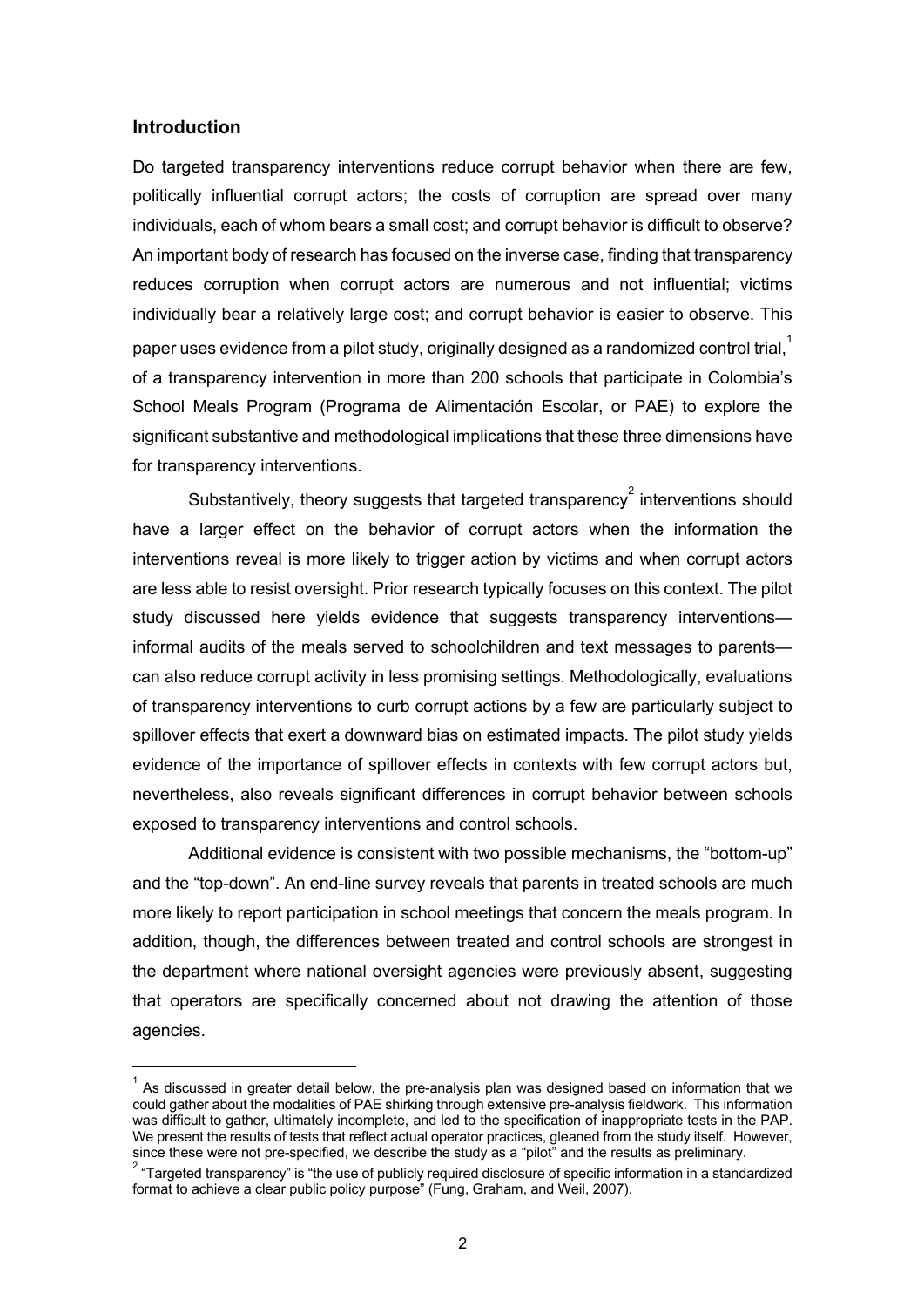Holding constant the total rents extracted across corrupt transactions, a larger number of victims increases the collective action problems of holding actors accountable after revelations of corrupt behavior. Fewer, politically influential corrupt actors, in contrast, can more easily block the implementation of transparency measures, and the more susceptible is the measurement of corrupt behavior to manipulation, the greater the difficulty of implementing transparency measures.

These characteristics are precisely those of the PAE. Departments (states) are responsible for contracting and oversight of PAE operators, but within each department only a few operators provide most school meals. They serve thousands of students who individually bear small losses from operator shirking. Measurement of shirking is susceptible to operator manipulation. $3$  Consistent with their political influence, the legislation and oversight of the school meals program exhibit numerous characteristics that make it difficult to prevent operator shirking on their contractual responsibilities. Finally, measurement of corrupt behavior requires on-site monitoring of meals, which operators can observe and to which they can respond strategically. The pilot study revealed ample evidence of this.

These same features also introduce serious barriers to evaluation. The presence of only a few operators requires that treatments be randomized across beneficiary units (schools). Unavoidably, control and treatment schools are served by the same operators. The pilot study yields evidence of significant spillover effects from treatment to control schools. Measurement of operator shirking in the provision of school meals is imprecise, making it advantageous to make multiple assessments. However, because operators respond rapidly to measurement, multiple assessments of school meals in control schools trigger treatment effects in those schools, as well. We find significant evidence of operator responses to the very first informal audit of meals in control schools, at the end of the intervention. Despite the theoretical reasons for which transparency

 $3$  From the Sistema Electrónico de Contratación Pública (SECOP) of Colombia Compra Eficiente (CCE): https://www.colombiacompra.gov.co/transparencia/conjuntos-de-datos-abiertos (last accessed 3/18/2021), we know that the department of Cesar issued nine million dollars in contracts to *PAE* operators in 2017. The two operators who served the schools in the Cesar sample of the pilot study accounted for 59 percent of the total. The Union Temporal Alimentación del Cesar accounted for 19.4 percent of the *PAE* contract dollars in Cesar and served 34 schools in the sample. The Consorcio PAE Valledupar accounted for 39.2 of the contract dollars and served 52 of the sample schools.

The department of Nariño issued approximately \$15 million in contracts, 62 percent of which went to the two operators that served the schools in the Nariño sample. The Union Temporal PAE de Nariño accounted for most of this, 59.4 percent of total contract value in the department, and also for most of the schools: 117 of the schools in the sample. Nariño has many isolated communities that offer less lucrative opportunities and are served by many small operators that collectively account for a fraction of total contracts. They are more similar to the corrupt actors who are the subject of prior research. However, only nine of the schools in the Nariño sample were served by such an operator, La Asociación de Cabildos Indígenas del Pueblo de los Pastos. The value of this group's PAE contracts with the department accounted for 2.5 percent of the total. Three of the schools in the sample receive services from two operators (one, for example, providing the morning meal and another the afternoon).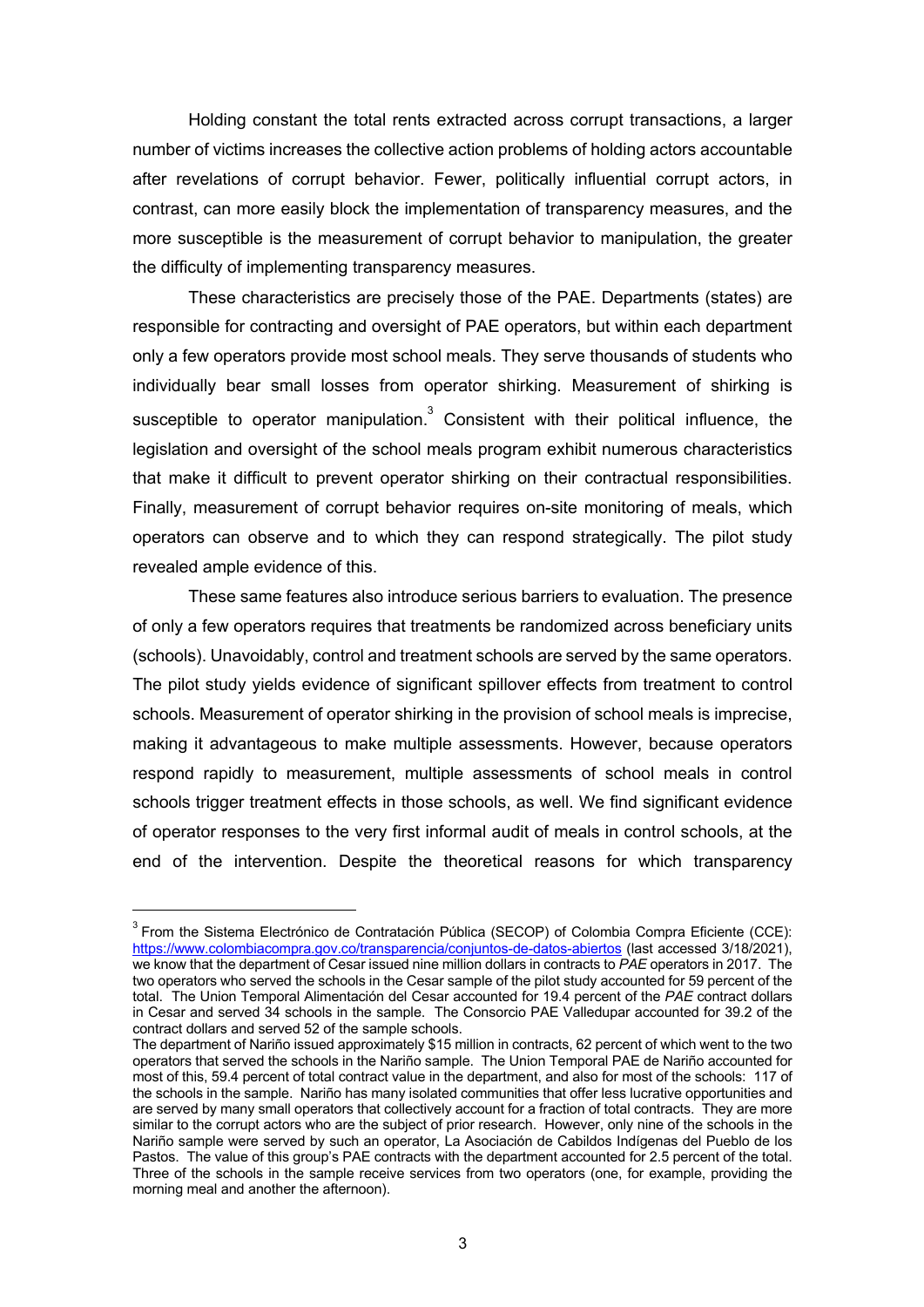interventions should matter less in this context, and the methodological obstacles to detecting treatment effects, the pilot study still reveals significant differences in the behavior of school meal providers between schools exposed to transparency interventions and control schools.

Corruption by a few actors involving large sums is often labelled "grand corruption." The pilot study yields numerous lessons for future research and policy reforms related to grand corruption. First, despite the large differences with the corruption examined in the transparency literature, transparency interventions show promise in combatting grand corruption. The pilot study suggests that such an outcome may result from an interaction between bottom-up efforts by parents to hold operators accountable and the prospect of top-down attention of powerful enforcement agencies that is drawn to the systematic information about operator performance collected through the informal audits.

Second, in the absence of formal government audits that are the mainstay of previous research, low-cost, informal strategies to systematically measure operator shirking are available. Those strategies are necessary in the case of shirking in service delivery: operators delivering meals for the PAE can engage in small amounts of shirking across tens or hundreds of thousands of transactions.

Third, even in a context in which governments are acutely concerned about corruption in a sector, low-cost, informal strategies to measure shirking seem not to emerge in equilibrium. Hence, the organization of the informal collection of systematic information regarding behavior should be an object of transparency reform.

Fourth, large service providers in corrupt settings are well-organized and respond quickly to observation by outsiders; in many cases, the response takes the form of efforts to prevent such observation. This raises significant obstacles to the evaluation of policy efficacy. However, and despite such obstacles, the pilot collection of systematic, though unofficial, information about operator performance, combined with text communications with parents, appears to have significantly increased operator compliance with their contractual obligations. However, the presence of an active prosecutor may be key to the success of such initiatives.

The next section of the paper outlines the theoretical importance for transparency interventions of the distinctions between the corruption context we examine in the Colombia school meals program and the types of corruption that are the focus of prior research on transparency. We then identify the methodological challenges that are inherent in the analysis of corrupt behavior in programs such as the PAE. In succession, after describing in more detail the PAE itself, the specific transparency interventions that we implemented, and the design of the pilot study, we present qualitative and quantitative

4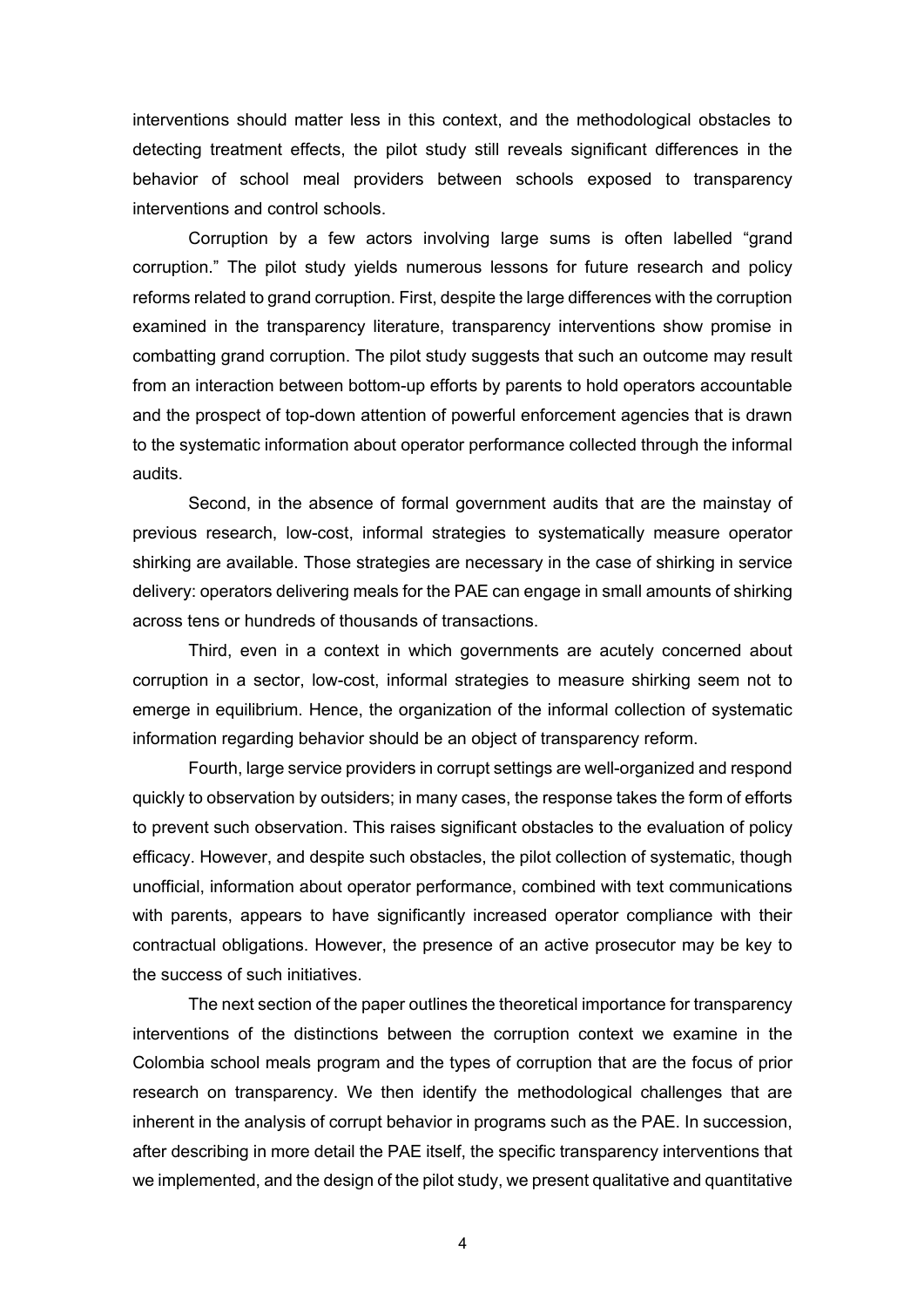evidence on the theoretical and methodological issues raised by the study of "grand corruption" in service delivery, including information on the mechanisms through which the interventions might improve operator performance.

#### **Theory and Literature**

Transparency reform rests on straightforward theoretical foundations: at least since Becker and Stigler (1974), it has been well-understood that agents are less likely to shirk on their obligations to principals, including engaging in corrupt behavior, when principals are better informed about agent behavior (see also, for example, Lui 1986). However, the impact of greater information depends on collective action. If the principal is a country's citizens, control of the agent is a function not only of the principal's information about agent behavior, but also of the principal's—citizens'—ability to overcome the collective action dilemma inherent in monitoring the agent (Persson, Rothstein and Teorell 2013). The agent's ability to evade accountability is also a function of collective action: many agents engaged in small acts of corruption must organize to resist anticorruption efforts; a small number of agents who each extract large rents can act unilaterally to insulate themselves from oversight.

The impact of transparency interventions also depends on the costs of collecting information about agent performance and agent ability to manipulate the information collection process. If information is collected on only some dimensions of agent effort, agents may increase their shirking on others (see the review in Banerjee, Mullainathan, and Hanna 2012). Less widely recognized is the fact that some types of effort are inherently more observable than others. Some agent behavior – for example, related to the provision of services, such as school meals – leaves no lasting traces and must be measured at the time that it occurs. In contrast, theft or cheaply built infrastructure leave permanent traces of corrupt behavior. Some types of agents are also better able to manipulate the information collection process. $<sup>4</sup>$  These considerations suggest that</sup> transparency initiatives should be systematically less effective in settings where, holding constant total rent seeking, there are few corrupt agents and many victims, and the evidence of shirking is more costly to collect.

Ample evidence supports the basic logic of transparency reform – more information triggers greater accountability and lower corruption. However, it does so in contexts where the considerations described above are less salient: government agencies collect information and use the information to decide on possible prosecution,

<sup>4</sup> Many creative efforts to measure corruption, such as those reviewed in Banerjee, Mullainathan, and Hanna (2012), refer to cases in which there are many agents (e.g., service providers in health clinics) with little capacity to avoid observation.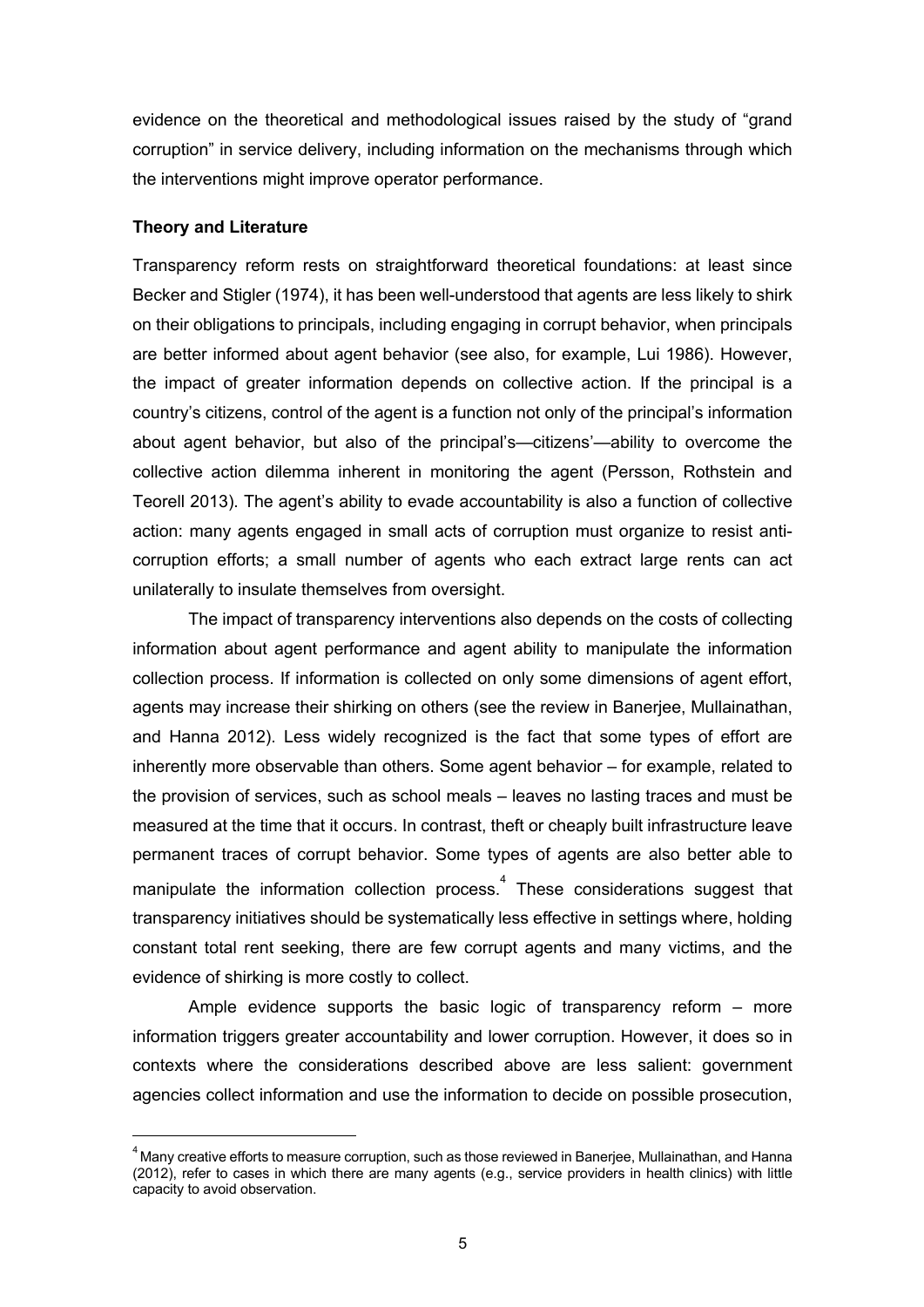solving the collective action problems of numerous victims; corrupt actors are numerous and cannot easily block the collection of information about their behavior; and evidence of shirking is straightforward to collect.

For example, school directors in Uganda spend central government transfers more carefully when citizens are informed about these transfers (Reinikka and Svensson 2005). The large number of school directors means that they cannot easily lobby to make information about their behavior difficult to observe. At the same time, the relatively large sums involved at each school mean that parents, although numerous, have a stronger incentive to collect evidence and hold directors accountable. Once informed about the amount of transfers schools should receive, given their importance in the school budget, parents and government auditors can easily infer malfeasance by observing (the lack of) spending. Similarly, those public investment projects in Costa Rica that were published on a georeferencing website that facilitated public comments exhibited faster physical and financial execution than non-published projects (Rossi et al, 2021).

In other studies, the collective action challenges confronting many victims are solved by the direct involvement of central government auditors with the power to sanction malfeasance. This mechanism is likely at work in the transparency interventions we explore in the Colombian school meals program. However, in prior studies, in contrast to the PAE, the number of agents is large and information itself is relatively cheap to collect. Mayors of small Indonesian towns curb corrupt behavior in the construction of small, centrally funded infrastructure projects when they know that audits of these projects will be sent to the central government (Olken 2007). So also do hospitals in Buenos Aires (Di Tella and Schargrodsky, 2003). Municipalities in Brazil improve their performance after the publication of central government audits that reveal financial management failures (Avis, Ferraz and Finan 2016)—or, in the case of Puerto Rico, before elections (Bobonis, Cámara and Schwabe 2016). Muralidharan et al. (2019) show that beneficiary farmers are significantly more likely to receive benefits from a large government cash transfer program when officials are informed that the national government will monitor their performance by making phone calls to beneficiaries.

In all these cases, the corrupt actors are numerous and incapable of blocking information collection. The central government, a unitary actor, internalizes the costs of auditing service providers. And in each case, a single piece of evidence (e.g., a single failed audit) can reveal significant malfeasance sufficient to trigger judicial or electoral responses, or both. Results in Lagunes (2018) follow the same logic: he finds that informing Peruvian mayors that civil society groups, supported by the country's anticorruption agency, are monitoring specific public works projects appeared to reduce project costs. Purroy (2021) argues that a reform of the royalty allocation system in

6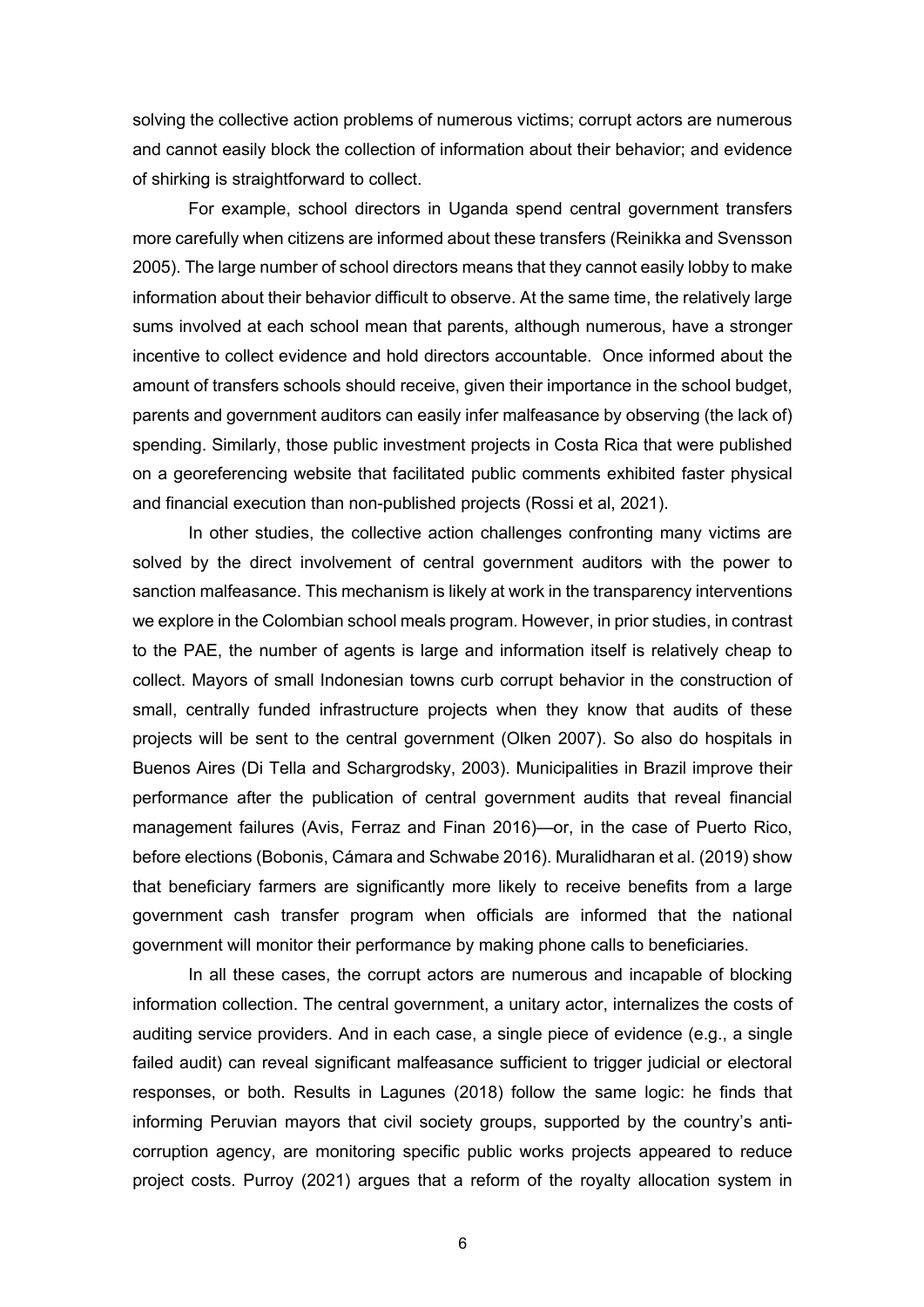Colombia reduced municipal corruption by requiring greater transparency in municipal contracting.

Past research does not capture the impact of transparency when a few actors extract large rents from many, typically (though certainly not always) entailing small losses for affected individuals. In contrast, in the school meals program in Colombia only a few, influential operators are responsible for service provision (school meals). They can (and as we show below, do) more easily block information collection. Second, many households are harmed by operator shirking, but individual household losses are small. Hence, the efficacy of transparency initiatives is more likely to depend on the existence of government agencies that solve citizens' collective action problem. Third, in part because of operator behavior and in part because of the intrinsic nature of the services operators provide, information on provider behavior is costly to collect. Evidence of shirking evaporates after the service is provided; shirking can take place on many dimensions; and many service transactions must be observed to distinguish shirking from innocent explanations, such as exogenous shocks such as weather, the number of children absent, and interruptions in wholesale food markets.

The analysis here and the research described above focus on the impact of transparency interventions based on direct evidence of malfeasance. Recent, pathbreaking literature might suggest that such direct evidence is unnecessary. It has exploited machine learning to identify corrupt transactions based on administrative characteristics associated with those transactions, such as price or bidding modality. For example, Dávid-Barrett and Fazekas (2019) use Big Data to identify the influence of political connections on the awarding of government contracts in Hungary and the United Kingdom. Gallego, Prem and Vargas (2020) use a machine learning algorithm to identify Colombian municipalities prone to corruption prior to the Covid-19 pandemic as part of a difference-in-differences identification strategy to associate corruption tendencies with procurement patterns. This work builds on prior research by substituting quantitative assessments of corrupt environments for subjective evaluations.<sup>5</sup> It leaves open the question of whether information about corruption derived from Big Data is sufficient to trigger accountability reactions by voters or judicial actors. Until such research is undertaken, measures of corruption based on direct observations of agent behavior will still be essential, if for no other reason than the fact that for many public services, administrative data do not capture the individual transactions through which corrupt actors earn rents.

<sup>5</sup> Prominent perceptions-based studies analyzing the determinants of corruption include Mauro (1995), Treisman (2000) and Knack and Keefer (1995).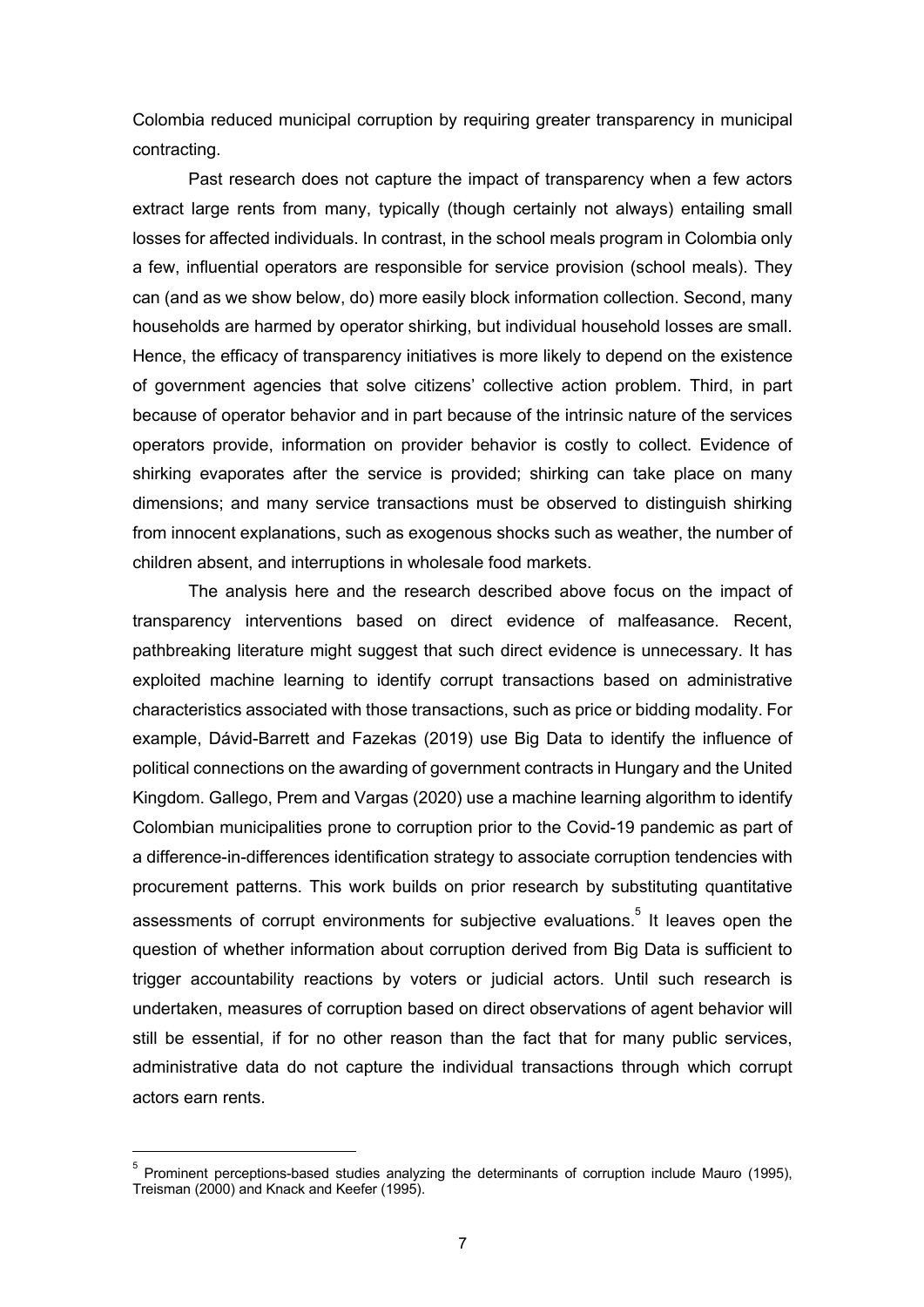### **Methodological Challenges of Evaluating Transparency Interventions in Theoretically Adverse Conditions**

In those conditions where transparency interventions are most needed, but potentially least effective—when government is least likely to collect information on malfeasance and corrupt actors face the lowest risk of sanction—they are also most difficult to evaluate. These same conditions, the presence of only a few agents, of many principals, and of measurement challenges, also pose significant methodological challenges to evaluation.

All studies evaluating the impact of transparency interventions on corrupt behavior take agents as their unit of observation (e.g., mayors, hospitals, and individual public officials). In theory, the large number of agents raises the chances that the transparency intervention will succeed. It also facilitates evaluation: the sample size is sufficiently large so that when the actors are randomized between treatment and control groups, studies have sufficient power to detect a treatment effect. In contrast, when corrupt activity is controlled by a small number of actors (i.e., when it is grand corruption), this standard research design is infeasible. The only alternative is to randomize the assignment of locations where potentially corrupt transactions occur, such as the schools or health facilities served by potentially corrupt actors. The possibility of spillover effects from treatment to control groups are significantly higher.

Spillover effects are of course possible when there are many agents. Those in the control group could observe the intervention in the treatment group and change their behavior. There is a standard design response to this problem: sampling agents who cannot easily communicate with each other. The theoretical response is more compelling, however. It is unlikely to be rational for agents in the control group to change their behavior, since the control group is characterized precisely by the absence of an intervention to monitor their behavior. Since they confront no increased probability of sanction, they have no reason to reduce the risk of sanction by modifying their behavior.

A small number of agents precludes the standard design response of avoiding communication between control and treatment agents. In addition, however, agents who observe that their behavior is being monitored among some of the beneficiaries they serve have greater reason to believe that the services they provide to all their beneficiaries might be scrutinized. Agents are more likely to change their behavior towards control group beneficiaries for a period if the rents they forego over that period are low relative to the magnitude of the sanctions they might expect if they are detected, and if they believe that additional information that voters or judicial authorities might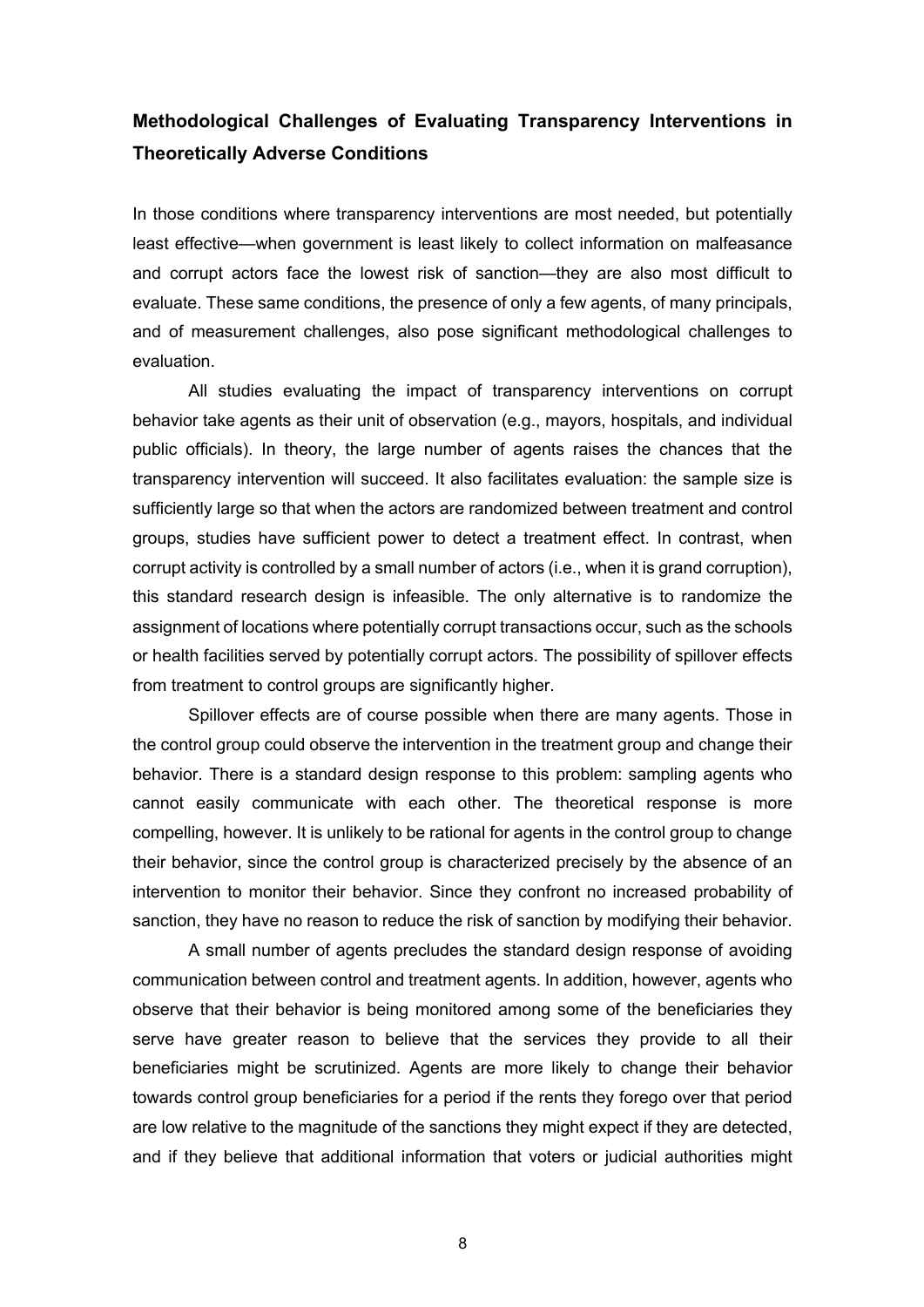obtain from control schools will have a significant effect on voter or judicial attitudes towards them.

The grand corruption often involves few actors, and the arguments above immediately apply. However, the theoretical mechanisms through which transparency affects agent behavior always exerts downward pressure on the number of agents that can be included in an evaluation when the agents extract tiny rents from many beneficiaries. In this case, evidence of shirking from a few transactions is insufficient to motivate either voters or judicial authorities to act, in part because any small sample of transactions could exhibit deficiencies for reasons other than agent shirking. Persuasive evidence of corrupt behavior, sufficient to elicit a response from voters or judicial authorities, therefore requires information on many transactions affecting many beneficiaries. A small number of observations is sufficient to fully characterize the behavior of agents in prior research. However, when agent shirking extracts small rents from many beneficiaries, many transactions must be observed. Hence, an evaluation budget that would accommodate a large sample of agents when corrupt behavior can be inferred from low-cost monitoring accommodates many fewer when monitoring is high cost.

Compared to the standard case in the literature, therefore, it is not possible to design evaluations to preclude spillover and the incentives of agents in the control group to react to knowledge of the treatment is greater. This raises an important question that can only be answered empirically. Are spillover effects in this context large enough to prevent the identification of treatment effects? We investigate this issue below with data from the pilot study.

Spillovers are not the only methodological challenge that distinguish the evaluation of transparency interventions in service delivery programs from evaluations in past research. In the studies reviewed earlier, researchers had no contact with the control group and could rely on administrative data to track impact. In the case of service delivery, however, there are no administrative records of the quantity or quality of those transactions, nor do they leave lasting traces, unlike public works projects since services are consumed when they are supplied. Measurement of corrupt behavior requires direct observation of the service delivery transaction. Under these conditions, the measurement of corrupt behavior becomes itself a potential transparency intervention.

Since such measurement must be undertaken in both treatment and control groups, a fundamental obstacle to evaluation arises; measurement of corruption in the control group can be expected to affect agent behavior. As with the spillover effects discussed above, this measurement challenge also injects introduce downward bias

9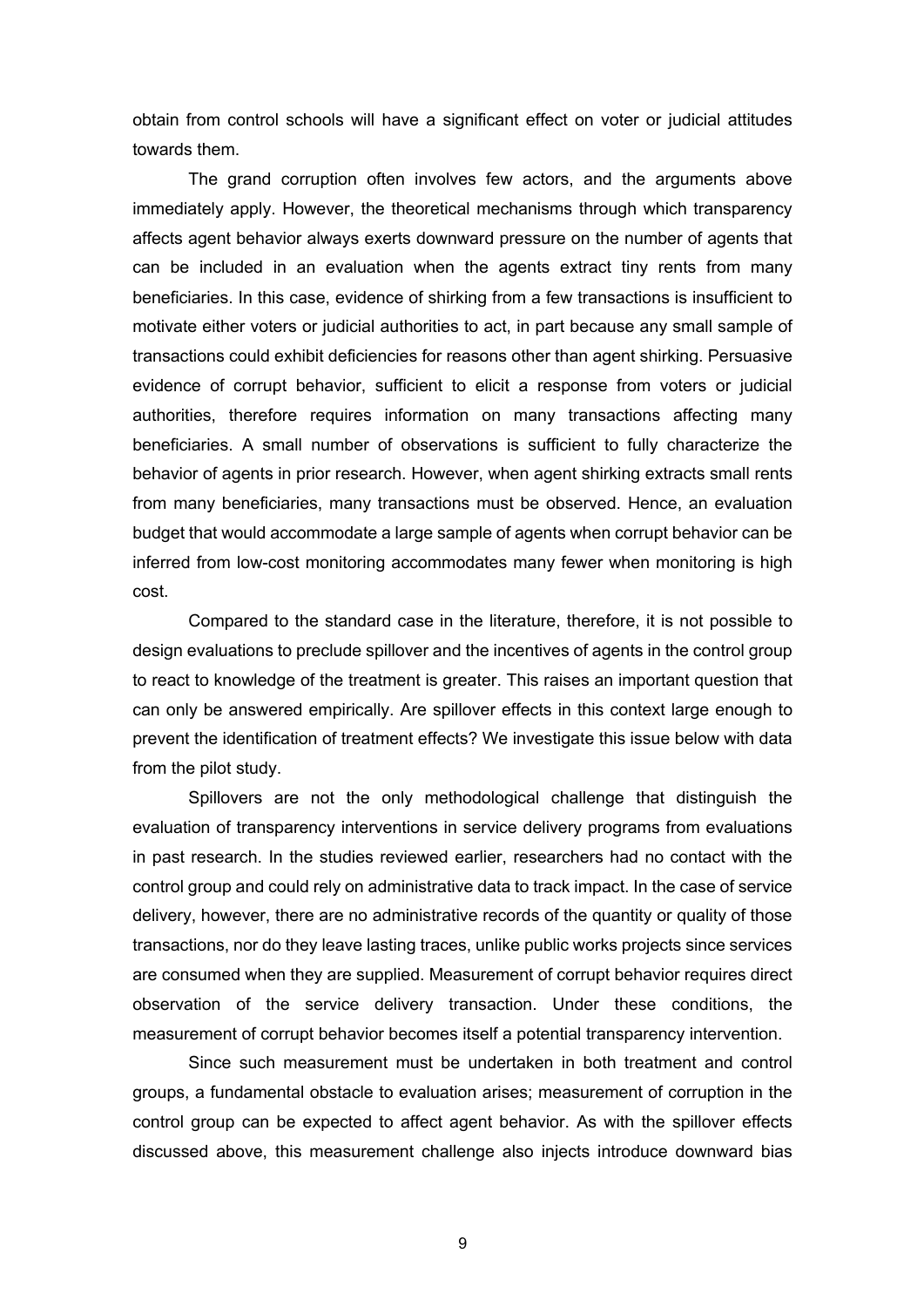downwards the estimate of treatment effects. Data from the pilot study discussed below provides some insight into the extent of that downward bias and how to control it.

#### **Transparency Interventions in Colombia's School Meals Program (PAE)**

The PAE is the oldest and largest social service program in Colombia, launched in 1936 to foster better school attendance, support healthy eating, reduce attrition, and improve overall academic performance for the poorest children in the country. <sup>6</sup> Through the PAE, the Ministry of Education provides federal funding to finance one or two meals per day (morning or afternoon snacks and/or lunch) for needy children. The program reaches approximately 60 percent of the students enrolled in public schools, with an annual budget of nearly US\$600 million in 2017.

Colombia's 96 administrative organizational bodies (certified territorial entities or ETCs) implement the program. The ETCs consist of all departments plus those municipalities able to meet the certification requirements. Some schools and municipalities provide extra budgetary support to the program to broaden access and many schools provide meals to all children, beyond those meeting eligibility criteria.

Primary responsibility for the oversight of PAE operators in Colombia falls to the department governments that contract them. Within departments, the largest operators that provide the bulk of school meals are few and influential. This contrasts with the schools and municipalities investigated in earlier research: national agencies, over which school and municipal officials exercised little political influence, had primary oversight responsibility for them and subjected them to regular audits. Although PAE operators fall within the jurisdiction of national oversight agencies in Colombia—the Controller General of the Republic (Contraloría) and the Attorney General (Fiscal de la Nación)—these entities target PAE operators infrequently and on an ad hoc basis. In contrast, they permanently monitor municipalities. One trigger for ad hoc targeting could be the revelation of systematic information about operator under-performance. We provide suggestive evidence that operator concern about this effect contributes to their change in behavior after experiencing the transparency intervention.

All meals served must meet detailed requirements established by the Federal Ministry of Education. Operators bid for the concession to provide these meals. They can prepare meals off-site and deliver them ready-made to the school, or they can deliver

 $^6$  Evidence on the educational impact of school feeding programs is mixed, but studies generally do not account for the way in which the programs are administered. In their meta-review, Jomaa, McDonnell and Probart (2011) conclude that school feeding programs improve school enrollment and attendance, but find little evidence that they raise growth, cognition and academic achievement. Alderman and Bundy (2012) similarly find that they are best viewed as transfer programs that can provide a social safety net and help promote human capital investments.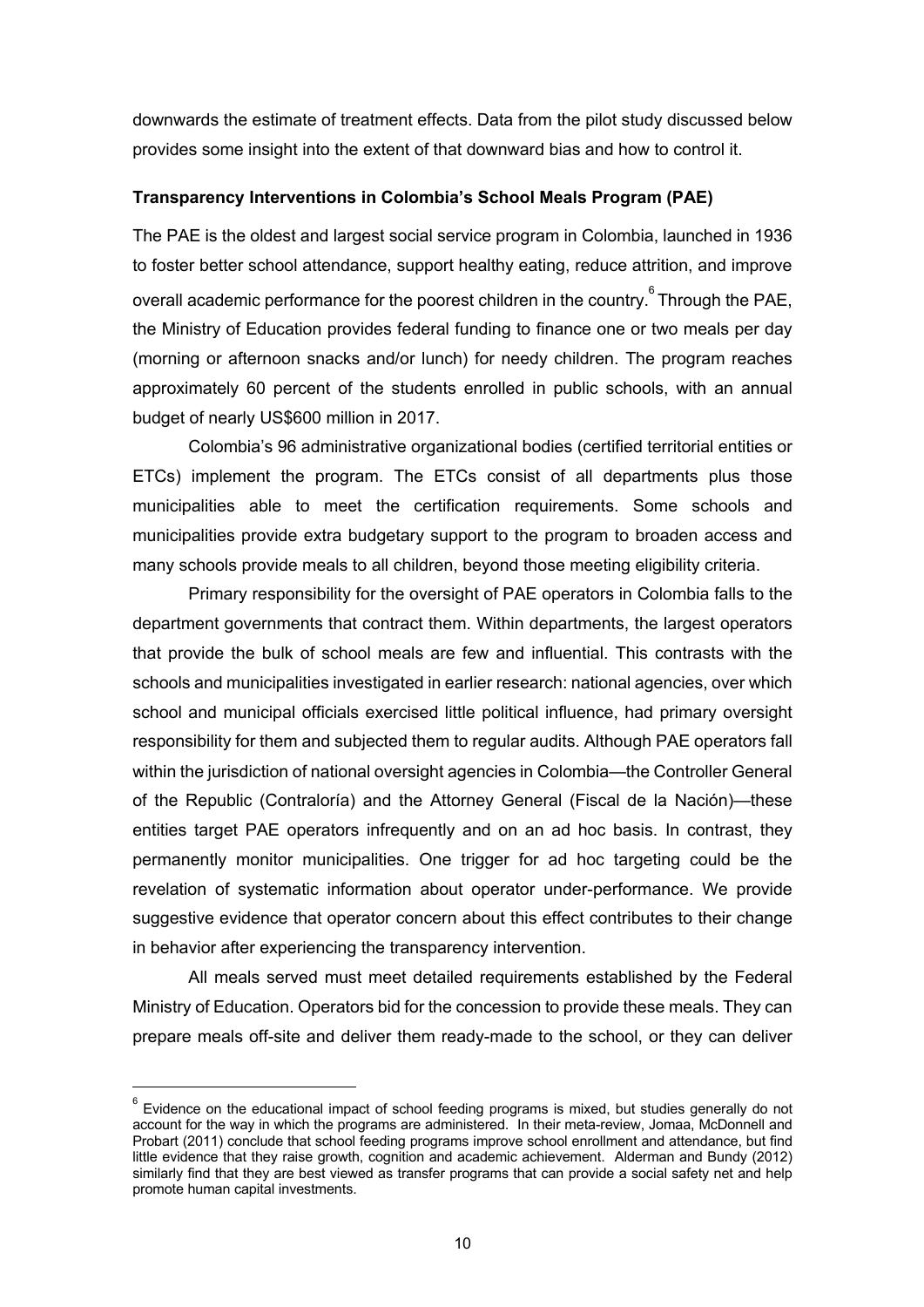ingredients to schools and arrange for on-site preparation by operator employees, often mothers with children in the schools.<sup>7</sup>

Operators can shirk in many ways on their contractual obligations: they can provide too few meals, serve small portion sizes, or substitute low-cost ingredients not included in sanctioned menus. Scandals erupted in 2016 and led to renewed concerns about corruption in the program. An explosive video from a school in the town of Aguachica, in Cesar, triggered a national uproar and provided the impetus for the government to undertake this project. A teacher secretly filmed the production of a promotional video for the school's meals program. The promotional video showed smiling children with full plates; the clandestine video revealed that the same full plate was passed from child to child for purposes of the video. When filming was completed, the children received their usual meager rations, served directly into their hands. Anonymous threats forced the teacher to leave the country.<sup>8</sup>

The Colombian government requested assistance to develop a response that could be implemented rapidly, without new legislation or budgetary commitments, and agreed to a two-pronged transparency intervention. One intervention consisted of multiple, short-duration, informal audits that yielded systematic—albeit not legally actionable—information on operators' contractual compliance. The other was a program of nine weekly text messages to parents informing them about, among other things, the food items their children should have received on the day of the message.

Theory predicts that the audit intervention could affect operator behavior through two possible channels. First, even if operators are insulated from departmental oversight, they could be concerned that the systematic collection of compliance data, even if undertaken informally by university students and with no legal effect, could lead the Controller General of the Republic (Contraloría) or the Attorney General (Fiscal de la Nación) to divert enforcement resources from other priorities and target them. Both entities are active in enforcing anticorruption laws, but their resources are limited. As discussed above, they cannot easily target investigative resources when malfeasance consists of shirking in many transactions (individual meals to students) that are difficult to observe.

Second, newly informed parents might register more systematic complaints with officials than had previously been possible, prompting either an administrative and

<sup>7</sup> The Ministry of Education describes the program here: http://www.mineducacion.gov.co/1759/w3-article-349942.html [Accessed 9/16/16].

<sup>8</sup> A news report, including the video, can be found here https://www.youtube.com/watch?v=wFVcHyqL3\_I [Accessed 1/15/19]. Corruption in the program has been widely covered in Colombia newspapers, for example here: https://www.eltiempo.com/archivo/documento/CMS-16568213 [Accessed 1/15/19].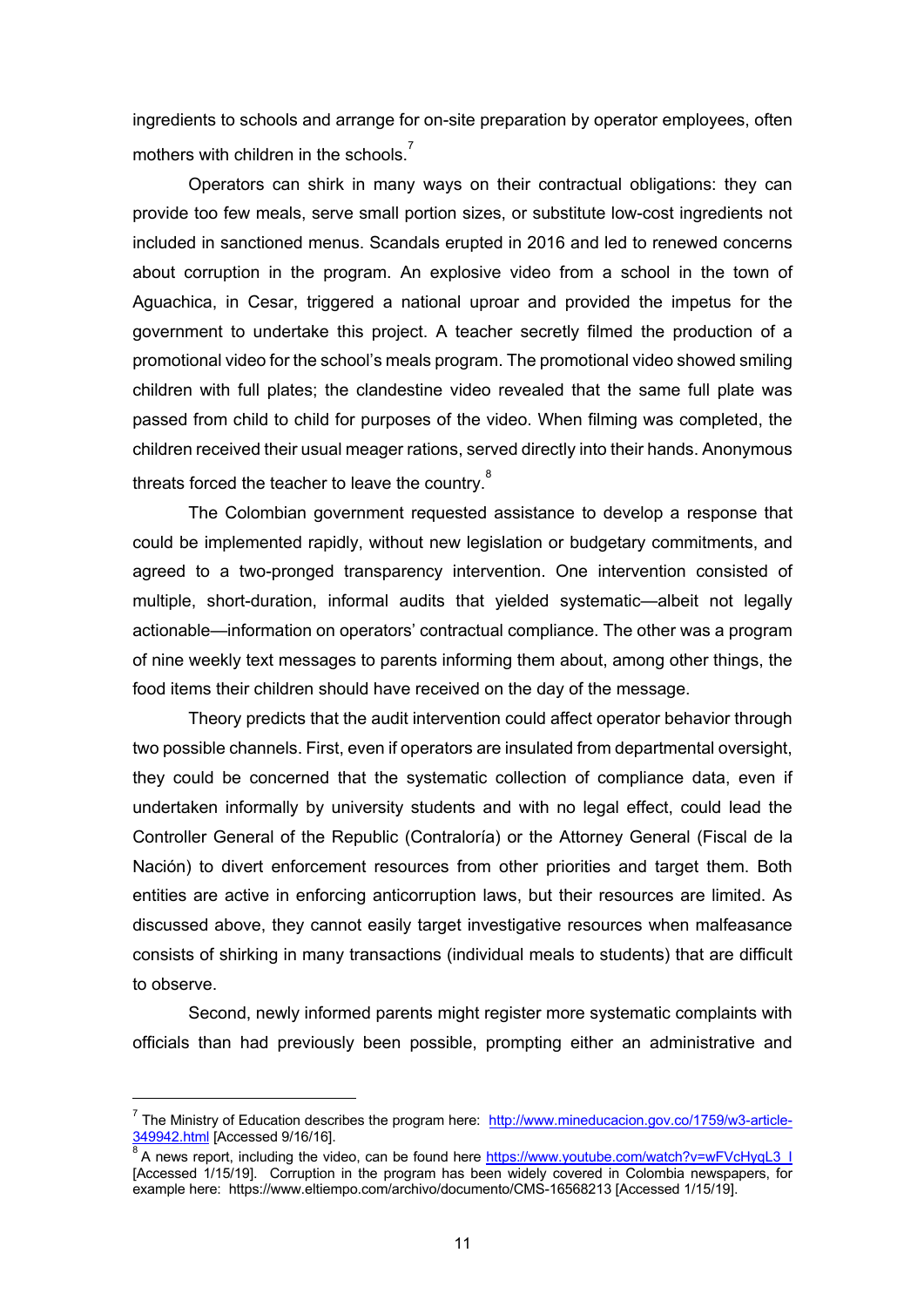judicial reaction or a political reaction (e.g., from mayors who had previously tolerated operator behavior). Evidence from Reinikka and Svensson (2005) and Enikolopov, Petrova and Sonin (2018) provides some support for this mechanism. Reinikka and Svensson (2005) show that information about central government transfers to local schools in Uganda significantly increases the fraction of those transfers that reach the schools. In Enikolopov et al., blog posts exposing corruption in Russian state-controlled companies reduced their market returns. Managers of these firms, uncertain about the degree to which their judicial and political connections would insulate them from legal consequences, might therefore have curbed corrupt behavior that had allowed them to boost their profitability.

The evidence that grassroots or bottom-up pressure is sufficient to change the behavior of corrupt actors is, however, mixed. Olken (2007) finds that grassroots participation in monitoring of local infrastructure projects increased citizen knowledge of cost overruns but had no effect on corruption. Cruz, et al. (2018) show that merely informing citizens of funds that mayors have at their disposal is sufficient to change behavior, but in unexpected ways: officials found to have shirked on their obligations offset voter disappointment by increasing vote buying in the short run. Weitz-Shapiro and Winters (2016) conclude that voter reactions to information campaigns depend on the credibility of the information; experimenter-generated text messages may or may not be regarded as credible by recipients. Finally, operators in Colombia are more influential in the political jurisdictions within which they operate (departments) than the actors examined in previous research. They may therefore feel more insulated from parental pressure than the public sector officials that are the focus of prior research.<sup>9</sup>

#### **Pilot Design**

The interventions were piloted in an exploratory study that included 208 schools in 60 municipalities in two departments. The study was exploratory because key parameters, fundamental for the analysis, could not be defined prior to the interventions. One of these was the dependent variable. Prior to the study, despite substantial field work it was not possible to ascertain the exact dimensions of food provision on which operators would shirk. Another was the speed of operator response to the informal audits, making it

 $<sup>9</sup>$  Our intervention does not concern government procurement itself, although this is naturally a central</sup> concern in the contracting out of government services (see Broms, et al. 2017 for recent work on the effect of elections on procurement in Sweden). Indeed, some aspects of rent-seeking that we observe are facilitated by contracts that make fiduciary oversight by the government costly and cumbersome. We similarly ignore the electoral effects of corruption, amply documented in Ferraz and Finan (2008), as well as Costas-Pérez, Solé-Ollé and Sorribas-Navarro (2012) and reviewed in De Vries and Solaz (2017).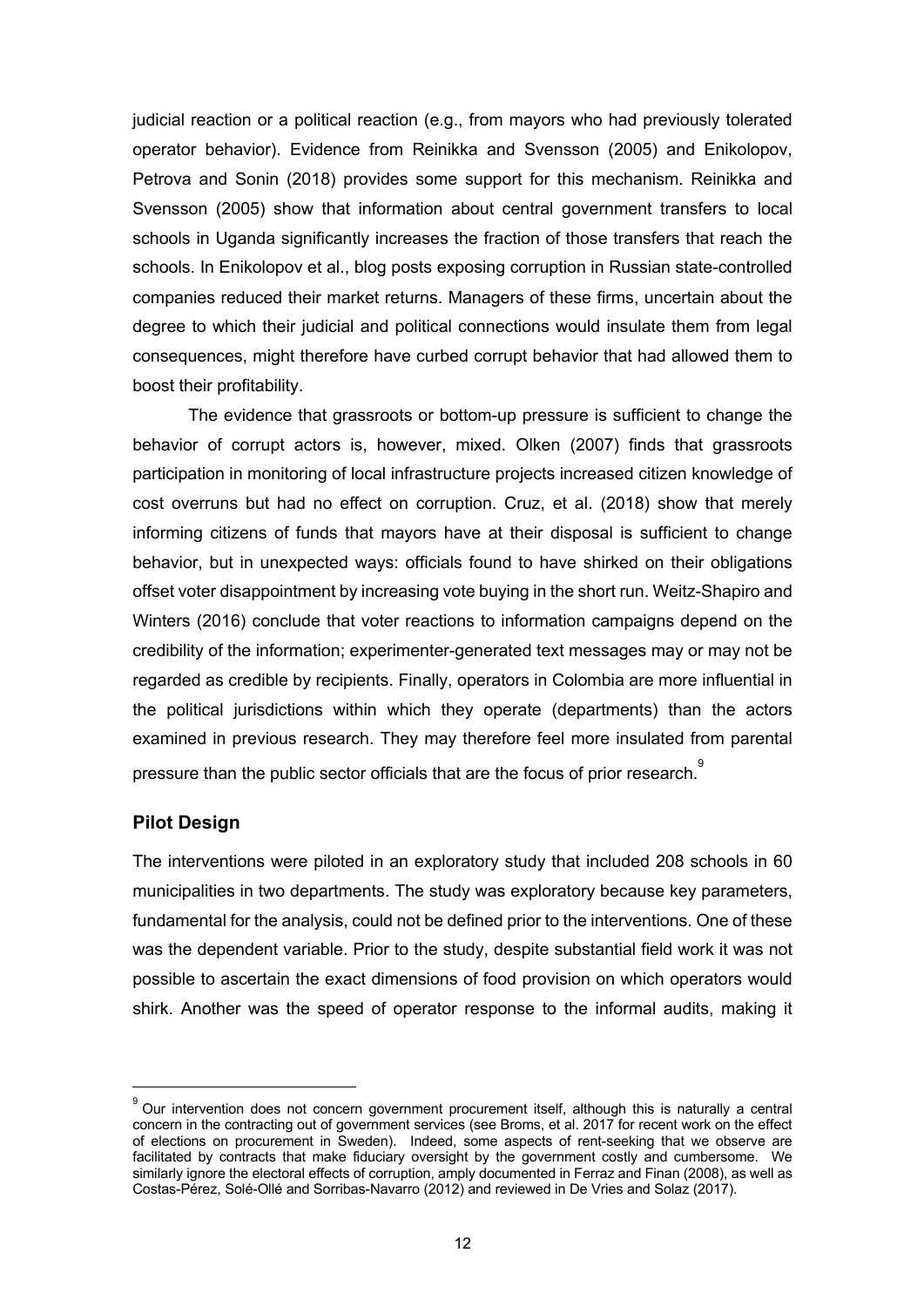impossible to specify ex ante whether one, two or three end-line audits in control schools would constitute more accurate measures of counter-factual operator performance.

As the earlier discussion indicated, operators have little incentive to react to a small number of audits affecting a tiny fraction of their schools. Consequently, proof of concept required that we include a large fraction of the schools served by the operators in the study. Further recalling the earlier discussion, theory precluded the usual evaluation design, randomizing the treatment across operators. Instead, the treatment (both interventions) was assigned to 106 schools, 64 in the department of Nariño and 42 in the department of  $Cesar$ .<sup>10</sup> In Nariño, treated schools were audited approximately 7.5 times over the course of the semester. A teacher strike shortened the semester in Cesar, where schools were audited approximately five times. The audits were unannounced. The schedule of audits was known only to the research team. $11$ 

To assess operator compliance with their contractual obligations in control schools, the pilot design included three light audits at the end of the semester. Logistical difficulties in organizing the auditors and the strike-shortened semester in Cesar meant that in about half of control schools, only two audits were conducted. The choice to conduct multiple end-of-semester audits in control schools was made to reflect the tradeoff between greater accuracy—multiple audits allow for more accurate inferences from noisy measures of operator compliance—and the risk of triggering treatment effects in control schools. In fact, we find that the tradeoff was steep: operators appeared to respond rapidly to the first of the audits by improving compliance before the second endline audit had occurred.

Table 1 details the number of audits in control and treated schools in the two departments. Out of 125 sample schools in 38 municipalities of Nariño, 64 were randomly assigned to the treatment group and 61 to the control. Treated schools received an average of 7.5 audits over the course of 11 weeks. Audits to collect end-line information on control schools took place in weeks 9, 10 and 11; control schools were audited on average 2.8 times in Nariño. $^{12}$ 

 $10$  The design and implementation of the intervention was the product of collaboration among the Behavioral Insights Team of Great Britain, the Department of National Planning, the Secretariat of Transparency in the Office of the President, the Ministry of Education, the Ministry of Technology, Information and<br>Communications, and the Inter-American Development Bank.

<sup>&</sup>lt;sup>11</sup> The education departments of Nariño and Cesar were given general information that there would be visits occurring in some schools during the second semester, but not which schools, nor the schedule. The operators were given no information directly. Parents in treated schools were told in workshops that audits were going to be conducted approximately once weekly, but they were not given specific dates. Despite the lack of details, it was clear to the student auditors that operators were aware of their visits. Early in the semester, apparently prompted by information from kitchen workers or other school employees, operator employees occasionally appeared at the schools and asked the students what they were doing.

 $12$  Different logistical challenges led to a lower pace of audits in the first weeks, which accelerated as the semester went on.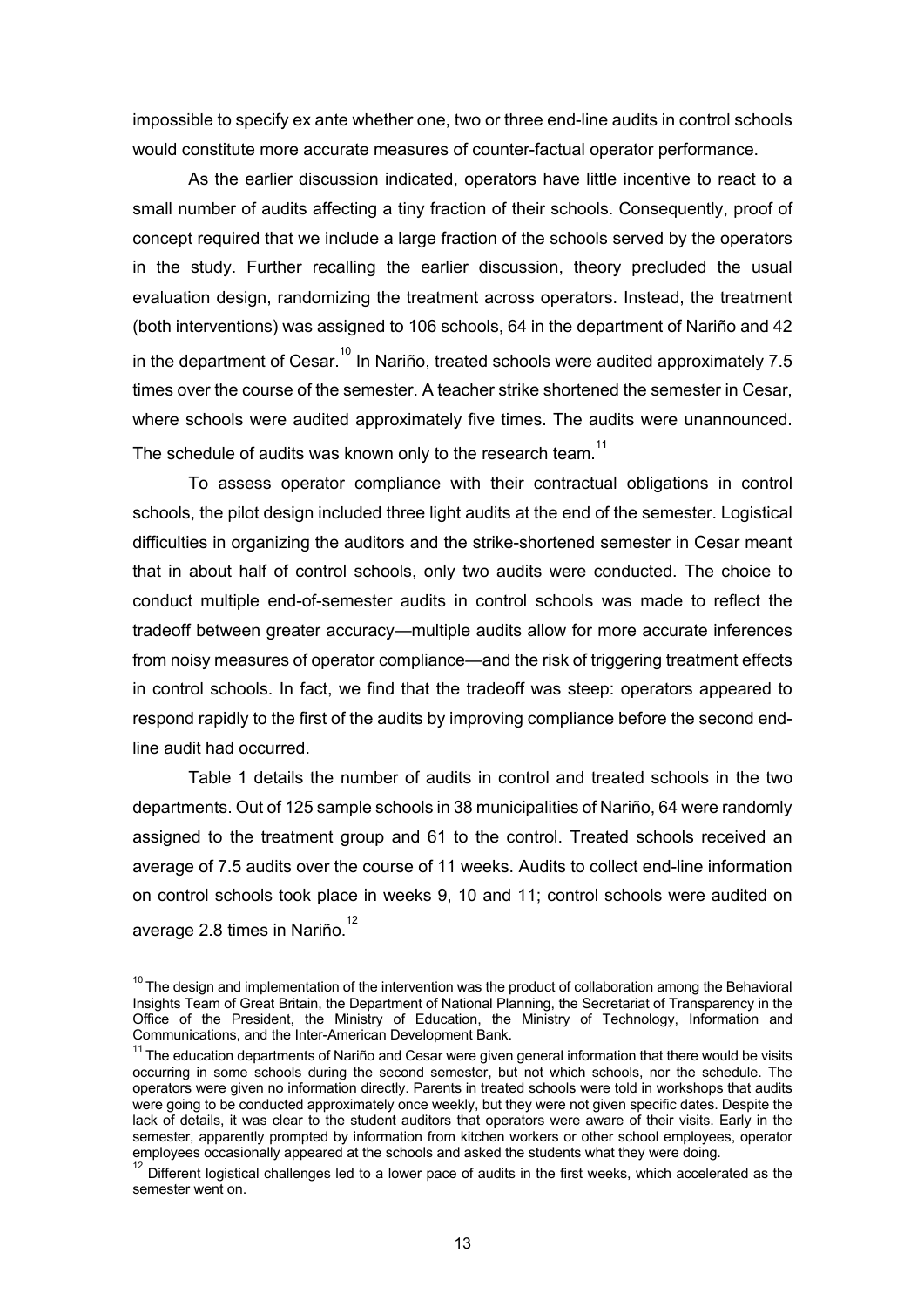In Cesar, 42 schools received the treatment and 41 schools were in the control arm, across 22 municipalities. The shortened semester left only seven weeks for the intervention.<sup>13</sup> Still, the average treatment school in Cesar was audited five times and the average control school 1.5 times.

|                             | <b>Nariño</b> | Cesar |
|-----------------------------|---------------|-------|
| Total schools               | 126           | 83    |
| Treatment schools           | 64            | 42    |
| Control schools             | 62            | 41    |
| Municipalities              | 38            | 22    |
| Kickoff workshops           | 55            | 39    |
| Audits of treatment schools | 477           | 234   |
| Average audits per          | 7.45          | 5.57  |
| treatment school            |               |       |
| Audits of control schools   | 179           | 74    |
| Average audits per control  | 2.89          | 1.80  |
| school                      |               |       |

#### **Table 1. Audits Summary**

To increase parental sensitivity to text messages, the pilot plan included kickoff workshops in treatment schools. These also turned out to pose logistical challenges: no workshop could be held in three of 42 treatment schools in Cesar and nine of 55 treatment schools in Nariño.

The least noisy schedule of audits would have involved, for each audit round, examining all schools on the same day. Although we worked with local universities in Cesar and Nariño to recruit more than 40 student auditors, this was too few to simultaneously audit up to 209 schools, many of them hours away from the department capital city. However, we show below that estimates of treatment impacts are robust to controlling for week fixed effects.<sup>14</sup>

Students were recruited from nutrition and related departments in local universities to undertake the audits in the context of ongoing programs (e.g. capstone projects). Since operators can shirk on many margins, the audit methodology directed these students to collect information sufficient to track several dimensions of potential

 $13$  In Nariño, the first date of the audits was September 6<sup>th</sup> and the last was November 20<sup>th</sup>. In Cesar, the first date was October  $9<sup>th</sup>$  and the last was December 1st.

 $14$  In the end, of 64 treatment schools in Nariño, about half (30) received their first audit in the fifth and sixth weeks of the semester, and the other half in weeks one through four. After that, the audit rhythm was approximately weekly through the 13<sup>th</sup> week of the semester. In Nariño, all 62 control schools received two audits and 55 received three. Most control schools received their first audit in week 10, their second audit in weeks 11 or 12, and their final audits in weeks 12 or 13.

In Cesar, 32 of 42 treatment schools received their first audit in the eighth and ninth weeks of the semester, with approximately weekly audits thereafter, through the 15<sup>th</sup> week of the semester (extended by one week because of the strike). Of 41 control schools in Cesar, 33 received two audits and 8 only one. The first audits were in weeks 13 and 14, the second and final audit in week 15.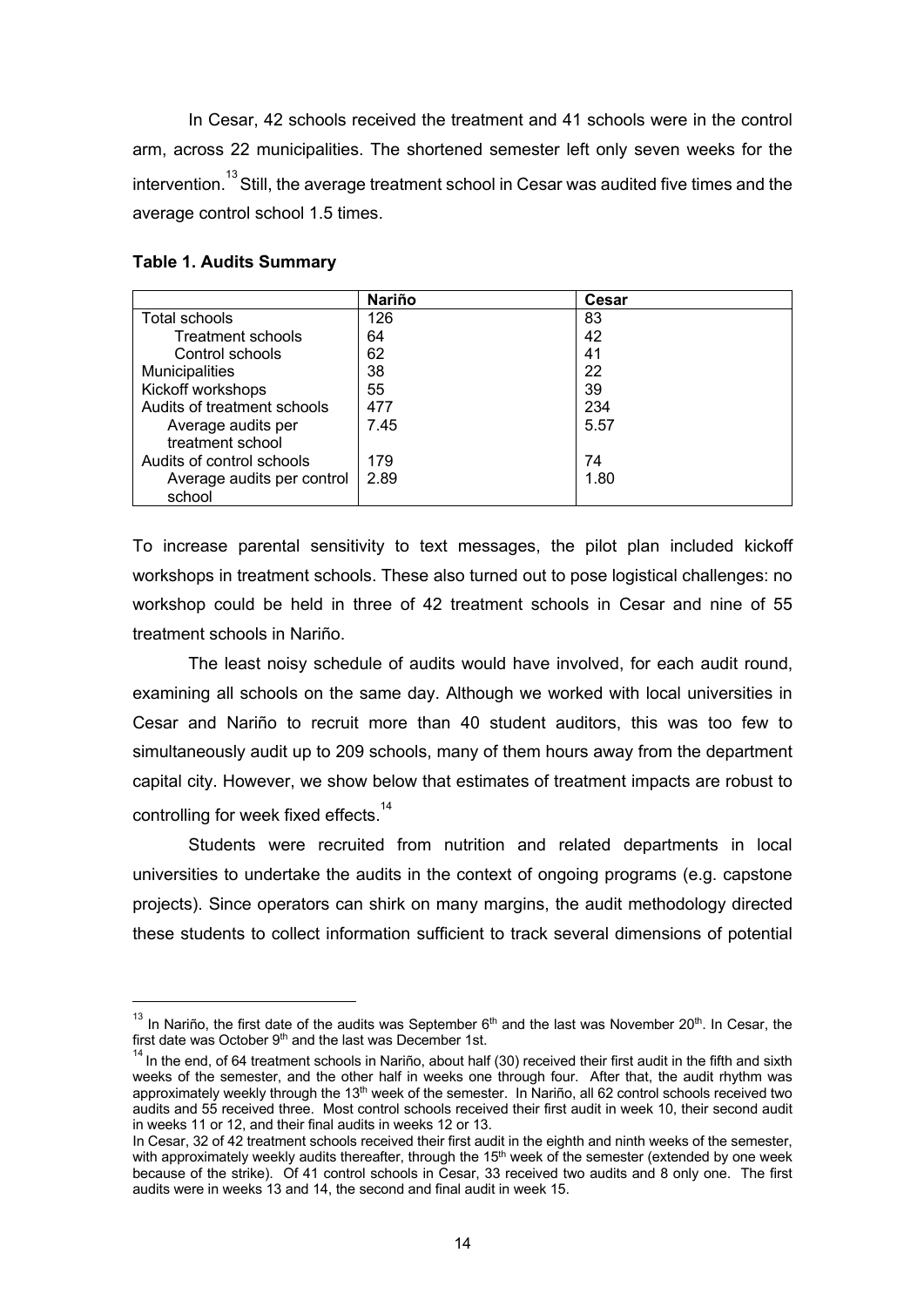operator shirking.<sup>15</sup> There are four modalities of shirking in the case of school meals: serving too few meals, serving too small portions, substituting cheap for expensive food items, and disregarding norms regarding food storage and preparation.<sup>16</sup> We learned from field visits of schools in the two departments, prior to conducting the pilot study, that shirking appeared to take the form of quantity-shaving in both departments and food substitution in Nariño (the department of Cesar placed no formal restrictions on menu substitutions).<sup>17</sup> However, because operators were aware of these field visits, these conclusions could only be tentative.

The light audits contemplated for this study needed to be as unintrusive as possible both to avoid school interruptions and to reduce operator adjustments to the presence of auditors. The measurement of food quantities therefore posed special challenges: the intrusive use of scales to measure portions after they were already served to students was clearly impractical. Instead, we developed a training module for enumerators that allowed them to visually inspect serving sizes of four food types, tubers and derivatives, dairy products, fruits and vegetables, and protein foods, to estimate quantity-shirking.

To measure substitution, auditors collected information regarding substitutions within each of the four food types. Coding and instructions to auditors accounted for the fact that, in Nariño, minimum meal standards differ by age group (children four to six years old; seven to 12 years old; and 13 to 17 years old). In Cesar, authorities did not make these distinctions.

A contrast between these informal audits with audits in prior research highlights the measurement challenges of introducing transparency into corruption in services. Olken (2007) looks at road construction in Indonesia and measured "quantity-shirking", the use of too little asphalt. The measurement of quantity-shirking in construction differs from that in public service provision in two crucial ways, however. First, engineering measurements allow for the precise quantification of shirking in road construction. In

 $15$  See Winters, Testa and Fredrickson (2012) for a discussion of how the modalities of corruption affect the methodologies available to study interventions to reduce it.

 $16$  Considerable prior research has documented the importance of bid-rigging. Zamboni and Litschig (2018) conclude that audits in Brazil reduce corruption in local government procurement. Colonnelli and Prem (2017) find that these same audits increase entrepreneurship, improve access to finance and raise levels of economic activity (by increasing operational efficiency in corrupt firms). Mironov and Zhuravskaya (2016) find that government procurement follows political budget cycles and that in more corrupt localities, procurement contracts go to unproductive firms.

Another form of shirking is to provide fewer meals than contracted. We assumed that this form of shirking would pose greater risks to the operator and would not be common. We also discovered, however, that it was not possible to measure shirking on this dimension. Both the numerator and denominator of the key indicator – the fraction of eligible children who received their meals – were difficult to document. With respect to the numerator, the student auditors could not distinguish eligible and ineligible children, nor account for eligible children not served because they were absent from school or chose to ate elsewhere. With respect to the denominator, schools did not maintain lists of eligible children.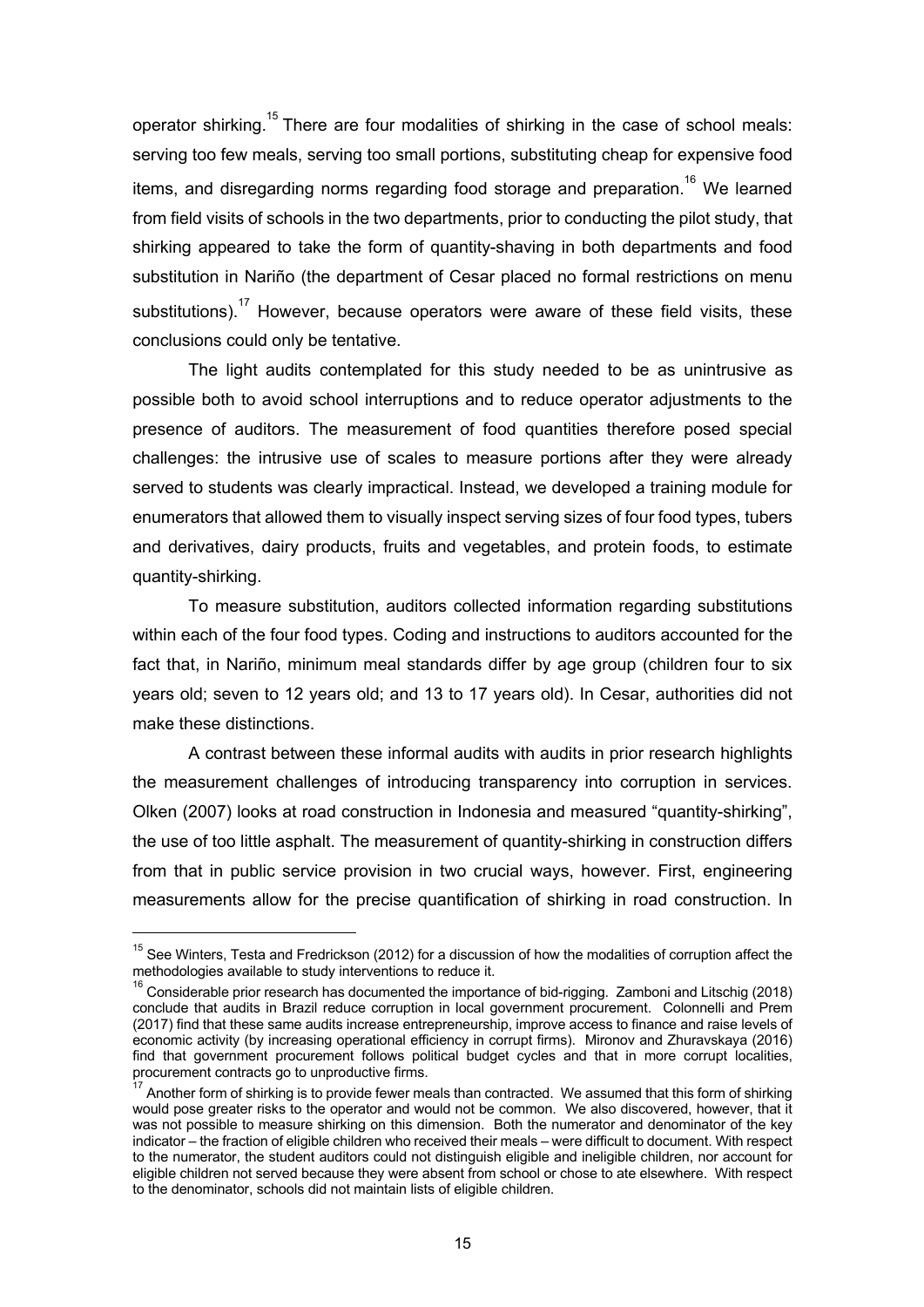contrast, measuring meal portion sizes is difficult and vulnerable to error.18 Second, shirking in construction can be measured once the road is completed, without affecting the behavior of contractors. In contrast, public services, such as school meals, must be evaluated as they are provided; it is less likely that measurement will escape the attention of operators and not affect their behavior.

The informal audits were unannounced and lasted approximately 45 minutes. Students collected information about whether the type of food served followed the planned menu and whether the portion size corresponded to menu requirements established by the departmental government. They also checked whether the menu was publicly visible, as required by law; whether the quantity of food in the school storeroom was sufficient to serve the required type and quantity of food to the required number of students prior to the next delivery; that the stored food was expired or would expire prior to the date on which it was planned to be served; and that there was no visible contamination of the food (rot, mold, etc.).<sup>19</sup> All data was collected independently by the students using tools that they brought with them (e.g., they thermometers to check food in the storeroom).

Audit findings were summarized in an index to measure menu compliance by operators. The index aggregates information about insufficient portion sizes, in both departments. While we collected information on substitutions in Cesar, contractual arrangements with operators in that department did not prohibit them from making unilateral substitutions from agreed menus. Hence, substitution is not regarded as "shirking" in Cesar; we exclude substitution in shirking from our evaluation of treatment impacts and include unauthorized menu substitutions only in the index calculations for Nariño.

The index was constructed in the following way. If a required food group was entirely absent (in either Nariño or Cesar) or—in Nariño only—was substituted with another food item without authorization (e.g., beans for chicken, or rice for beans), the index was set to zero for that food group. If the required food group was present or the substitution was authorized, and the portion size met or exceeded the requirements set out by the Ministry of Education, the index was set to one. However, in both departments,

 $18$  The most precise way to measure portion sizes, using scales to weigh the portions each child received, is obtrusive and impractical. It would have also quickly prompted servers to adjust portions. Instead, we trained the auditors to estimate visually the quantities of key food items served to the children. Knowing that this procedure would be subject to error, we determined that the student auditors should visit schools in the<br>control arm two or three times to reduce the noise in our estimates of operator compliance in control schools.

 $19$  To address the possibility that shirking took the form of serving spoiled or expired food items or lax hygiene practices, auditors attempted to collect information on contamination (e.g., unclean surfaces); pastexpiration food items; and compliance with storage temperature guidelines. However, auditors were able to collect information on all three in only one-third of the audit visits. There was practically no variation and nearly complete compliance on two of these dimensions.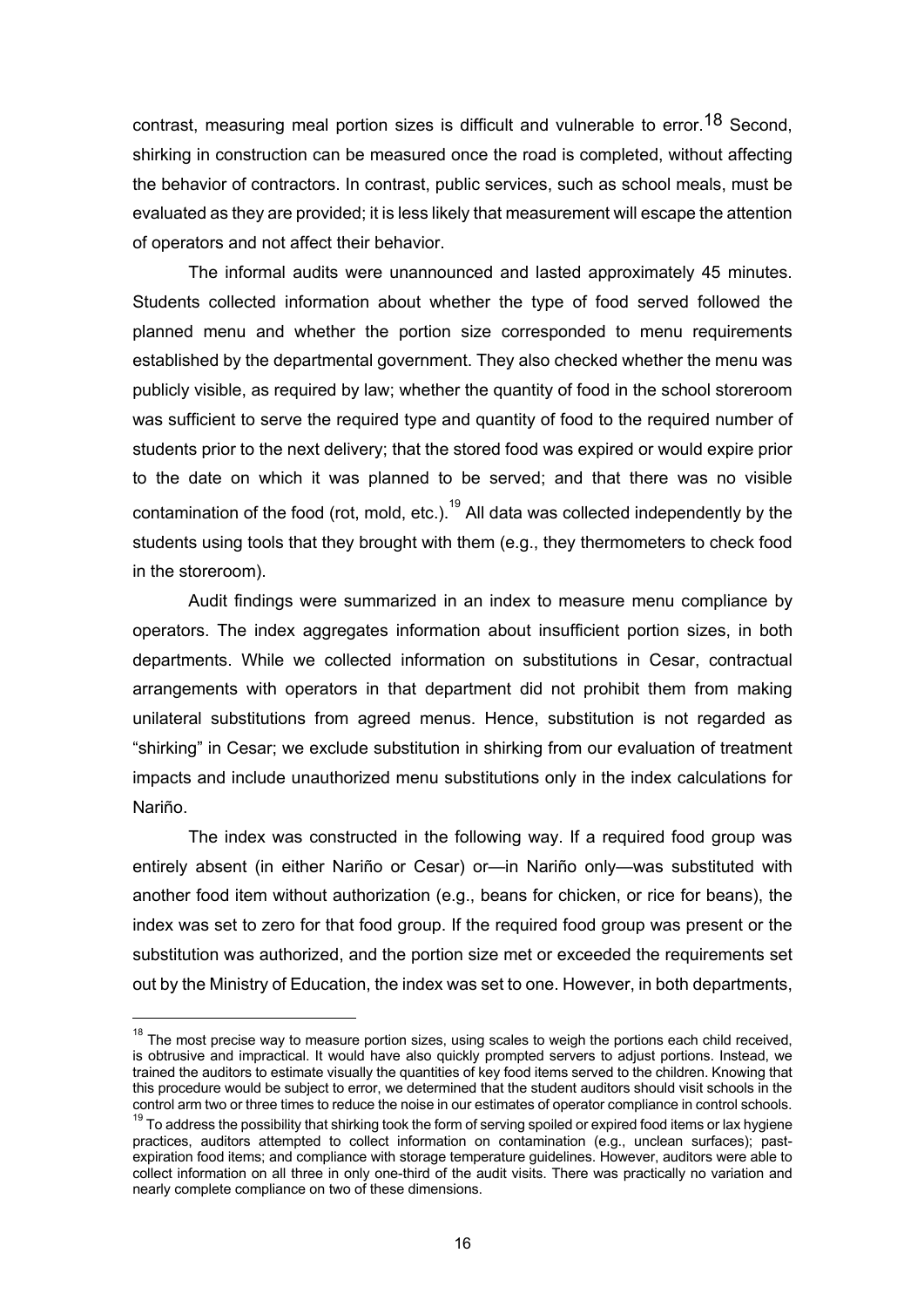if the required food group was present, but portion sizes were smaller than allowed, the index was set to the fraction of required portion sizes that the operator supplied.

Hence, for any specific food item (in Nariño, a specific food item for a specific age group), the value of the index was set to zero for unauthorized substitutions; it was equal to the fraction (portion sizes served)/(minimum required portion sizes) when there was no substitution but portion sizes were too small; and it was equal to one when the food item was delivered in full compliance with contractual requirements. In Nariño, to construct the index for a specific food item we start with the observed serving size for an age group and divide it by the required serving size; we then average these ratios across the three age groups for each food item. The final index averages the component indices across the food groups (or food group x age group). In Cesar, the index makes no distinctions regarding age groups nor adjustments for substitutions.

The series of weekly text messages sent to parents provided them with information about the PAE and about the menu items their children should expect, lowering the costs to parents of detecting menu non-compliance (see the Appendix for further details). We designed the text messages in a separate, earlier experiment, conducted in eight schools outside of the sample analyzed here. Approximately 2,000 parents were randomized across two treatment groups (and re-randomized) in several successive weeks so that we could make an evidence-based decision regarding key message design elements. Based on family responses to the various treatments, we personalized the messages, asked for closed rather than open-ended responses, included information on three meal items rather than only one, sent them in the morning rather than the afternoon, and focused on benefits for the family's children rather than all children in the department. For details, see de la Cadena et al. (2020). Messages were sent to parents using the Colombian government's texting platform, Urna de Cristal.

Table 2 presents the number of parents receiving text messages in both departments.<sup>20</sup> Across 64 treated schools in Nariño, 3,973 parents received text messages, approximately 60 per school. In Cesar, where schools are much larger, 9,553 parents across 42 treated schools translated into approximately 280 parents per school. Approximately 10 percent of treated parents opted out of receiving text messages in Nariño and approximately five percent in Cesar.

 $^{20}$  Differences between the beginning and end of semester numbers are due to those parents who chose to opt out of receiving text messages at the beginning of the semester.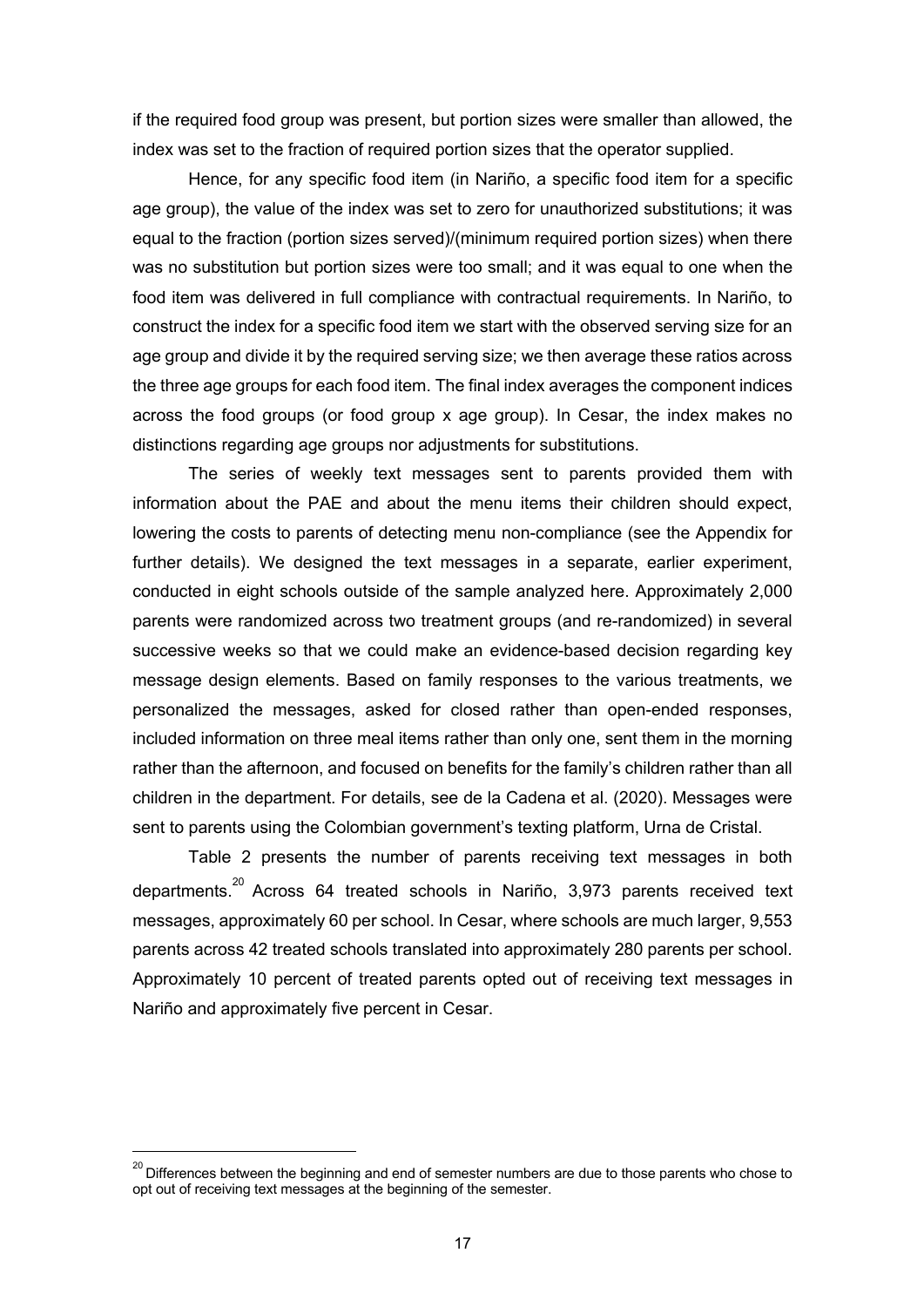#### **Table 2: Parents Receiving Text Messages**

|               | Nariño    |         | Cesar     |         |
|---------------|-----------|---------|-----------|---------|
|               | Treatment | Control | Treatment | Control |
| First message | 3.973     | 3.521   | 9.553     | 6,870   |
| Last message  | 3,589     | 3.372   | 9,092     | 6,641   |
| % opted out   | 9.67      | 4.23    | 4.83      | 3.33    |

## **Collective Action, Corruption, and Transparency Reforms: Qualitative Evidence from the Field Visits**

We leverage the pilot study to understand how service providers react to transparency interventions in a setting that differs in substantively important ways from those examined in prior research: the actors targeted with the transparency interventions are few, large and powerful; their shirking imposes small costs on many beneficiaries; and shirking is more costly to observe. Two implications of these differences concern the capacity of service providers and service beneficiaries to act collectively. In contrast to prior research, the targeted actors do not confront significant obstacles to collective action and can influence oversight policies. Beneficiaries, in contrast to prior research, confront significantly larger collective action problems, since they are both more numerous and suffer fewer losses in every corrupt transaction. Field visits in preparation for the pilot study yielded evidence on both differences.

To refine the study and tailor the interventions to the situation on the ground, the research team visited multiple schools in Cesar and Nariño, as well as in the department of Huila—also known for difficult PAE management issues—and the capital city, Bogotá. Information gathered from these visits was consistent with the collective action challenges of curbing corrupt behavior in the provision of public services.

In view of the collective action dilemma confronting the many victims of small acts of corruption, reports by PAE beneficiaries of shirking by PAE operators should be rare. The PAE legislation anticipates this dilemma and, recognizing that parents are unlikely to spontaneously demand accountability of meal providers, requires that every school that participates in the program establish a school meals committee. It also requires menus to be posted so parents know what meals to expect. Despite these efforts, in every school visited, the committee was largely moribund—parents were unaware of it, it rarely met, and/or it had never been constituted. The team also interviewed department-level officials who oversee the administration of the PAE. Despite widespread agreement that the PAE is a troubled program, they reported only sporadic parental complaints about food and few or no complaints from the committees themselves.

18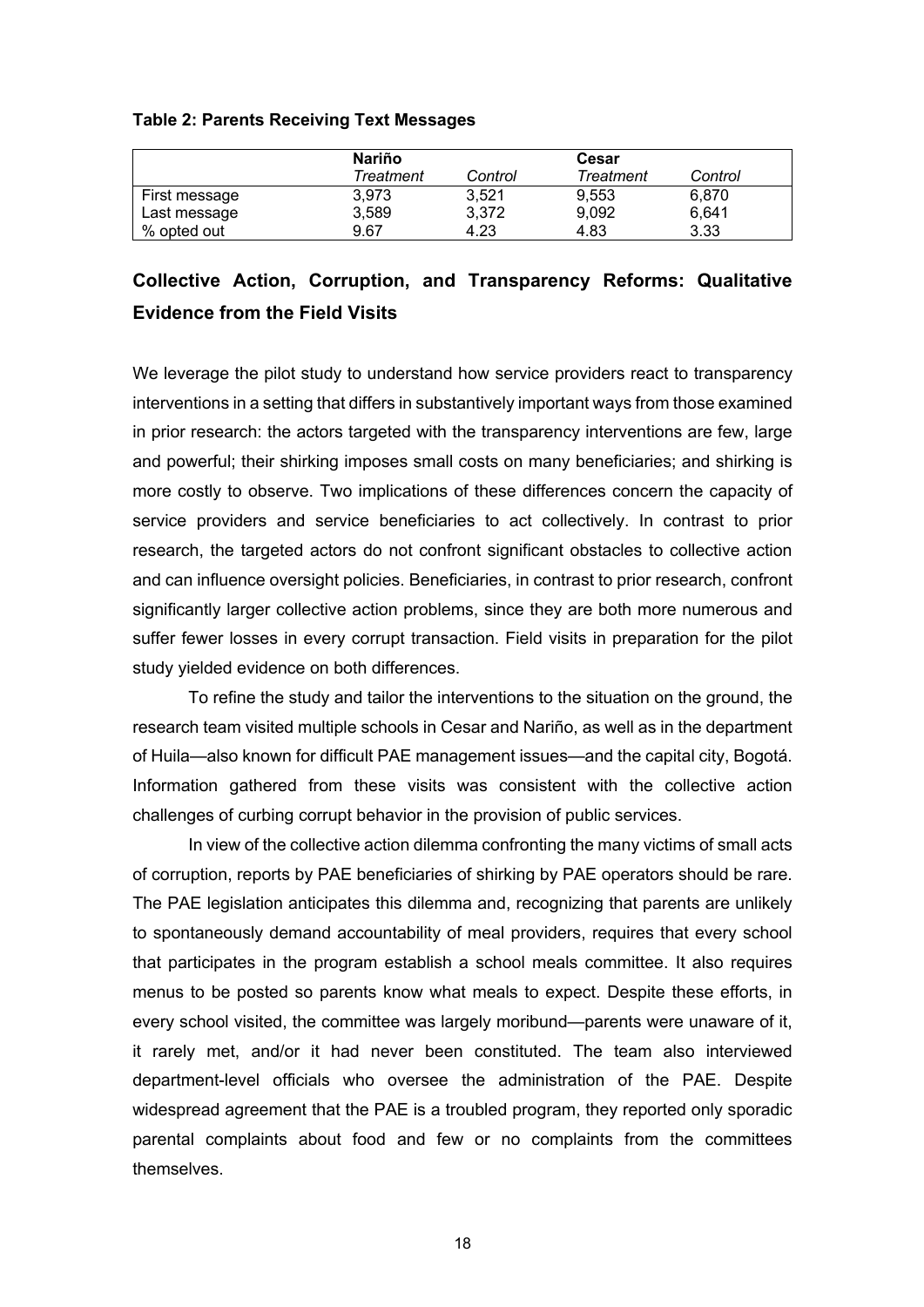In contrast to beneficiaries of the PAE, the operators who supply meals to the program should not be deterred by collective action dilemmas. The few operators are politically connected and better positioned to influence the rules governing the collection of information about their behavior. Interviews during pre-pilot field work indicated that rules indeed insulated operators from consequences of non-compliance with their contractual obligations to the school meals program.

Contractor shirking could be curbed if operators were frequently audited for menu compliance. Departments are responsible for audits, but consistent with the influence of operators they are rare. Three factors limit the impact of formal audits on operator behavior, despite the PAE authorizing legislation that mandates them. First, the legislation specifies that audits should cover all aspects of food procurement, storage, and preparation, but not menu compliance. $^{21}$  Second, only audits with the characteristics specified in the legislation have legal consequences for operators. Third, central government financing of departmental PAE programs is not conditioned on the performance of these expensive audits. Interviews with officials in all departments revealed that they preferred to divert funding of expensive audits to the direct provision of meals. All confirmed that formal audits of operators are rare.

The contracts between operators and departments also protect operators from oversight. They specify high standards that evidence of contractual non-compliance must meet before departments can hold operators in breach of contract or debar them from future contracts. Parental complaints are insufficient to support charges of breach of contract; so are informal audits such as those in the pilot study. Instead, contractual breaches must be documented directly by under-staffed PAE offices in the departments. Officials interviewed in preparation for the intervention indicated that they can only act against an operator if they observe direct and flagrant evidence of malfeasance on three separate occasions. All indicated that they lacked manpower to review parental complaints in a sufficiently thorough and timely fashion that would allow them to reach the evidentiary threshold.

 $21$  The audit standard that departments are advised to use by the central government involves 15 separate sets of documents/formats, focusing on nutritional and technical details of food preparation and storage (https://www.mineducacion.gov.co/1759/articles-369472\_Documento\_monitoreo\_2018.pdf). https://www.mineducacion.gov.co/1759/articles-369472 recurso\_10.pdf

https://www.mineducacion.gov.co/1759/articles-358483\_documentos\_04.pdf

Financial and administrative compliance with PAE norms is verified through the submission of documents by operators to the departments. For example, to verify how many meals the operator has prepared, the operator submits forms that the school directors sign indicating those meals – though we verified in the field that directors have no capacity to count the number of meals provided to verify the information on the forms that they sign. The field audits assume, however, that the administrative information is accurate and therefore do not focus on the quantity of food served to students.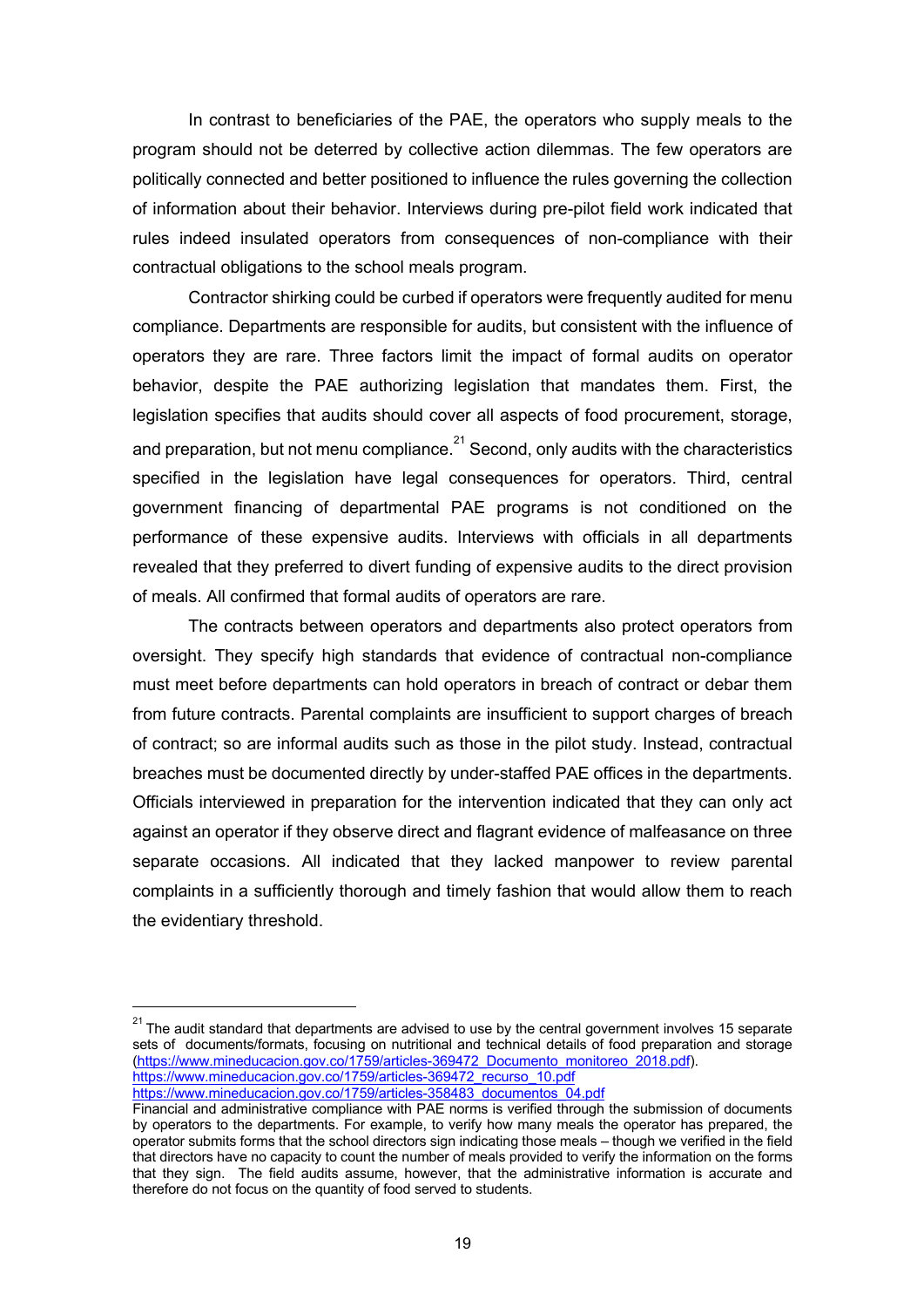The difficulty of collecting information on menu non-compliance can account for the fact that national officials focus disproportionately on corruption at the bidding stage. The infractions that the office of the *Contralaría* pursues are largely based on evidence that a procurement was conducted improperly, not on evidence of under-provision of meals at the school level.

### **Operator Responses to Audits: Substantive and Methodological Lessons from the Pilot Study**

The earlier arguments predict that even operators who are few, large, and powerful should nevertheless be concerned about systematic evidence of shirking reaching national oversight agencies. However, the earlier discussion also observes that their size brings sophisticated organization, raising two methodological questions: how fast do they react to evidence of an audit, and do they react everywhere or only where the audit occurs?

Operators were in fact quick to learn about audits in their schools and could potentially have changed their behavior even during the audits. Moreover, upon learning of the audits anywhere, they could have changed behavior everywhere they were active, both in treated schools that had not yet been treated and in control schools. The pilot study yields evidence of substantial spillover effects and rapid operator responses. However, spillover need not prevent any evidence from emerging of a potential treatment effect since it entails economic losses by operators. To avoid losing rents from menu non-compliance in a school, even if they adjust their behavior in untreated schools, they may do so only partially until they observe audits in those schools.<sup>22</sup> If the operator profitrisk calculus leads them to continue some level of menu non-compliance in untreated (not yet treated and control) schools, it is possible to observe treatment effects.

We assess these spillover effects in several ways, reporting the results below. First, we compare the menu compliance index from the first audits in control schools, conducted at the end of the semester, with those in the first audits in treated schools, conducted at the beginning of the semester. In the absence of spillover effects, the first audits in treatment and control schools should reveal similar levels of menu compliance. If spillover occurred, menu compliance in the first audits of control schools should be

 $22$  In Reinikka and Svensson (2004), the key finding is that an information campaign increased the receipt of capitation grants in surveyed schools closer to newspaper outlets than in surveyed schools further away, although both sets of schools reported to the same district officials. This implies that district officials did not respond to surveys by increasing capitation grants in all schools, either because they also realized that those further away from newspaper outlets could not cause problems for them, or because only a fraction of their schools was surveyed (about 10 percent of district schools, 250 schools from 18 districts, each with between 59 and 399 total schools).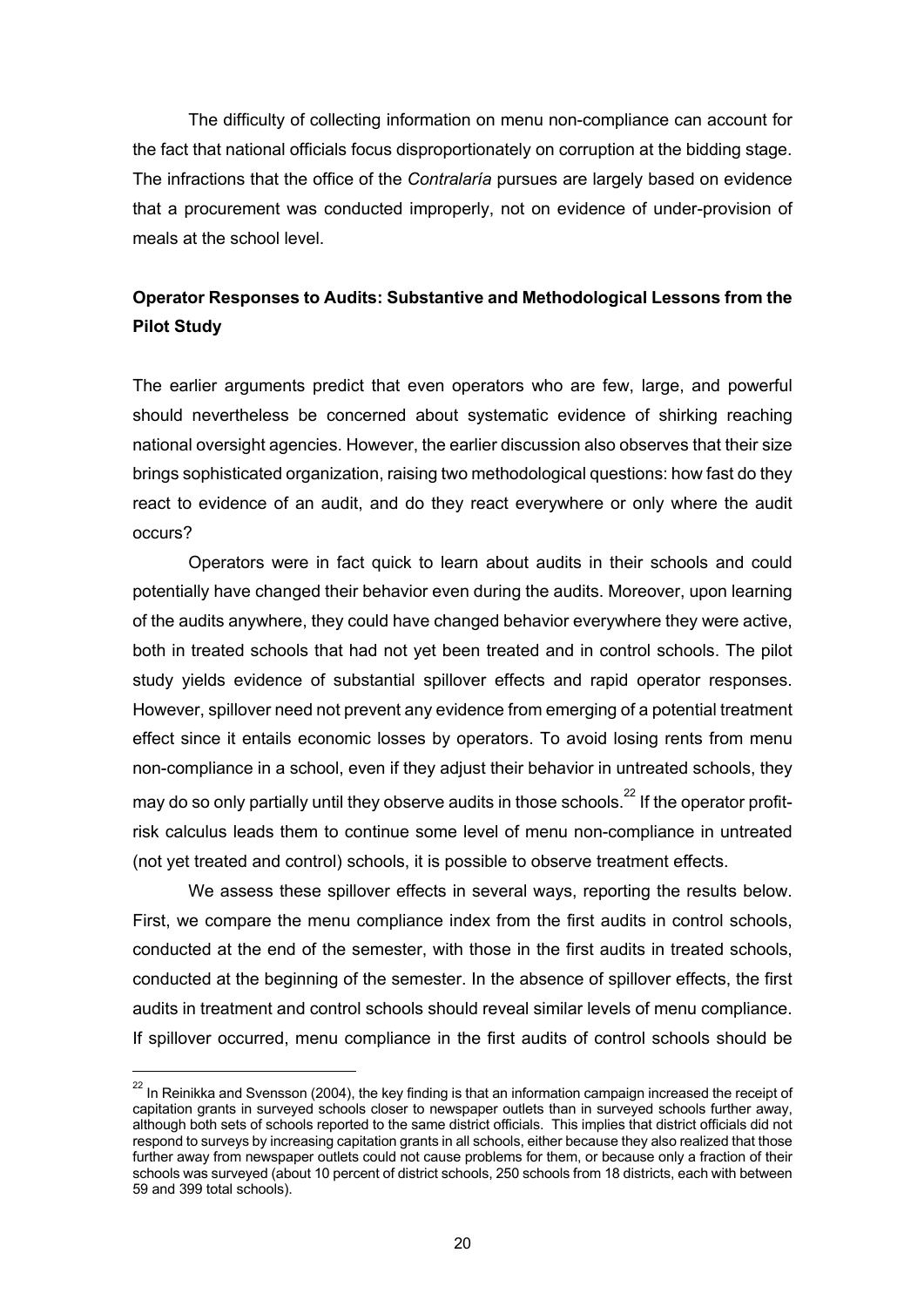greater. In fact, menu compliance measured during the first data collection audit of control schools was significantly greater than menu compliance during the first audit of treatments schools.

Second, we assessed the speed of operator reaction by comparing shirking over the first few audits in treated schools (which occurred at the beginning of the semester) and control schools (undertaken at the end of the semester). To the extent that operators reacted rapidly, menu compliance in both treatment and control schools should rapidly improve after the first audit in each, even though first audits in control schools occurred many weeks after first audits in treated schools. In both treatment and control schools, we find significant improvements in menu compliance from the first to the second and third audits.

Third, we ask whether there is any formal evidence of a treatment effect, comparing end-line data in treated and control schools. Substantial spillovers from treated to control schools and the rapid reaction of operators to the first audits in control schools bias against finding any observed treatment effect: menu compliance in the first control audit is biased upwards by spillovers from treated to control schools, and compliance in the second and third control audits is upwardly biased because of operator reaction to the first audit. Consistent with this, there is no difference in end-line *averages* across treatment and control schools. However, menu compliance reported in the *first* control school data collection audits is significantly lower than menu compliance reported in end-line audits of treated schools.

We randomized schools into control and treatment groups, stratifying by department and by whether their contract called for meals to be prepared on-site, in school facilities, or off-site, in the contractor's kitchens. Control and treatment schools were statistically indistinguishable on observables, as Table 3 illustrates. Key characteristics that might affect the costs of operator compliance or non-compliance are the number of breakfasts, lunches, and afternoon snacks in the operator contract; whether the meals are prepared at the school (on-site), or off-site for subsequent delivery to the school; whether the school had a contract for morning, lunch, or afternoon meals; and the number of students. The two arms exhibit statistical balance across all of these.

21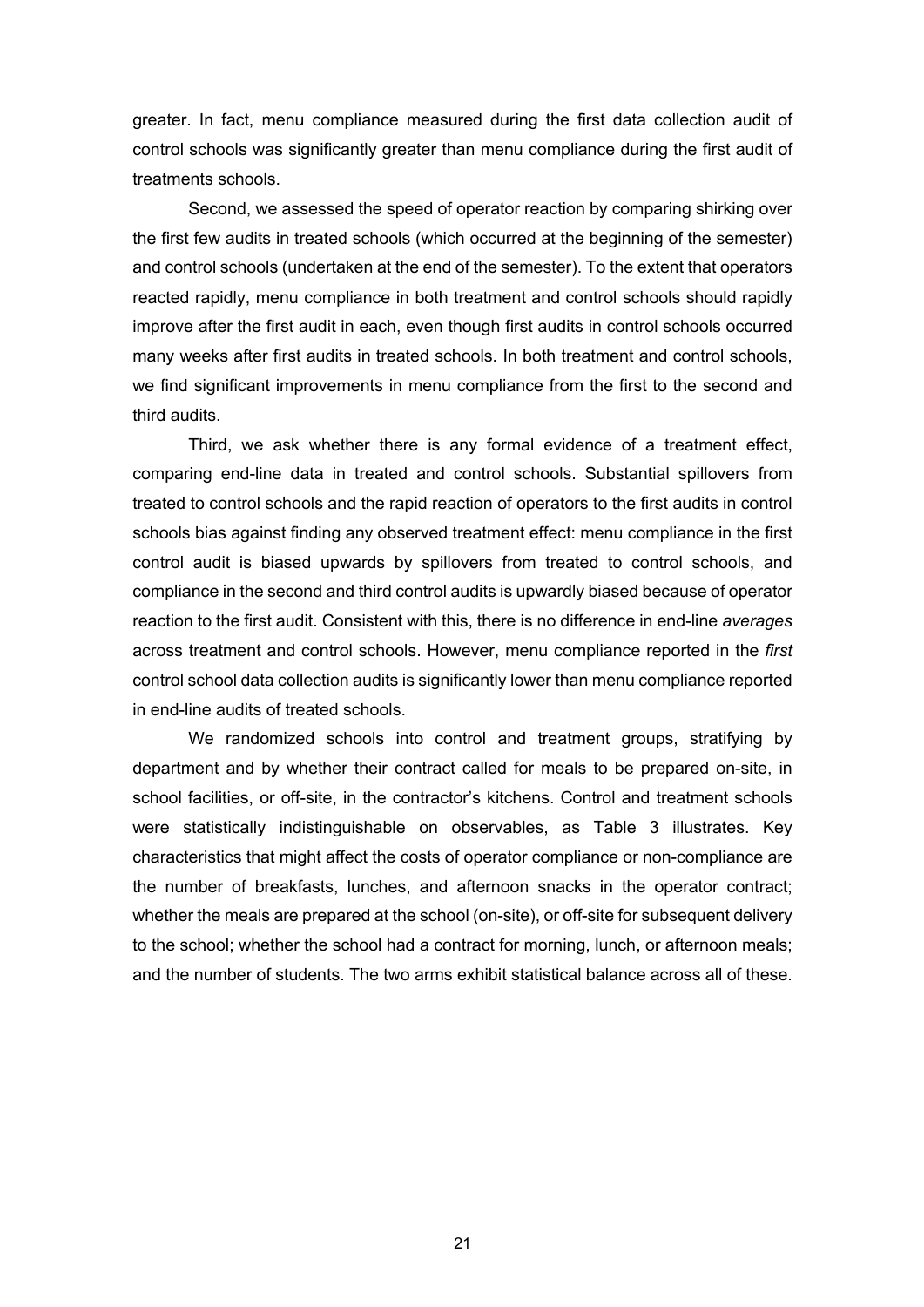|                                     | Mean<br>treatment | Mean<br>control | Difference | p-value,<br>significance<br>difference | οf |
|-------------------------------------|-------------------|-----------------|------------|----------------------------------------|----|
| Which meal observed at first audit? |                   |                 |            |                                        |    |
| <b>Morning Snack</b>                | 0.835             | 0.783           | 0.052      | 0.342                                  |    |
| Lunch                               | 0.155             | 0.179           | $-0.024$   | 0.645                                  |    |
| Afternoon Snack                     | 0.010             | 0.038           | $-0.028$   | 0.187                                  |    |
| Number of AM meals in               | 88.835            | 87.981          | 0.854      | 0.972                                  |    |
| the contract                        |                   |                 |            |                                        |    |
| Number of lunch meals in            | 28.728            | 46.179          | $-17.451$  | 0.399                                  |    |
| the contract                        |                   |                 |            |                                        |    |
| Number of PM meals in               | 15.447            | 24.491          | $-9.044$   | 0.545                                  |    |
| the contract                        |                   |                 |            |                                        |    |
| Prepared off-site (vs. on-          | 0.330             | 0.368           | $-0.038$   | 0.568                                  |    |
| site)                               |                   |                 |            |                                        |    |
| Total students (from                | 115.777           | 140.774         | $-24.997$  | 0.445                                  |    |
| SIMAT, national                     |                   |                 |            |                                        |    |
| government statistics)              |                   |                 |            |                                        |    |

#### **Table 3: Balance Table, Control vs. Treated Schools**

Some variables exhibit larger differences, albeit still insignificant: the contracted number of lunches and afternoon snacks is notably larger in control schools, as is the total number of students. However, the results we report are insensitive to the inclusion of controls for these observables in the estimations reported below.

Table 4 summarizes values of the menu compliance index (quantity-shirking and improper substitution) at key junctures: the first and last audits in the treatment and control schools. Compliance increased significantly (one-half of a standard deviation) between the first and last audits in treatment schools; between the first and last audits in the control schools (about one-fifth of a standard deviation); and, compared to first audits of treatment schools, the first audits of control schools reveal higher compliance (by approximately one-third of a standard deviation), pointing to spillovers from treated schools to control schools.

|             | Mean | Standard<br>deviation |
|-------------|------|-----------------------|
| Control     |      |                       |
| First audit | .53  | .38                   |
| Last audit  | .61  | .34                   |
| Treated     |      |                       |
| First audit | .42  | .35                   |
| Last audit  | .58  | .33                   |

#### **Table 4: Menu Compliance, Treated vs. Control Schools, First and Last Audits**

Table 5 explores spillovers from treated to control schools in more detail, estimating compliance differences between the first audit in treated schools, early in the semester, and the first audit in control schools, late in the semester. The first specification has no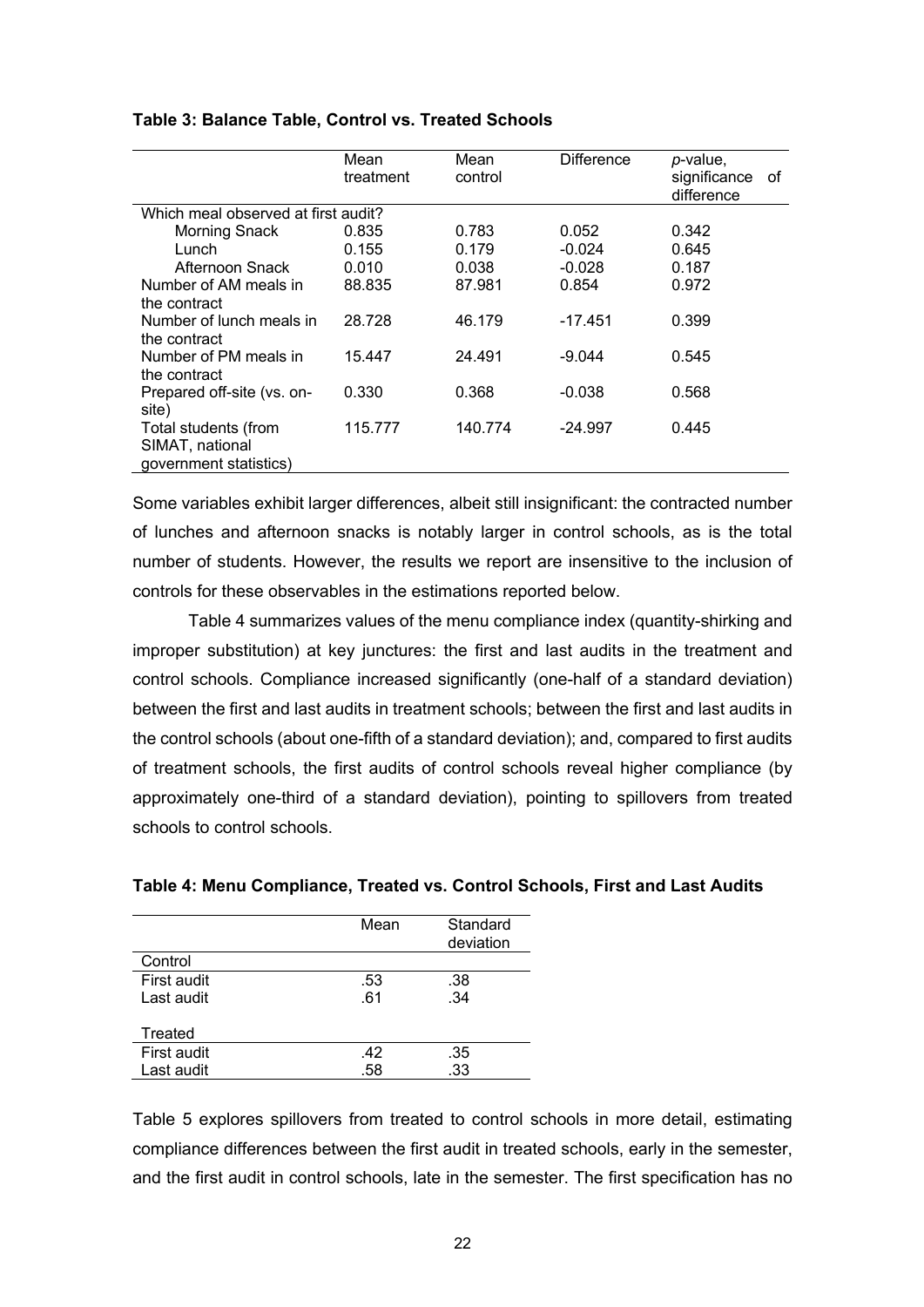controls, the second controls for operator and municipal fixed effects and for school characteristics. Consistent with the presence of spillovers, compliance in control schools is significantly higher. The coefficient -0.11 indicates that compliance measured in treatment schools during their first audit was approximately one-third of a standard deviation worse than compliance measured in the control schools in their first audit. Estimates are nearly the same in the two specifications.

| Menu compliance |             |
|-----------------|-------------|
|                 |             |
|                 |             |
| $-0.118**$      | $-0.108***$ |
| (0.051)         | (0.037)     |
|                 |             |
| No              | Yes         |
| 209             | 196         |
| 0.026           | 0.716       |
| No              | Yes         |
| No              | Yes         |
|                 |             |

#### **Table 5: Spillovers from Treatment to Control Schools**

**Notes:** Balance controls are type of meal, mode of preparation, number of meals in the contract and the total students of the school. Changes in observations responds to the subsamples conditions and singleton observations are dropped following Correia (2015) when municipality fixed effects are included. Cluster standard errors at the school level are reported in parentheses.  $\dot{p}$  < 0.10,  $\ddot{p}$   $p$  < 0.05,  $\dddot{p}$  = 0.01.

It is of course impossible to conduct a formal test for spillovers, which would require comparing end of semester compliance in control schools run by operators who were treated with schools served by operators who were not treated. Indeed, the very reason that spillovers arise is because the small number of operators prevents operators from being randomly assigned to treatment and control groups. Hence, we cannot exclude the possibility that operator menu compliance increased over time for reasons unrelated to our intervention, leading to greater menu compliance in the first control audit than in the first treatment audit. However, estimates that examine the speed of operator response argue against this interpretation. As Table 6 demonstrates, improvements in control schools were observed at the end of the semester and in treatment schools at the beginning of the semester.

Qualitative evidence that accumulated throughout the implementation of the pilot pointed to rapid operator responses to the presence of auditors, reflecting the size and sophistication of operators' organizations. The student auditors reported that their arrival at schools frequently drew the immediate attention of operators; in some cases, operators' area supervisors arrived at the school in less than an hour to question auditors about their presence. In addition, operators called the departmental PAE administrators to complain about the audits. This anecdotal evidence suggests that we should expect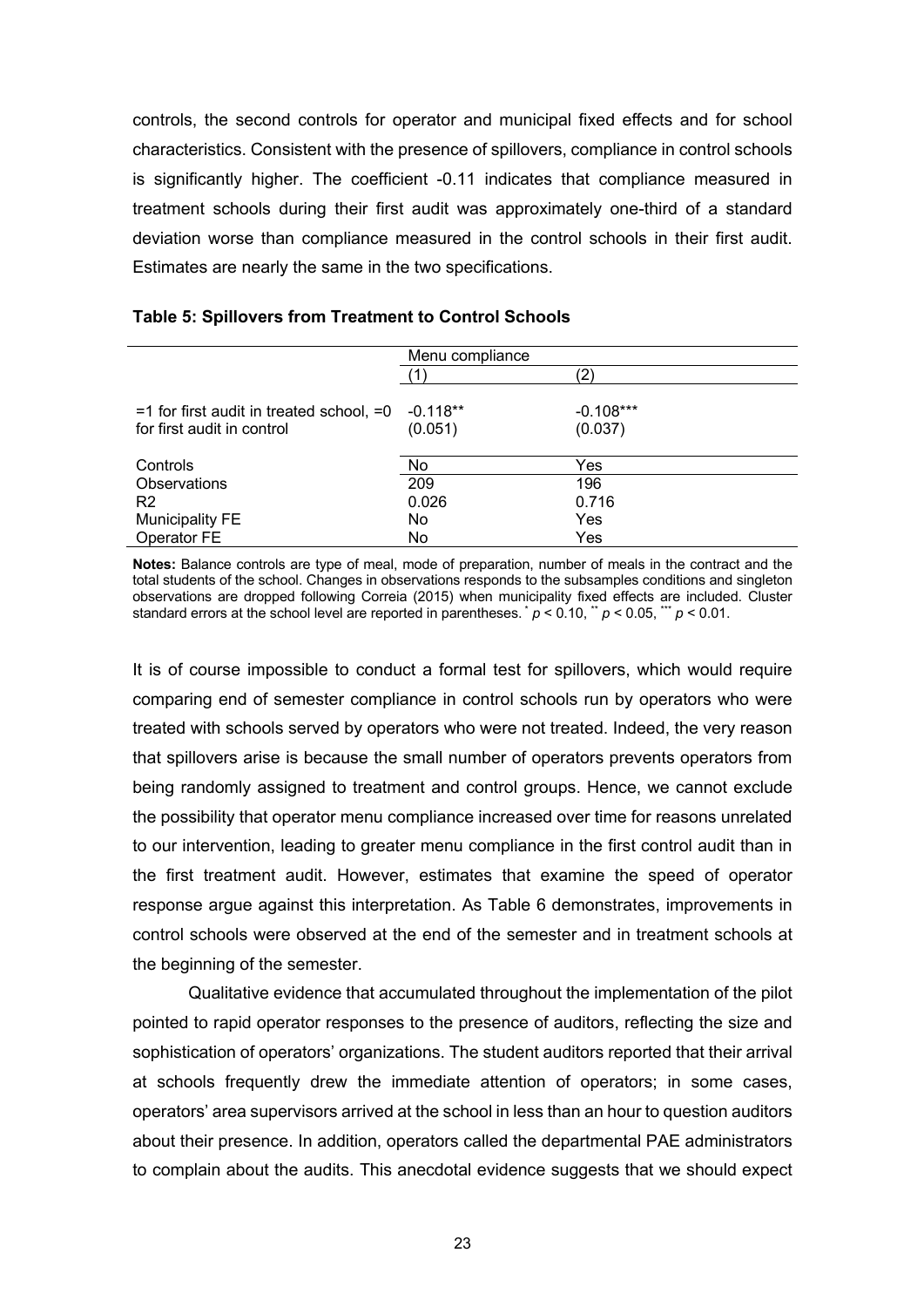to observe rapid changes, not gradual, in operator behavior. Table 6 provides evidence of the speed of operator reactions in both control and treatment schools.

Our concern here is within-school changes in operator behavior, not spillovers across schools, examined in Table 5. Therefore, all specifications in Table 6 control for school fixed effects. The first column examines control schools. These received two or three audits at the end of the semester. The first coefficient demonstrates a large and significant increase in compliance from the first audit to the second or second and third audits. In that short period, the menu compliance index rose .21 of a standard deviation compared to the first audits of control schools.

#### **Table 6: Speed of Operator Reaction, Control Schools**

*Dependent variable: menu compliance*

|                                                                      | Control<br>schools,<br>end of semester | Treatment<br>VS<br>control<br>schools,<br>end of semester | Treatment<br>schools,<br>beginning<br>оf<br>semester |
|----------------------------------------------------------------------|----------------------------------------|-----------------------------------------------------------|------------------------------------------------------|
|                                                                      | (1)                                    | (2)                                                       | (3)                                                  |
| First audit (=0) versus next<br>one or two audits (=1) (see<br>note) | $0.079**$<br>(0.035)                   | $0.079**$<br>(0.035)                                      |                                                      |
| Last two audits vs third from<br>last X treated (see note)           |                                        | $-0.089*$<br>(0.043)                                      |                                                      |
| Beginning of semester: Audits<br>2 and 3 (= 1) vs Audit 1 (= 0)      |                                        |                                                           | $0.100***$<br>(0.034)                                |
| Observations<br>$R^2$<br>School FE                                   | 245<br>0.682<br>Yes                    | 561<br>0.660<br>Yes                                       | 316<br>0.674<br>Yes                                  |

*Notes:* In the first column, the first row coefficient compares the first visit with the last two visits in control schools that had three data collection audits, and the first with the second visit in controls schools with only two data collection audits. The second column includes treated schools, the last two visits versus the thirdfrom-last. The first row estimates the difference in control schools; the second row, with the interaction term, the effect in treated schools. The third column looks only at treated schools at the beginning of the semester and compares compliance at the first audit with the second and third audits. Cluster standard errors at the school level are reported in parentheses.  $\dot{p}$  < 0.10,  $\dot{p}$  < 0.05,  $\dot{p}$  < 0.01.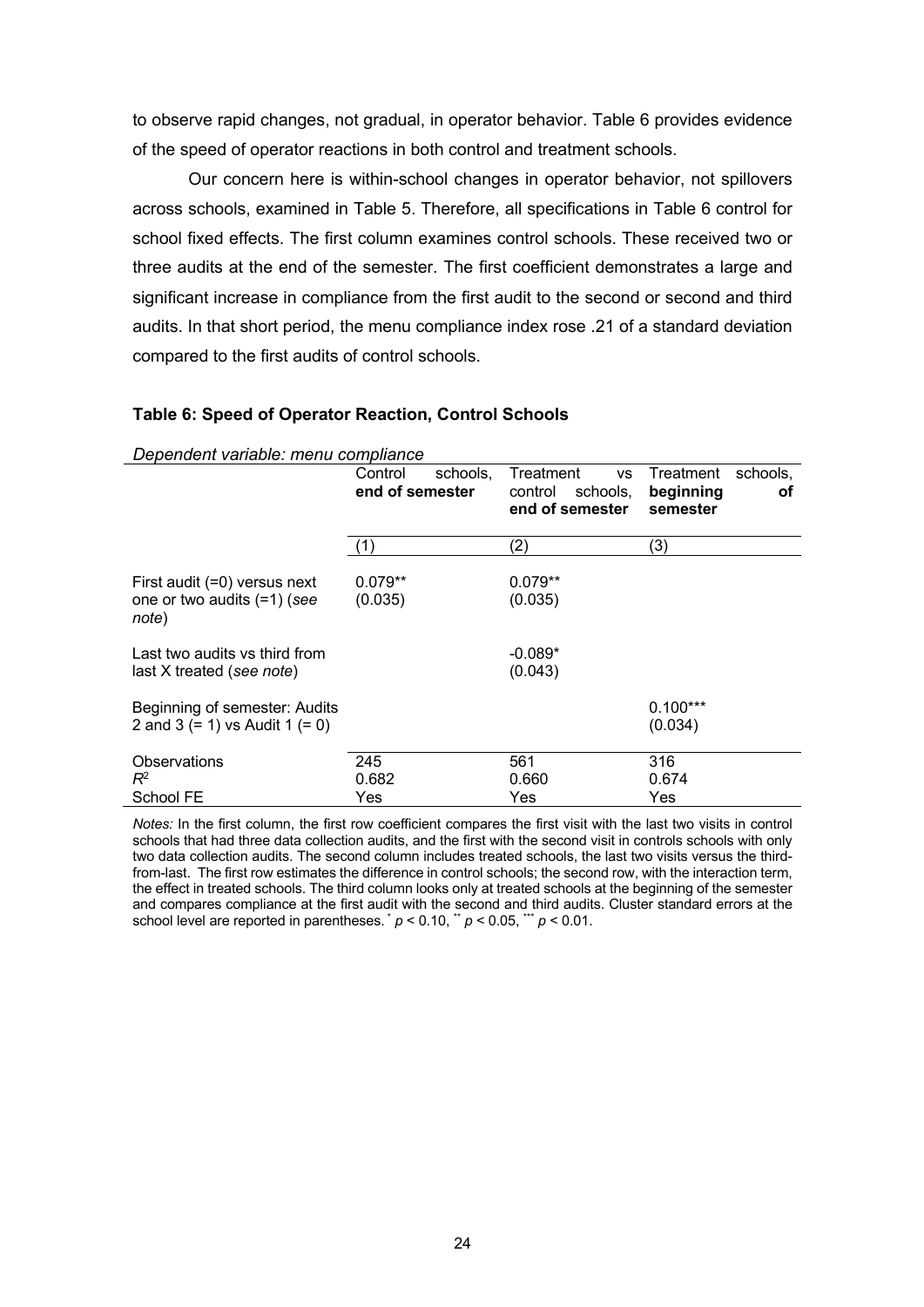The results in the first column could be the consequence of unobserved events at the end of the semester that motivated operators to comply more assiduously with their menu obligations. However, if this had been the case, we should observe a similar increase in compliance in the final two audits in treatment schools (*T* and *T-1*) compared to audit *T-2*, where *T* denotes the number of the last audit. The second regression examines this possibility by comparing changes in audit performance in treated and control schools at the end of the semester. Two variables are of interest. The first is an indicator variable that is 1 if the audit was the last and second to last (for control schools with only two audits, last only); and 0 if it was the third to last (for control schools with only two audits, second to last). The second is the interaction of this indicator variable and the treatment variable. The coefficient in row 1, column 2 tells us, as in column 1, that compliance in control schools increased .079. The coefficient in row 2, column 2, rejects the conjecture that compliance increased in all schools at the end of the semester; if anything, compliance in treated schools declined.

This evidence is consistent with the conclusion that compliance improvements in control schools resulted from the rapid reaction of operators to audits. An alternative explanation is that compliance improvements in these schools were the product of an unobserved end-of-semester shock in control schools. If this explanation were correct, however, we should not observe similarly rapid changes in operator behavior in treatment schools at the *beginning* of the semester. The results presented in the final column of Table 6 demonstrate that this is not the case: treated schools exhibited rapid improvements in menu compliance from the first to the second and third audits.

This specification replicates that of column 1 in Table 6, but now compares compliance during the second and third audits in treatment schools with compliance during the first audit, all at the beginning of the semester. The coefficient is large, significant, and comparable both to the treatment effect observed in the main results earlier and to the change in compliance observed in control schools at the end of the semester. By the third audit, operators had increased compliance by .28 of a standard deviation relative to compliance measured in the first audit.

The results summarized in Tables 5 and 6 show substantial spillovers and rapid operator responses. The remaining question is whether, despite these effects, it is still possible to detect treatment effects by comparing treated and control schools at endline. Are end-line measures of the menu compliance index significantly higher in treatment than in control schools?

One way to make such a comparison is to average the end-line audits in the control and treated schools. The average of multiple audits has the advantage of greater accuracy, given the noise inherent in compliance measurement. However, the average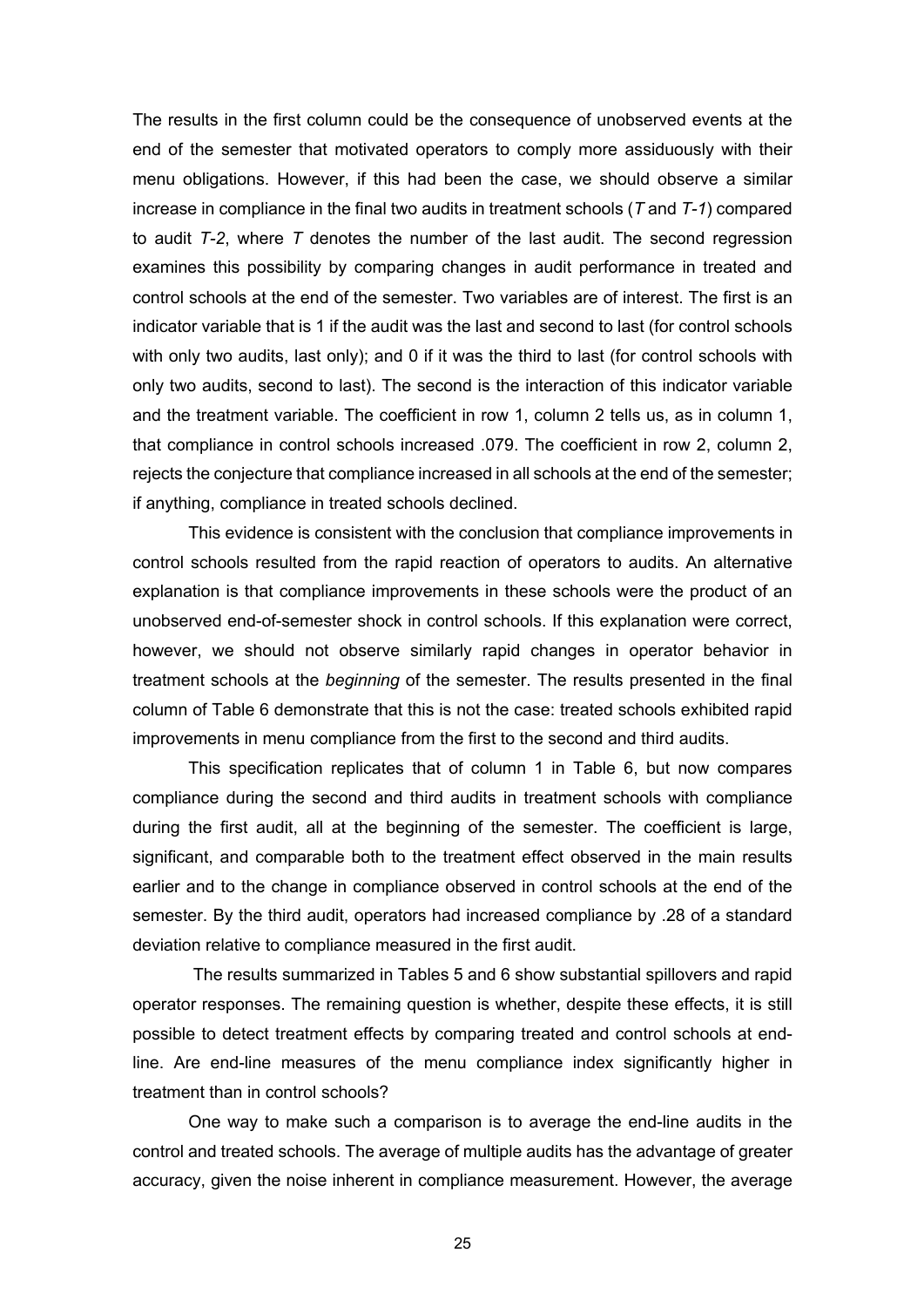of the menu compliance index across all (two or three) control audits is subject to *both* sources of upward bias of the compliance measure: spillovers from treatment to control schools and within-school behavioral changes after the first control audit. Given this, it is unsurprising that there is no evidence of a treatment effect if we compare the average of all control audits with the average of the last three audits in the treatment schools.

The *first* audit of control schools reflects only one of these biases, the possible spillover from treatment to control schools, but is immune to the other, the within-school behavioral response of operators to audits. In fact, tentative evidence of a treatment effect emerges from comparing end of semester values of the menu compliance index in treated schools with the index calculated based on the first audit of control schools.

Most of the improvement in treatment school compliance occurred earlier in the semester since operators reacted rapidly. In principle, therefore, any end-of-semester audits in treatment schools fully reflect the treatment and could be used in the comparison with the first control audit. However, comparisons could be sensitive to the timing of the first control audits and the end-of-semester treatment audits. These were not possible to match up cleanly—first control audits took place in various weeks and coincided with different treatment audits—sometimes the penultimate, sometimes the third from last, etcetera. Hence, we simply compare the first control audit to various combinations of the last three treatment audits:

> Treated<sub>i</sub> = 1 for i  $\epsilon$  {Treated} and audit numbers  $\epsilon$  {T, T - 1, T - 2} Treated<sub>i</sub> = 0 for i  $\epsilon$  {Control} and audit numbers  $\epsilon$  {1}

where the unit of observation is the school, indexed by *i*, and *T* denotes the final audit that a school receives. We examine multiple combinations of the end-of-semester observations of treated schools, including the average of all three end-of-semester observations. The specification we test is:

Menu Compliance Index<sub>i</sub> =  $\beta_0 + \beta_1 T$ reated<sub>i</sub> +  $X_i \beta_2 + v_h + \omega_i + \epsilon_i$ .

It was not possible—again, because of the low number of operators—to balance treatment and control schools at the level of operator and municipality. $^{23}$  However, unobserved operator and municipal characteristics are likely to influence average treatment effects. Unobserved characteristics of operator organizations dictate how rapidly and widely they react to evidence of audits. Those reactions can vary by municipality depending on unobserved relationships between operators and mayors. Mayors differ in their sensitivity to the electoral consequences of shirking in the PAE, and in their ability and willingness to make appeals to higher level government officials to

<sup>&</sup>lt;sup>23</sup> It is possible, for example, that treatment schools might disproportionately be located in municipalities where mayors are less (or more) attentive to school meals and therefore respond less (or more) to the treatment.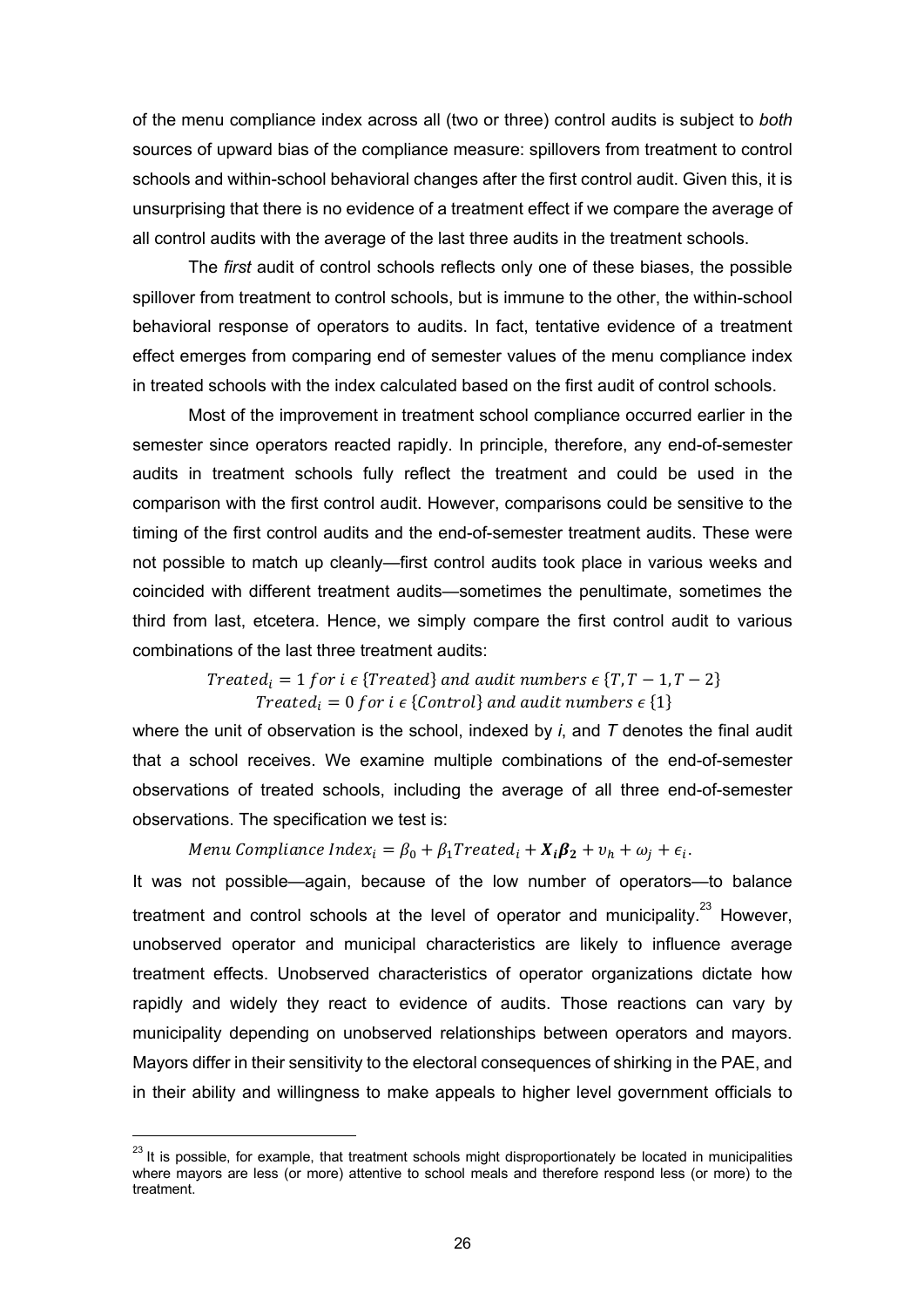intervene. Hence our main specifications control for fixed operator and municipality effects,  $v_h$  and  $\omega_i$ , respectively.

Controlling for both types of fixed effects, identification is based only on comparisons between control and treated schools run by the same operator in the same municipality. This excludes treatment or control schools in municipalities where their operator has no corresponding comparison school (control or treatment school, respectively). We show, however, that the differences between control and treatment schools with both municipal and operator fixed effects are similar in magnitude and significance to differences estimated with only operator or only municipal fixed effects.

Finally, we control for school-specific variables  $X_i$ , all of which are statistically balanced across treatment and control schools, but which nevertheless are not identical. These variables are dummies for the type of meal served (lunch or snack), whether it was prepared on site or delivered ready-to-eat; and the number of students in the school, in total and by age group.

Table 7.1 reports the evidence of end-line differences between treatment and control schools. The estimates compare the last three audits in treatment schools with the first audit in control schools. Each treatment audit is a separate observation, but the results are the same if we instead use the average values for the treated schools (see Table A.1 in the Annex).

|                                                                                                      | Dependent variable: menu compliance index |                       |                           |                      |                     |                      |                            |
|------------------------------------------------------------------------------------------------------|-------------------------------------------|-----------------------|---------------------------|----------------------|---------------------|----------------------|----------------------------|
|                                                                                                      | (1)                                       | (2)                   | (3)                       | (4)                  | (5)                 | (6)                  | (7)                        |
| $Treatment = 1$<br>for any of last<br>three treatment<br>audits, $= 0$ for<br>first control<br>audit | 0.067<br>(0.046)                          | $0.091***$<br>(0.034) | $0.073**$<br>(0.034)      | $0.079**$<br>(0.033) | $0.060*$<br>(0.035) | $0.081**$<br>(0.033) | $0.076**$<br>(0.037)       |
| <b>Balance</b><br>Controls                                                                           | <b>No</b>                                 | No                    | No                        | Yes                  | Yes                 | Yes                  | Yes                        |
| Observations<br>$R^2$<br><b>Municipality</b>                                                         | 419<br>0.007<br>No                        | 411<br>0.503<br>Yes   | 419<br>0.338<br><b>No</b> | 410<br>0.523         | 419<br>0.355        | 410<br>0.524<br>Yes  | 408<br>0.539<br><b>Yes</b> |
| FE<br><b>Operator FE</b><br><b>Week FE</b>                                                           | No<br>No                                  | No<br>No              | Yes<br>No                 | Yes<br>No<br>No      | No<br>Yes<br>No     | Yes<br>No            | Yes<br>Yes                 |

| Table 7.1: Treatment Effects on Menu Compliance (unauthorized substitutions and |  |  |
|---------------------------------------------------------------------------------|--|--|
| quantity-shaving)                                                               |  |  |

*Notes:* Balance controls are type of meal, mode of preparation, number of meals in the contract and the total students enrolled in the school. Changes in observations responds to the subsamples conditions and singleton observations are dropped following Correia (2015) when municipality fixed effects are included. Cluster standard errors at the school level are reported in parentheses.  $\dot{p}$  < 0.10,  $\dot{p}$  < 0.05,  $\dot{p}$  < 0.01.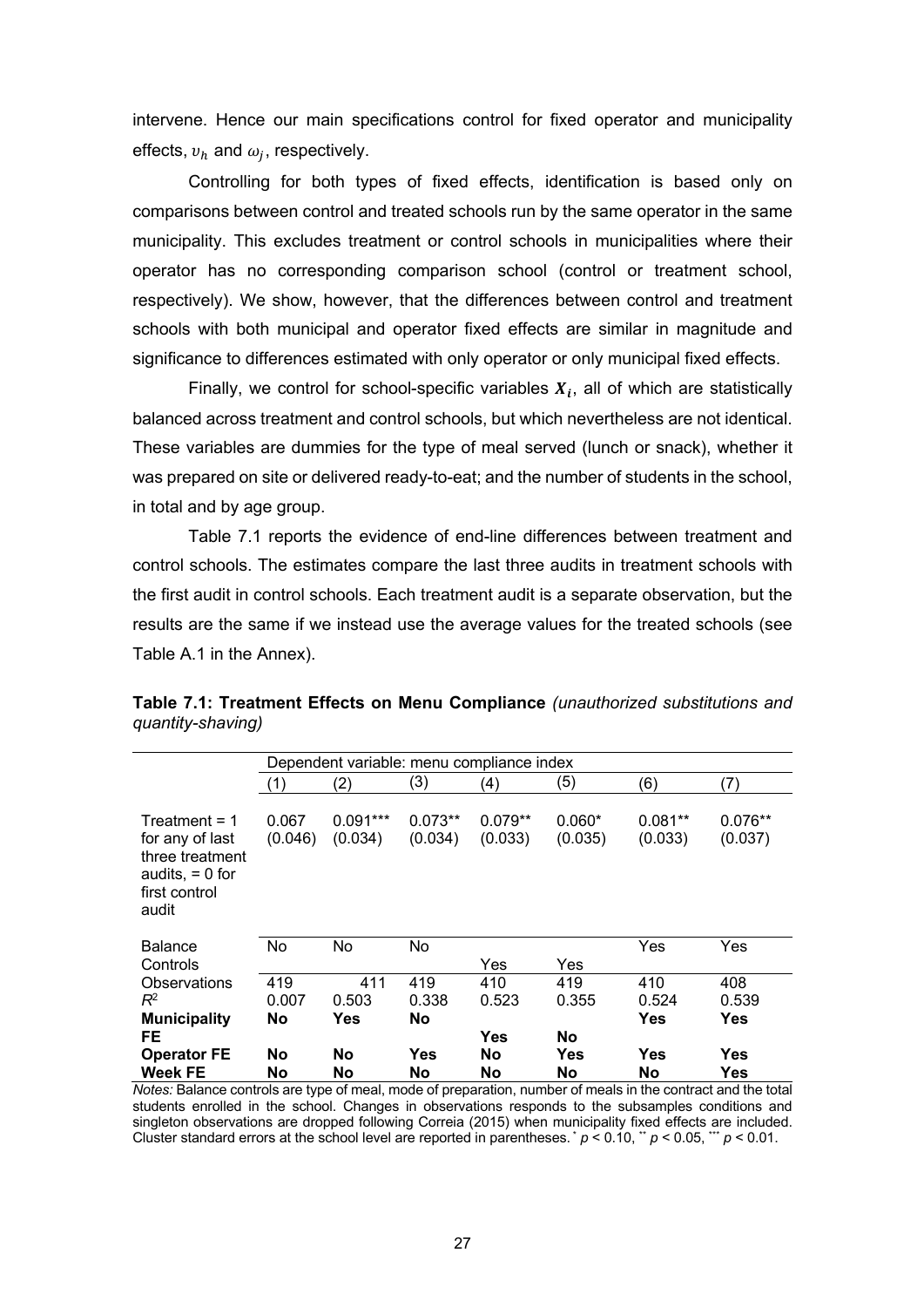The first three columns highlight the relevance of unobserved operator and municipal effects. The first column specification controls for neither, an inappropriate specification since unobserved municipal and operator characteristics are likely to influence the estimates. Estimates are nevertheless large (.19 of a standard deviation), but not significant. The regression in column 2 adds controls for municipal fixed effects, column 3 adds operator fixed effects to the specification in column 1. In both cases results are highly significant. Columns 4 and 5 add balance controls to the specifications in columns 2 and 3. These have no impact on the estimates, as expected given the high level of balance on observables between control and treatment schools. Column 6 controls for both operator and municipal fixed effects and balance variables. Given the theoretical importance that both operator and municipal characteristics could play in reactions to the audits, this is our preferred specification. Results remain economically and statistically significant and largely the same as the previous estimates.

Finally, estimates in column 7 add a control for week fixed effects, to address the possibility that unobserved circumstances that arose in the specific weeks that treated and control schools received their end-line audits could account for observed differences in menu compliance. It was not possible to ensure that each audit in the sequence was given to all target schools in the same week (i.e., that in week *n* of the study all schools received their *n*th audit). Appendix Table A.2 demonstrates the dispersion of audits across weeks, indicative of the logistical challenges of conducting the study: five times as many enumerators would have been needed to ensure simultaneous audits. The estimates in column 7 demonstrate that this dispersion has little effect, results are essentially unchanged from column 6. We exclude week fixed effects from the main specification, however, since their inclusion requires that we rely for identification only on those treated and control schools located in the same municipality, served by the same operator, and occurring in the same week.

Table 7.2 demonstrates that the differences reported in Table 7.1 are not an artefact of the specific treatment audits chosen for the comparison. The specifications in Table 7.2 follow the specification of column 6, Table 7.1, controlling for municipal and operator fixed effects and including balance controls. Whether one compares the control audit to the last two audits in treated schools, to the second-to-last audit or to the thirdto-last audit, significant differences emerge. Note that sample sizes drop according to the number of treatment audits that are included in the comparison.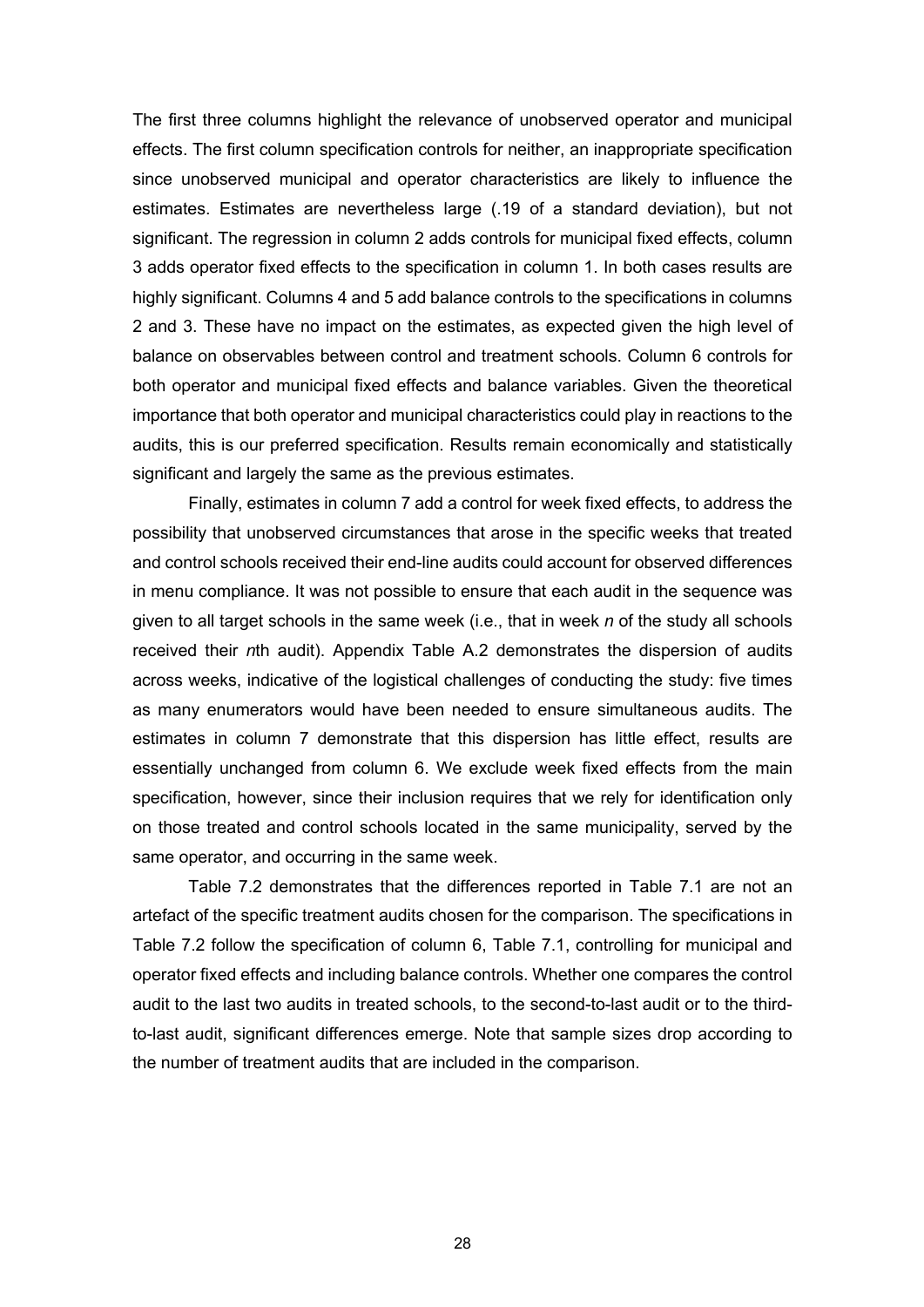|                                                                                                          | 2<br>Last<br>audits in<br>treated | $2nd-to-$<br>last<br>audit in | $3rd-to-$<br>last<br>audit in                              | Last audit<br>in treated<br>schools | Last 3 audits in treated schools,<br>the same menu compliance<br>index for both departments |                                       |
|----------------------------------------------------------------------------------------------------------|-----------------------------------|-------------------------------|------------------------------------------------------------|-------------------------------------|---------------------------------------------------------------------------------------------|---------------------------------------|
|                                                                                                          | schools                           | schools                       | treated<br>treated<br>Index<br>schools<br>accounts<br>menu |                                     | for<br>substitution                                                                         | Index ignores<br>menu<br>substitution |
|                                                                                                          | (1)                               | (2)                           | (3)                                                        | (4)                                 | (5)                                                                                         | (6)                                   |
| Treatment = $1$<br>for audits<br>indicated in<br>column<br>headings, $= 0$<br>for first control<br>audit | $0.072**$<br>(0.036)              | $0.084*$<br>(0.045)           | $0.093**$<br>(0.041)                                       | 0.053<br>(0.046)                    | $0.071*$<br>(0.038)                                                                         | $0.079*$<br>(0.043)                   |
| Observations<br>$R^2$                                                                                    | 306<br>0.518                      | 195<br>0.612                  | 193<br>0.668                                               | 195<br>0.559                        | 410<br>0.373                                                                                | 398<br>0.339                          |
| Municipality<br>FE.                                                                                      | Yes                               | Yes                           | Yes                                                        | Yes                                 | Yes                                                                                         | Yes                                   |
| Operator FE                                                                                              | Yes                               | Yes                           | Yes                                                        | Yes                                 | Yes                                                                                         | Yes                                   |

**Table 7.2: Treatment Effects on Menu Compliance, Alternative End-line audits in Treatment Schools**

*Notes:* Balance controls are included in all specifications: the type of meal, mode of preparation, number of meals in the contract and the total students of the school. Changes in observations responds to the subsamples conditions and singleton observations are dropped following Correia (2015) when municipality fixed effects are included. Cluster standard errors at the school level are reported in parentheses.  $p < 0.10$ ,  $p < 0.01$ .

The last audit in treatment schools, conducted right before the Christmas holidays, is the exception and reveals no significant difference with the first end-line audit in control schools. However, observers alerted us prior to the pilot study that the last week of the semester, before Christmas and after exams, is anomalous: school attendance tends to be low and unpredictable, challenging circumstances both in which to supply school meals and to monitor menu compliance. It is, however, also possible that operators no longer responded to the audits in that week since their performance in that off-week would have little effect on the conclusions that authorities might reach based on the information accumulated in the previous seven or more audits. Of course, it is also a possible question of low power due to the relatively small sample size.

An additional robustness issue concerns the definition of corrupt behavior and the measure of menu compliance. In Table 7.1 we use different measures in Nariño and Cesar because of the different legal definitions of shirking in the two departments: in both, quantity-shaving is prohibited, but only in Nariño must menu substitutions be authorized by the departmental PAE authorities. However, parents and enforcement authorities might care more about quantity-shaving than menu substitutions, or that they object to menu substitutions even if these are formally allowed. In the first case, it would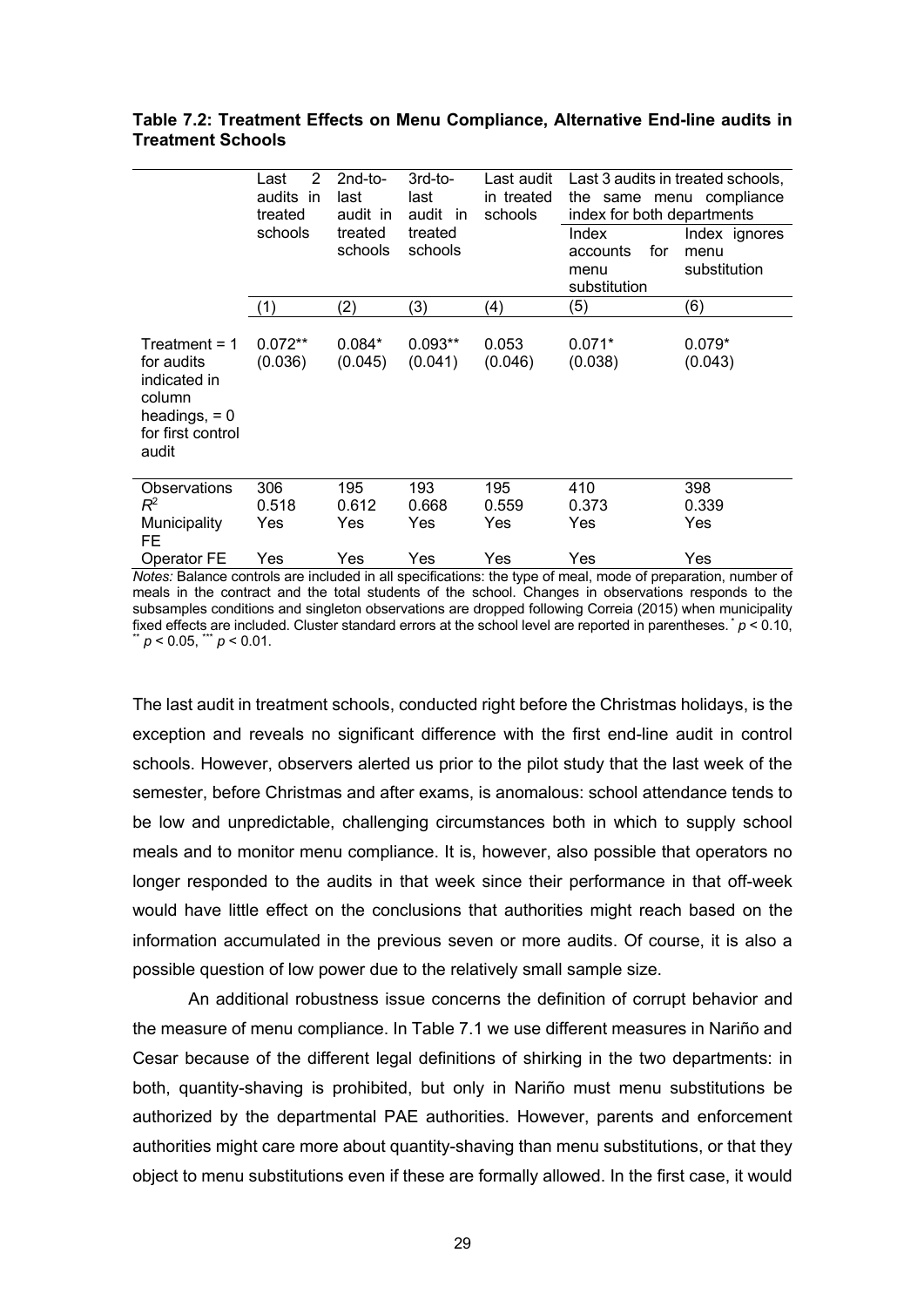be more appropriate to exclude menu substitutions from the Nariño index when examining responses to the intervention; in the second case it would be more appropriate to include menu substitutions in the Cesar index.

The last two columns of Table 7.2 examine the robustness of the results in Table 7.1 to the use of these alternative indices. The first uses the "Nariño" definition for both departmental indices, adjusting the Cesar index to account for menu substitutions. The second uses the "Cesar" definition for both indices, adjusting the Nariño index to exclude consideration of menu substitutions. The preferred specification, from column 6 of Table 7.1 is used, controlling for municipal and operator fixed effects and including balance controls. The resulting estimates are similar in magnitude to those in Table 7.1 and modestly significant with *p*-values of approximately .06.

#### **Mechanisms**

Both treatments analyzed in the pilot study, informal audits and text messages to parents, could affect "bottom-up" mobilization by parents to improve the quality of school meals. They could have encouraged parents to confront operators directly, to lobby municipal and state officials, or by to bring operator shirking to the attention of national authorities. The informal audits could also have directly changed operator behavior, independent of parental mobilization, out of fear that systematic information on hundreds of schools would have drawn the attention of national authorities (though not departmental authorities, given their influence in departmental politics). An end-line telephone survey of 4,205 households with children enrolled in the sample schools yields experimental evidence on the first mechanism; other quantitative and qualitative information is suggestive that the second also played an important role.

Collective action by parents to improve meal quality is difficult. Individual households may be unaware both of operator obligations and the institutional channels through which they can mobilize, such as the school meals committees. Parents might further believe that even their concerted action would be insufficient to shift operator behavior directly or that lobbying of municipal and state officials would be ineffective. The text messages and informal audits could have reduced these obstacles. The text messages informed them of operator obligations—the meals that their children should receive; of the existence and purpose of the school meals committees; and of opportunities to voice their concerns. The informal audits would have signaled the interest of a well-organized outside group in improving operator performance in their schools, raising expectations about the potential efficacy of parental mobilization.

Evidence from the end-line telephone survey of parents in treated and control schools indicates that the two interventions significantly increased parental participation

30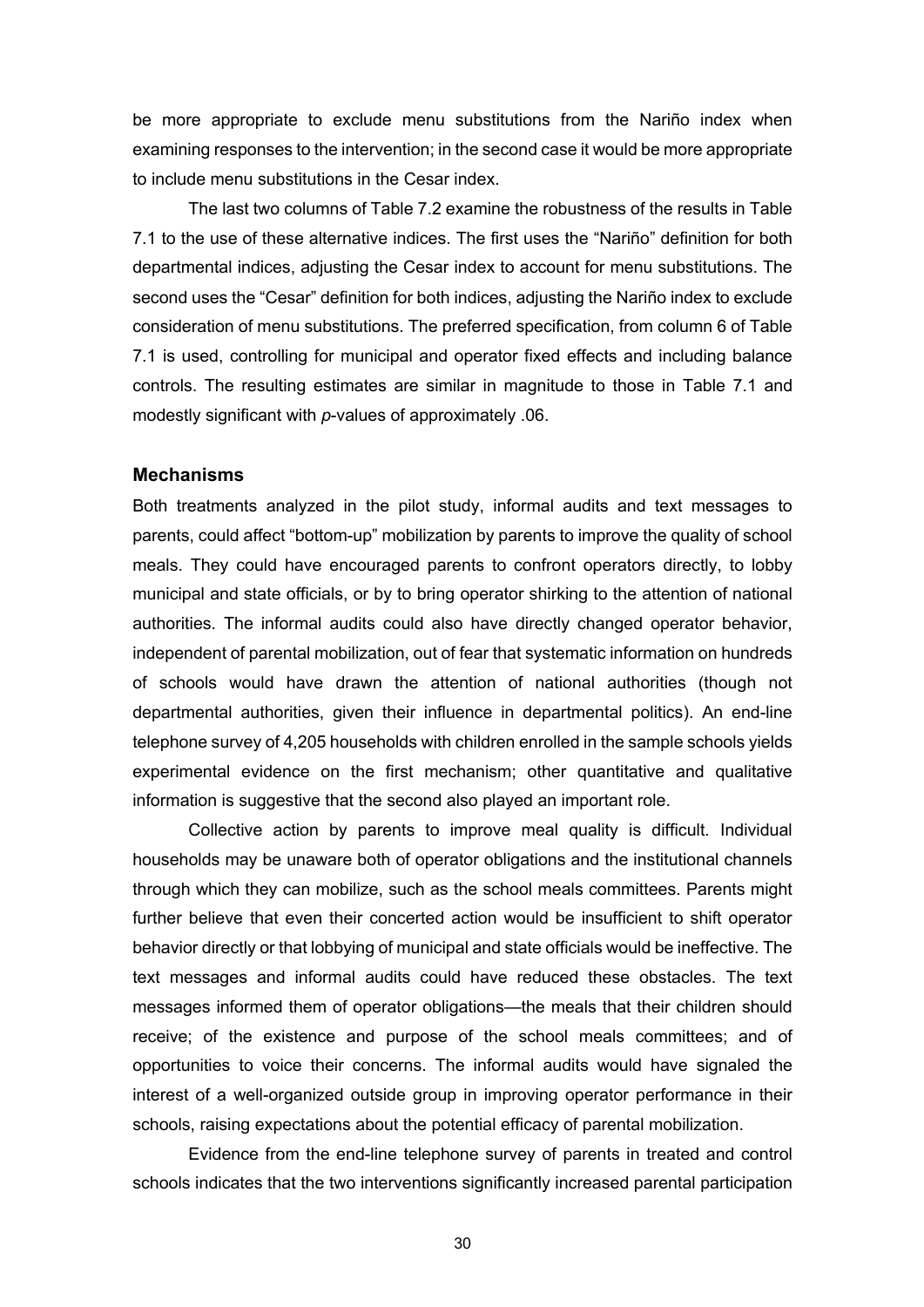in the oversight of school meals. There are two established venues for such oversight, the school meals committee and *ad hoc veedurías*, meetings with parents, organized by the school, to review any aspect of school performance, including school meals. Column 1 of Table 8.1 indicates that 18.5 percent of respondents in control schools reported attending a meeting of the school meals committee. The number was more than onethird (6.5 percentage points) larger in treated schools. Column 2 examines parental attendance at oversight meetings that addressed school meals. In control schools, 20.6 percent of parents reported attending such a meeting; nearly half again as many (9.5 percentage points more) parents in treated schools reported attending such an oversight meeting.

**Table 8.1: Parental Engagement with the School Meals Program, Treated versus Control Schools**

|            | (1)                                                                                  | (2)                                                                                                                  | (3)                                                                                                               | (4)                                                                                                                                  | (5)                                                                                                     |  |
|------------|--------------------------------------------------------------------------------------|----------------------------------------------------------------------------------------------------------------------|-------------------------------------------------------------------------------------------------------------------|--------------------------------------------------------------------------------------------------------------------------------------|---------------------------------------------------------------------------------------------------------|--|
|            | Did you attend<br>a meeting of<br>the school<br>meals<br>committee this<br>semester? | Did you attend<br>an oversight<br>meeting<br>(veeduría) this<br>semester<br>where school<br>meals were<br>discussed? | How often do<br>you speak with<br>other parents<br>about the<br>meals that your<br>children receive<br>in school? | This semester,<br>did you observe<br>(supervise) the<br>delivery of food<br>supplies to the<br>school or the<br>serving of<br>meals? | Has the<br>school meals<br>committee in<br>the school<br>your child<br>attends met<br>this<br>semester? |  |
| Treated    | $0.065***$                                                                           | $0.095***$                                                                                                           | $-0.031$                                                                                                          | $-0.020$                                                                                                                             | 0.028                                                                                                   |  |
|            | (0.024)                                                                              | (0.024)                                                                                                              | (0.023)                                                                                                           | (0.027)                                                                                                                              | (0.029)                                                                                                 |  |
| Constant   | $0.185***$                                                                           | $0.206***$                                                                                                           | $0.662***$                                                                                                        | $0.268***$                                                                                                                           | $0.269***$                                                                                              |  |
|            | (0.015)                                                                              | (0.013)                                                                                                              | (0.017)                                                                                                           | (0.019)                                                                                                                              | (0.020)                                                                                                 |  |
|            |                                                                                      |                                                                                                                      |                                                                                                                   |                                                                                                                                      |                                                                                                         |  |
| <b>Obs</b> | 4,205                                                                                | 4,205                                                                                                                | 4,205                                                                                                             | 4,205                                                                                                                                | 4,205                                                                                                   |  |
| R-squared  | 0.006                                                                                | 0.012                                                                                                                | 0.001                                                                                                             | 0.001                                                                                                                                | 0.001                                                                                                   |  |

*Notes:* Ordinary least squares, xluster standard errors at the school level are reported in parentheses.  $p \lt p$ 0.10,  $\mu$   $p$  < 0.05,  $\mu$   $p$  < 0.01; "Constant" is also the control mean, as regressions did not include controls.

A large fraction of parents in control schools, 66.2 percent, report speaking with other parents about school meals, essentially the same as in treated schools (Column 3). This high fraction demonstrates the salience of school meals to parents. The two treatments therefore seem to close the gap between the number of parents who are concerned about school meals, those who talk about meals with other parents, and the number who take some sort of action to improve them, such as attending oversight meetings.

Parents were informed in the text messages that they could also observe the delivery of food supplies or the serving of meals, but this was not enough to prompt them to engage in either activity. In the control schools, 26.8 percent of parents either observed the delivery of supplies or meal service (Column 4). This fraction is essentially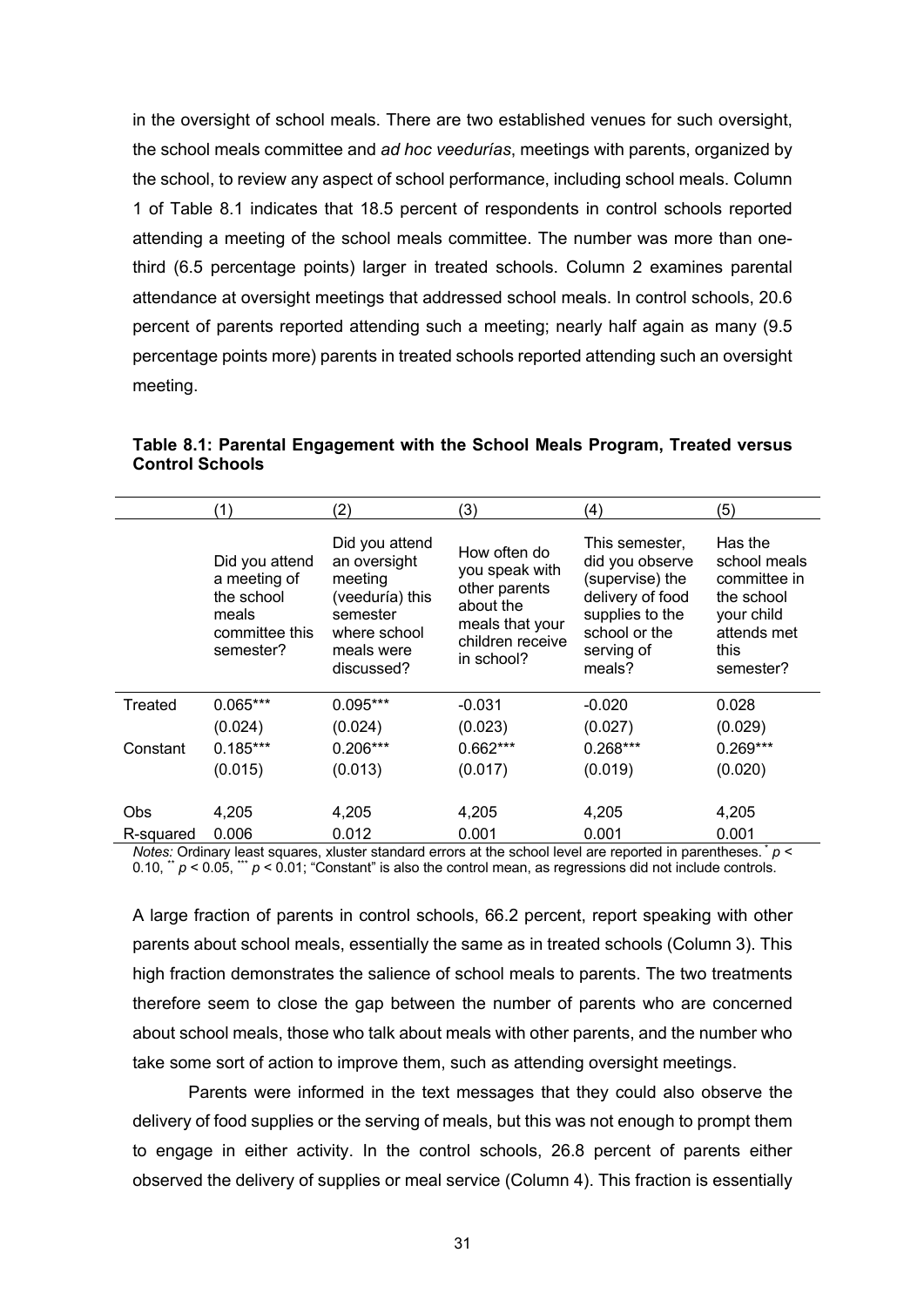the same in treated schools and is a likely consequence of the different costs and benefits to parents of the different oversight activities. With respect to costs, to observe food deliveries or meal service, parents must be at the school early in the day, well before students arrive, when they are normally engaged in household tasks, or already at work, and in any case not routinely at the school. The meetings take place after school, when parents are more likely to be at the school anyway (to pick up their children) or are not working. With respect to benefits, the institutional process for bringing parental observations regarding food delivery and meal service to the attention of operators is less clear to parents than the process for bringing the conclusions of the oversight meetings.

Column 5 verifies that the opportunity for parents to attend school meetings was the same in control and treatment groups; there is no difference between the two groups in the fraction of respondents who say the committee met. The fraction, however, is low: fewer than 30 percent of parents agree that the committee met. The treatments increased participation in school meetings but did not increase the number of meetings held. The results in Table 8.2 demonstrate that the effects on meeting attendance documented in columns 1 and 2 of Table 8.2 are highly robust to a large number of controls and municipal fixed effects.

|                          |                     | $^{2}$                                               | 3)                                                                                                          | 4)         |  |
|--------------------------|---------------------|------------------------------------------------------|-------------------------------------------------------------------------------------------------------------|------------|--|
|                          | of the school meals | Did you attend a meeting<br>committee this semester? | Did you attend an<br>oversight meeting<br>(veeduría) this semester<br>where school meals were<br>discussed? |            |  |
| Treated                  | $0.081***$          | $0.077***$                                           | $0.112***$                                                                                                  | $0.107***$ |  |
|                          | (0.024)             | (0.022)                                              | (0.020)                                                                                                     | (0.019)    |  |
| Controls<br>Municipality | No                  | Yes                                                  | No                                                                                                          | Yes        |  |
| FE                       | Yes                 | Yes                                                  | Yes                                                                                                         | Yes        |  |
| Observations             | 4,204               | 4,204                                                | 4,204                                                                                                       | 4,204      |  |
| R-squared                | 0.046               | 0.064                                                | 0.047                                                                                                       | 0.067      |  |

**Table 8.2: Parental Attendance at Oversight Meetings, Treated versus Control Schools, Robustness**

*Notes:* Ordinary least squares. Controls included are: economic stratum; respondent relationship to the household children; gender of respondent; if respondent is the mother or knows how to read and write; marital status, education level, hours worked if employed, earnings at work; participation in community/volunteer work in the previous three months; if respondent has a phone or smartphone; if respondent knows how to use a computer; the frequency of text messages their school received; if the respondent's residence has electricity or water and sewerage connections; if the family belongs to "Familias en Acción"; the mode of transportation and travel time to school; and if the respondent feels part of the community, neighborhood, and school's parent community. Clustered standard errors at the school level in parentheses. \*\*\* p<0.01, \*\* p<0.05, \* p<0.1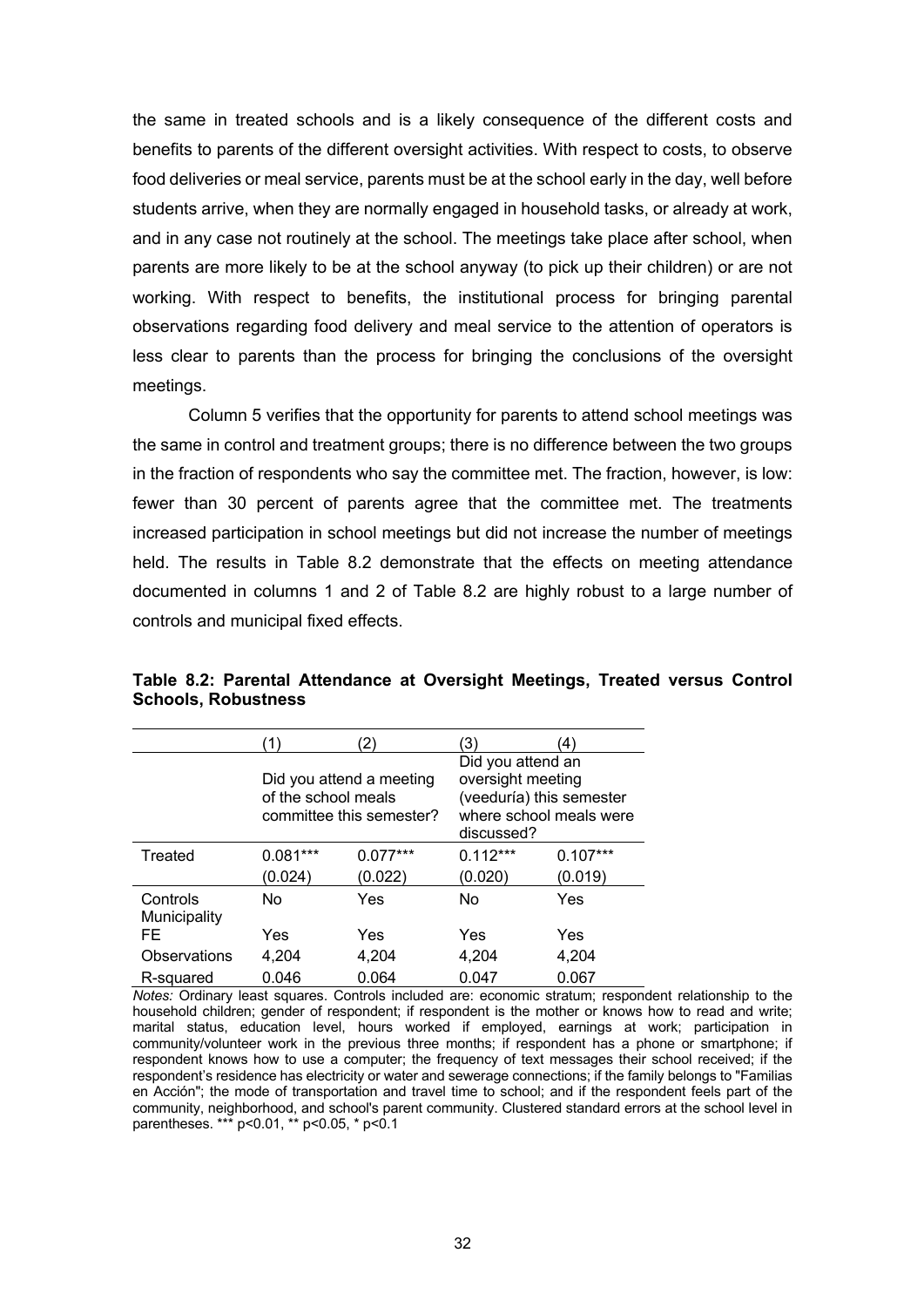It is possible that the significant treatment effects reported in columns 1 and 2 of Table 8.1 are the product of social desirability bias: parents who received the text messages are more likely to believe that the "correct" response is to attend oversight meetings. There are two reasons to believe this is not the case, however. First, the text messages specifically referred to the meetings of the school meals committee, but not to the *veedurías*. Parents in treated schools participated even more in *veedurías* than in meetings of the school meals committee, however. Second, the presence of such a bias should also yield significant differences between treated and control parents in their responses concerning other types of participation. No such differences are observed.

Tables 8.1 and 8.2 provide evidence of a "bottom-up" effect of the interventions. It is likely, however, that operators also responded to a "top-down" effect, the fear of intervention by national authorities. One indication of this is that, although there were no text messages in control schools to prompt parental participation in oversight activities, these also saw an improvement in menu compliance after a single audit towards the end of the semester (column 1 in Table 5). The increase in menu compliance after the first control audit that was comparable to the effect observed over the first audits in treated schools, just under .25 standard deviations.

Other evidence from online media reports and the websites of the main national government oversight agencies also supports the salience of the "top-down" mechanism. The Fiscalía (Attorney General) and the Contraloría (Auditor General) place the results of all their investigations on their respective websites. In August 2018, the Fiscalía announced that it had been investigating the PAE program in 14 departments. $^{24}$  Media reports of PAE corruption were also common prior to the treatment period. $^{25}$  Hence, operator concerns regarding prosecutorial interest in the audits were well-founded.

Moreover, there was a significant difference in prosecutorial activity, pre-pilot, across the two departments. Nariño was not mentioned in media reports nor targeted by prosecutors. Cesar, in contrast, was prominent in both respects, precisely because of

<sup>&</sup>lt;sup>24</sup> The 14 departments under investigation were Atlántico, Cesar, Huila, Norte de Santander, Santander, La Guajira, Chocó, Córdoba, Bolívar, Valle del Cauca, Cauca Amazonas, Sucre, Magdalena. https://www.fiscalia.gov.co/colombia/seccionales/contundente-golpe-a-entramado-de-corrupcion-por-plande-alimentacion-escolar-pae/ (Accessed 1/24/2019)

 $^{25}$  Reports emerged as early as September 2011, (http://www.noticiascandela.informe25.com/2011/09/corrupcion-en-el-pae.html), with frequent reports in 2016, the year before the intervention. For example, from April of that year, 2016, the year before the intervention. For example, from April of that year, https://www.semana.com/educacion/articulo/corrupcion-en-el-programa-de-alimentacion-escolar-delministerio-de-educacion/468169

https://www.elespectador.com/noticias/educacion/mas-y-mas-medidas-combatir-corrupcion-programa-dealime-articulo-626586. And reports emerged as well in September 2017, just before the intervention. https://www.vanguardia.com/opinion/editorial/el-pae-y-los-carteles-de-la-corrupcion-JFVL409099 (All accessed 1/24/2019).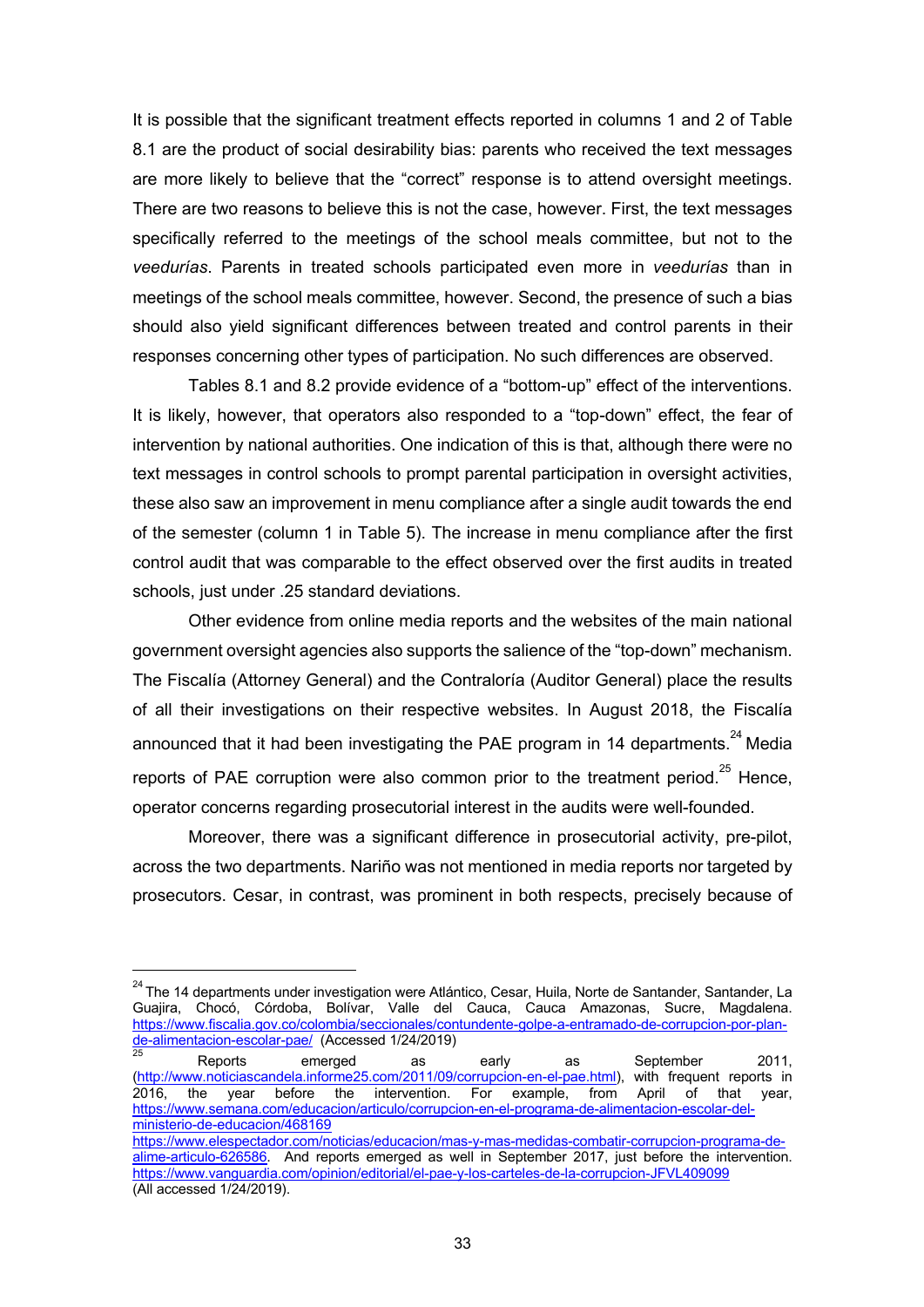the Aguachica scandal discussed earlier.<sup>26</sup> The Contraloría had been examining PAE contracts in Cesar continuously from August 2016 to September 2017; our intervention in Cesar began in November 2017. Towards the end of the treatment period, the Contraloría reported the results of its August 2016–September 2017 investigations in Cesar, naming specific individuals and contractors whom it deemed responsible for improper financial management of the PAE program.<sup>27</sup>

The disproportionate attention paid to Cesar by media and the Contraloría has two empirical implications. First, if top-down oversight has a significant effect on operator behavior, operators in Cesar should have exhibited significantly greater menu compliance at baseline compared to operators in Nariño: neither prosecutors nor the media gave operators in Nariño reason to change their behavior prior to the pilot study. Second, the effects of the treatment on operator behavior should have been greater in Nariño than in Cesar.

Table 9 documents the first implication, reporting evidence that menu compliance at baseline was significantly greater in Cesar. The first panel reports the values of the menu compliance index used in Table 4 for the two departments separately. For both departments, the index accounts for quantity-shaving. For Nariño, the index accounts for unauthorized menu substitutions. In Cesar, substitutions are always authorized. The first audit in Cesar, whether in the treated or control schools, yields a menu compliance index that is several times larger than in Nariño—for example, .75 versus .21 in the first audits of treated schools.

These differences may be an artefact of the rules used to construct the index, which exclude menu substitutions from entering the calculation of the Cesar index since operators were permitted to make such substitutions. The remaining two panels in Table 9, however, demonstrate that the differences remain when the departmental indices are calculated identically, as in the last two columns of Table 7.2. The second panel of Table 9 compares the Nariño index with a recalculated Cesar index that accounts for menu substitutions. The Cesar index falls from the first panel to the second (e.g., from .75 to .61 for first audits of treated schools), since menu substitutions provide an additional way for operator shirking in Cesar to be revealed. The Cesar index remains several times larger than in Nariño (e.g., .61 versus .21 in first audits of treated schools). The last panel in Table 9 recalculates the Nariño index to exclude from consideration menu

<sup>&</sup>lt;sup>26</sup> In April 2016, the media reported that Colombia's Attorney General (the Fiscalía) had intervened against the mayor of Aguachica (Cesar) and its PAE contractors (accessed 1/24/2019). https://www.fiscalia.gov.co/colombia/noticias/destacada/corrupcion-en-contratos-para-alimentar-ninoscapturan-a-alcalde-de-aguachica-cesar-contratistas-de-esa-ciudad-y-de-maicao-guajira/

<sup>27</sup> https://elpilon.com.co/irregularidades-pae-abrio-13-procesos-8-518-millones-cesar/. Accessed 1/24/2019.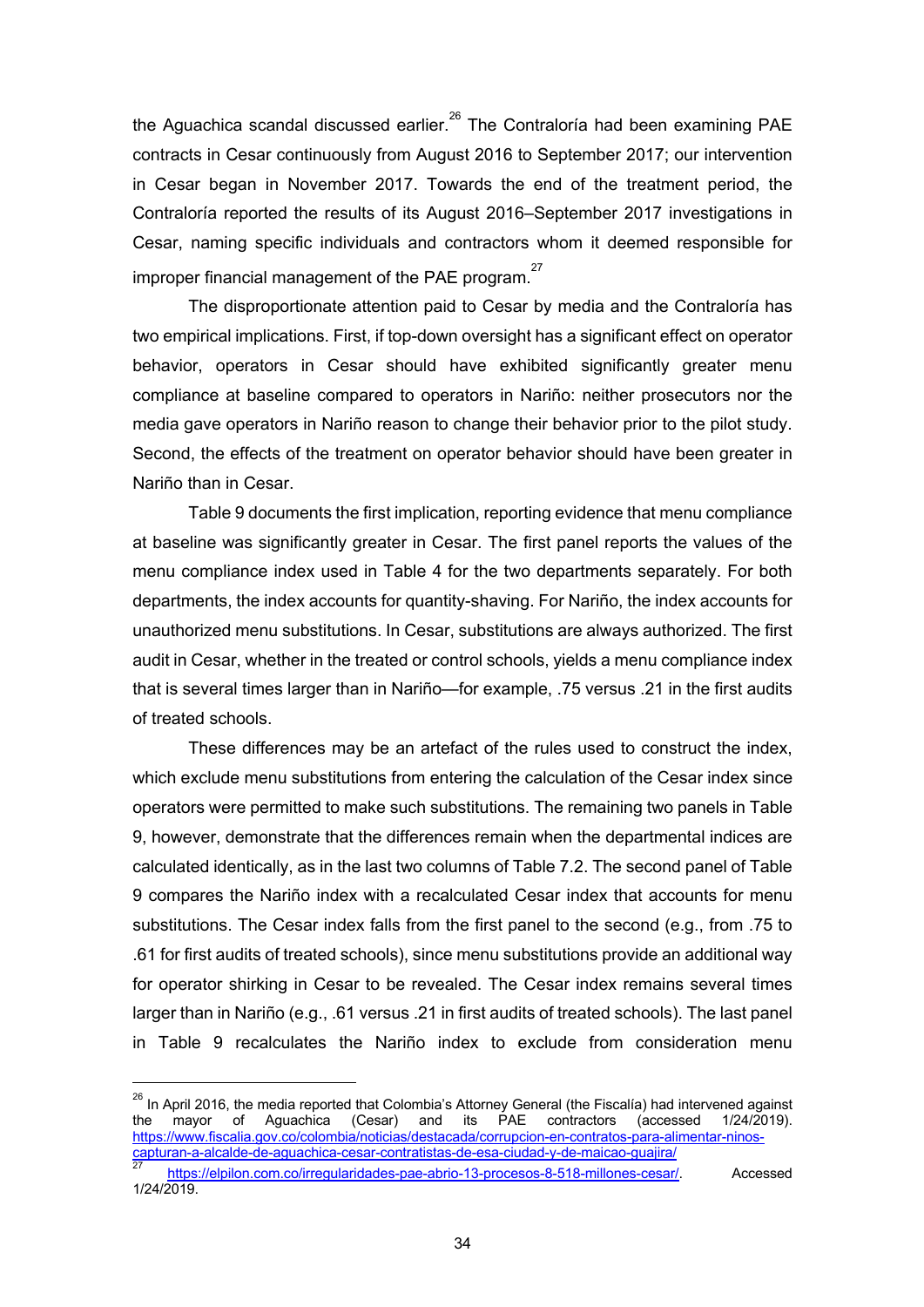substitutions and compares that to the original Cesar index. The Nariño index rises compared to the previous panels, since one source of shirking is no longer accounted for. Nevertheless, the differences with Cesar remain large (e.g., .75 in Cesar versus .39 in Nariño in first audits of treated schools).

#### **Table 9: Menu Compliance Index, Cesar and Nariño, Various Measures**

| Index used in Table 4: Menu substitutions enter Nariño index, not Cesar index; |  |  |  |  |  |
|--------------------------------------------------------------------------------|--|--|--|--|--|
| quantity-shaving enters both                                                   |  |  |  |  |  |
|                                                                                |  |  |  |  |  |

|                | Cesar |           | <b>Nariño</b> |           |
|----------------|-------|-----------|---------------|-----------|
|                | Mean  | Std. dev. | Mean          | Std. dev. |
| Control        |       |           |               |           |
| First audit    | 0.90  | 0.14      | 0.34          | 0.32      |
| Last audit     | 0.82  | 0.29      | 0.48          | 0.31      |
| <b>Treated</b> |       |           |               |           |
| First audit    | 0.75  | 0.23      | 0.21          | 0.23      |
| Last audit     | 0.79  | 0.26      | 0.45          | 0.31      |

#### *Cesar index calculated as in Nariño: menu substitutions and quantity-shaving enter both indices*

|                | Cesar |           | <b>Nariño</b> |           |
|----------------|-------|-----------|---------------|-----------|
|                | Mean  | Std. dev. | Mean          | Std. dev. |
| Control        |       |           |               |           |
| First audit    | 0.80  | 0.14      | 0.34          | 0.32      |
| Last Audit     | 0.63  | 0.29      | 0.48          | 0.31      |
| <b>Treated</b> |       |           |               |           |
| First audit    | 0.61  | 0.23      | 0.21          | 0.23      |
| Last audit     | 0.65  | 0.26      | 0.45          | 0.31      |

#### *Nariño index calculated as in Cesar: quantity-shaving enters both indices, menu substitutions enter neither*

|                | Cesar |           | <b>Nariño</b> |           |
|----------------|-------|-----------|---------------|-----------|
|                | Mean  | Std. dev. | Mean          | Std. dev. |
| Control        |       |           |               |           |
| First audit    | 0.90  | 0.14      | 0.51          | 0.32      |
| Last audit     | 0.82  | 0.29      | 0.74          | 0.31      |
| <b>Treated</b> |       |           |               |           |
| First audit    | 0.75  | 0.23      | 0.39          | 0.23      |
| Last audit     | 0.79  | 0.26      | 0.65          | 0.31      |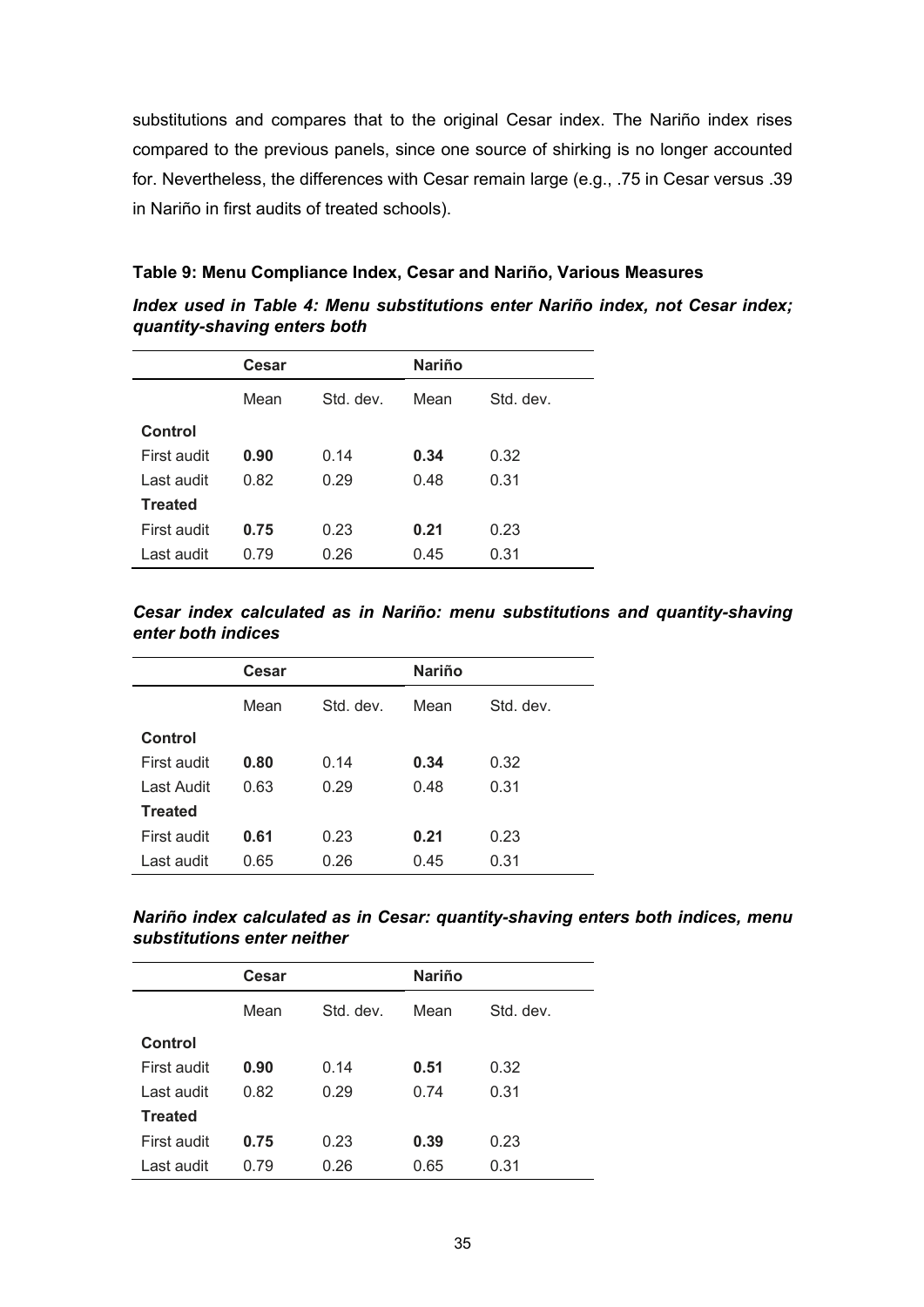The evidence in Table 9 is consistent with the proposition that operators are highly concerned about national enforcement authorities, particularly since high observed menu compliance in Cesar is contrary to all observers' subjective assessments of operator performance in the department and with the behavior of national enforcement authorities, who directed substantial investigative resources to the department. Table 9 is suggestive, moreover, that the pilot intervention should have had little effect in Cesar since operators had already responded to pre-pilot interventions by prosecutorial authorities. Table 10 confirms this intuition. It demonstrates that menu compliance rose significantly in treated relative to control schools in Nariño, but not at all in Cesar.

|                                         | Nariño                |                       | Cesar               |                     |
|-----------------------------------------|-----------------------|-----------------------|---------------------|---------------------|
|                                         |                       | '2)                   | (3)                 | ΄4                  |
| Last 3 treated visits vs<br>1st control | $0.130***$<br>(0.049) | $0.190***$<br>(0.050) | $-0.023$<br>(0.044) | $-0.042$<br>(0.034) |
| <b>Balance Controls</b>                 | No                    | Yes                   | No.                 | Yes                 |
| Observations                            | 254                   | 246                   | 165                 | 165                 |
| R <sub>2</sub>                          | 0.030                 | 0.326                 | 0.002               | 0.360               |
| <b>Municipality FE</b>                  | No.                   | Yes                   | No.                 | Yes                 |
| Operator FE                             | No                    | Yes                   | No                  | Yes                 |

**Table 10: Treatment effects, Nariño and Cesar**

*Notes***:** Balance controls are type of meal, mode of preparation, number of meals in the contract and the total students of the school. Changes in observations responds to the subsamples conditions and singleton observations are dropped following Correia (2015) when municipality fixed effects are included. Cluster standard errors at the school level are reported in parentheses.  $p < 0.10$ ,  $p < 0.05$ ,  $p < 0.01$ .

Table 11 offers additional insight about mechanisms, reinforcing the importance of the "top-down" element in controlling corruption. If parental engagement were the critical factor in motivating a change in operator behavior, we would expect correspondingly weaker effects of the interventions on parental meeting attendance in Cesar compared to Nariño. In Cesar, where rates of compliance were already high, parental attendance at meetings should already have been high in both treatment and control schools, offering little scope for the intervention to increase it. In Nariño, in contrast, rates of noncompliance were high at baseline and fell significantly over the course of the treatment. If parental engagement were the sole reason for this increase, treatment effects on parental engagement should have been larger in Nariño.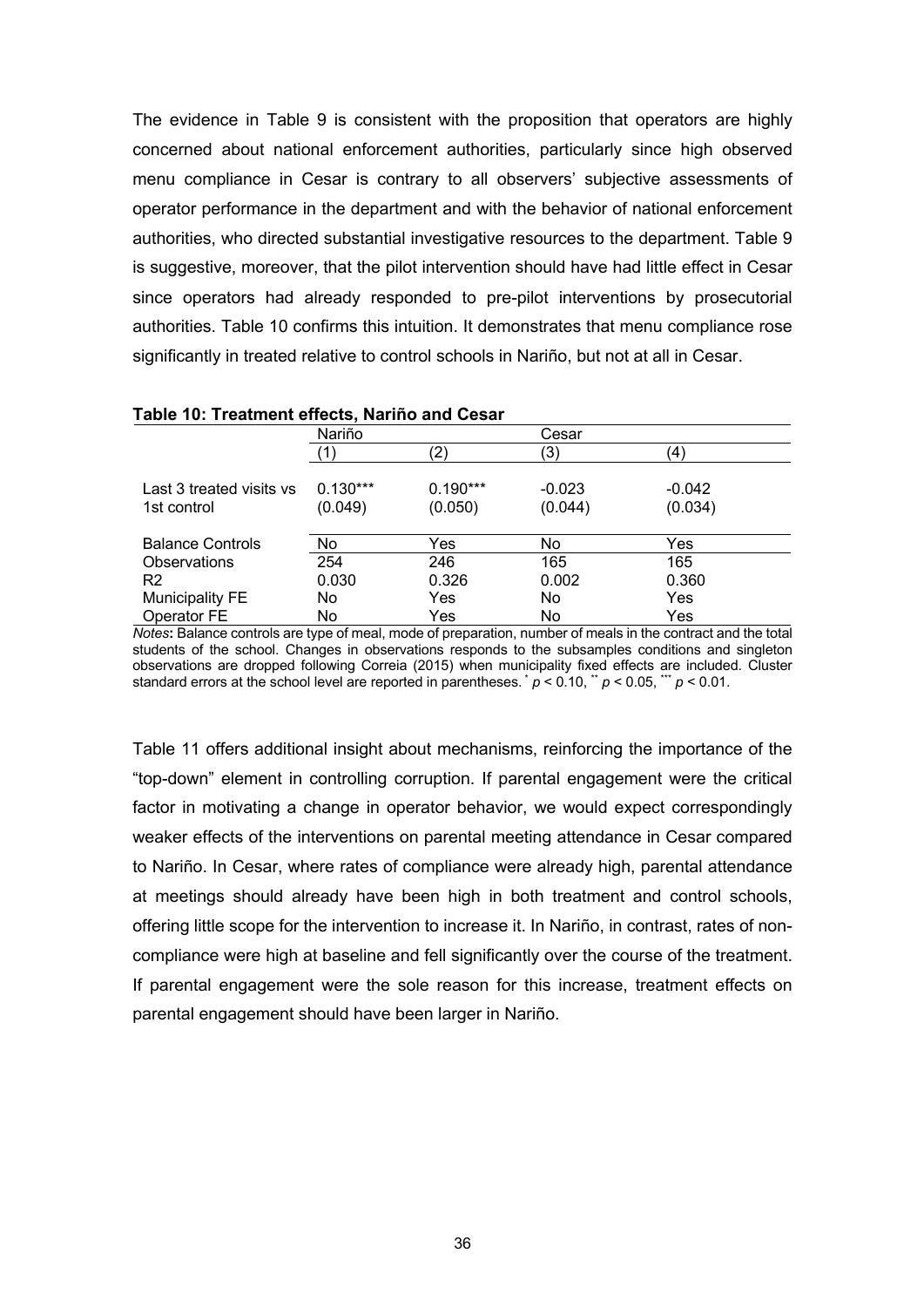|                        | (1)                                                                      | (2)        | (3)                                                                                                   | (4)        |  |
|------------------------|--------------------------------------------------------------------------|------------|-------------------------------------------------------------------------------------------------------|------------|--|
|                        | Did you attend a meeting of the school<br>meals committee this semester? |            | Did you attend an oversight meeting<br>(veeduría) this semester where<br>school meals were discussed? |            |  |
|                        | Cesar                                                                    | Nariño     | Cesar                                                                                                 | Nariño     |  |
| Treated                | $0.100***$                                                               | 0.031      | $0.104***$                                                                                            | $0.132***$ |  |
|                        | (0.026)                                                                  | (0.049)    | (0.023)                                                                                               | (0.045)    |  |
| Constant               | $0.140***$                                                               | $0.249***$ | $0.194***$                                                                                            | $0.198***$ |  |
|                        | (0.018)                                                                  | (0.031)    | (0.014)                                                                                               | (0.028)    |  |
| Controls               | No                                                                       | Yes        | <b>No</b>                                                                                             | <b>Yes</b> |  |
| <b>Municipality FE</b> | Yes                                                                      | Yes        | Yes                                                                                                   | <b>Yes</b> |  |
| Observations           | 2,657                                                                    | 1,547      | 2,657                                                                                                 | 1,547      |  |
| R-squared              | 0.039                                                                    | 0.042      | 0.041                                                                                                 | 0.058      |  |

#### **Table 11: Treatment Effects on Parental Participation, Nariño and Cesar**

*Notes:* Ordinary least squares, Cesar and Nariño subsamples. Controls included are: economic stratum; respondent relationship to the household children; gender of respondent; if respondent is the mother or knows how to read and write; marital status, education level, hours worked if employed, earnings at work; participation in community/volunteer work in the previous three months; if respondent has a phone or smartphone; if respondent knows how to use a computer; the frequency of text messages their school received; if the respondent's residence has electricity or water and sewerage connections; if the family belongs to "Familias en Acción"; the mode of transportation and travel time to school; and if the respondent feels part of the community, neighborhood, and school's parent community. Clustered standard errors at the school level in parentheses. \*\*\* p<0.01, \*\* p<0.05, \* p<0.1.

Table 11 results indicate that this is not the case. The fraction of parents in treated schools in Cesar who attended both types of meetings was 10 percentage points higher than in control schools. In Nariño, treatment effects on attendance at school meals committee meetings were insignificant. The fraction of parents who attended *veedurías* was 13 percentage points higher in treated schools. However, even in control schools, the constant coefficients in Table 11 indicate that the fraction who attended meetings was as high or higher in Nariño, where baseline menu compliance was low, than in Cesar, where it was high.

#### **Conclusions**

Corruption by a few, influential actors is a notorious problem but rigorous empirical analysis of interventions to curb it are rare. The most extensively researched interventions are related to transparency and the literature offers ample evidence of their efficacy, particularly audits. However, this evidence emerges in the context of corruption undertaken by many actors with limited ability to manipulate or prevent oversight of their behavior, which is in turn relatively easy to measure.

This paper makes three contributions to the study of transparency and corruption. First, it highlights the obstacles that in theory should limit the efficacy of transparency interventions in the context of significant corruption by a few. Second, it identifies and documents empirically the methodological obstacles to studying the impact of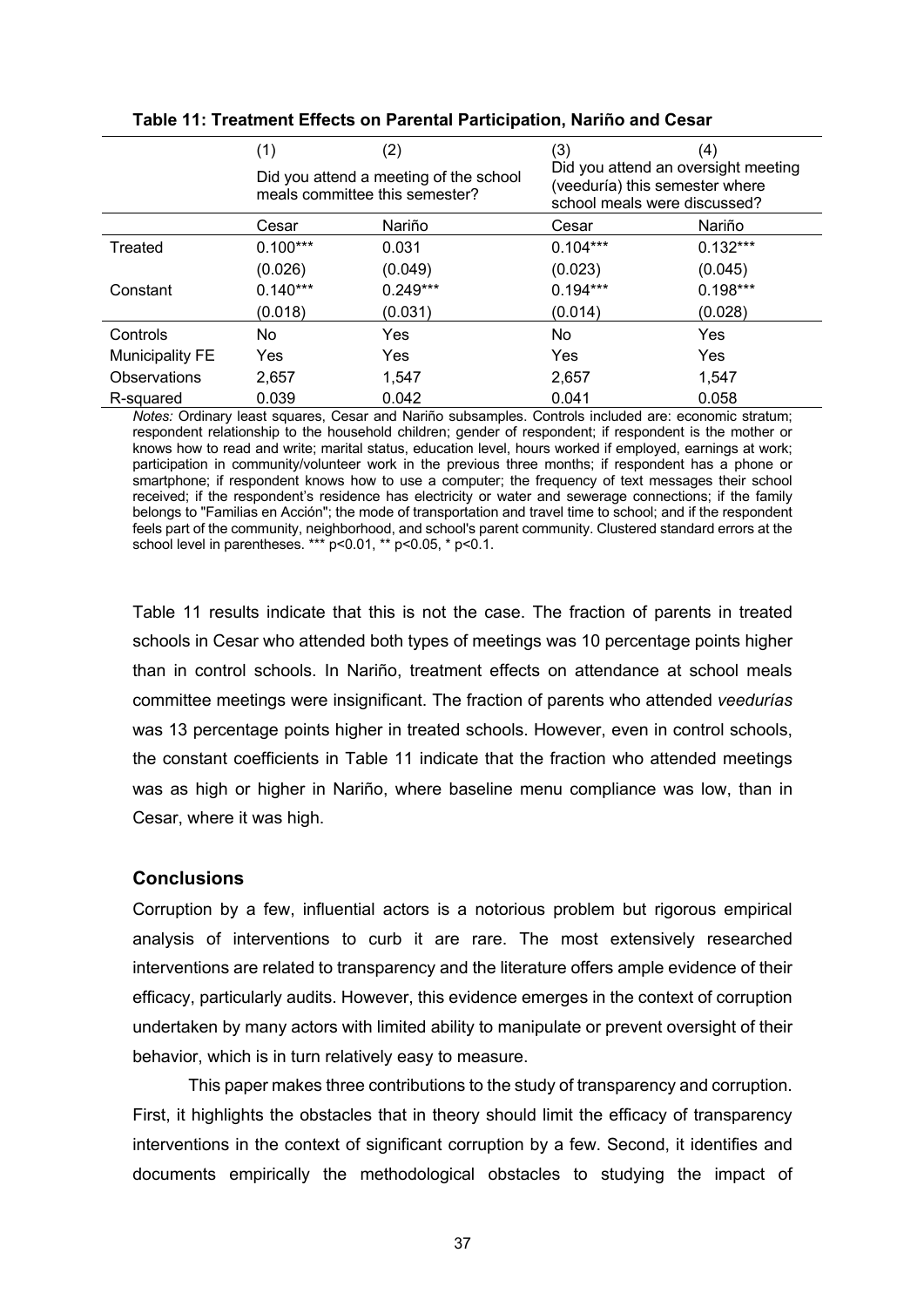transparency interventions in the context of significant corruption by a few. Third, it produces suggestive evidence that, despite these obstacles, transparency interventions—informal audits and communication with beneficiaries—can change behavior. The evidence also sheds light on mechanisms and is consistent with both bottom-up pressures from parents and operator concerns about top-down enforcement actions by national oversight agencies.

Efforts to combat grand corruption almost always focus on institutional, judicial, and fiduciary remedies. This is also true in Colombia's oversight of the School Meals Program. Problems with the program have prompted successive governments to shift responsibility for the program to different ministries and, for the contracting of operators, from the national level to the departmental level. Fiduciary and prosecutorial attention has been a constant feature of the program.

Such strategies bear fruit occasionally—the Odebrecht scandal shook Latin America—although we have little understanding of the conditions under which prosecutors act and when their actions are enough to bring down powerful actors with important political connections. At the same time, corrupt actors are aware of the threats posed by fiduciary oversight and negotiate contracts that raise the costs of oversight beyond what governments are generally willing to pay. The results of the pilot study of the School Meals Program point to a complementary approach and provide important insights into the future design of evaluations of interventions to curb corruption by a few influential actors.

Substantively, the pilot results are suggestive that transparency interventions can influence behavior, particularly if they are likely to prompt action by both victims and highlevel enforcement agencies. The most important methodological insights are two. First, spillovers from treatment to control beneficiaries served by the same operator are significant, but operator self-interest is sufficient to allow for treatment effects to be observed: operators are reluctant to lose money in control schools by curbing rentseeking too much, too soon. Second, operators respond rapidly once they observe an intervention. Hence, the direct measurement of services provided to control group beneficiaries at end-line should be based on only a single observation.

One priority for future research is to replicate these results in a fully-fledged evaluation. A broader priority, however, is to disentangle more definitively the extent to which transparency interventions aimed at curbing grand corruption depend on the presence of higher-level agencies willing to investigate and take enforcement actions against the influential actors behind the corrupt activity.

38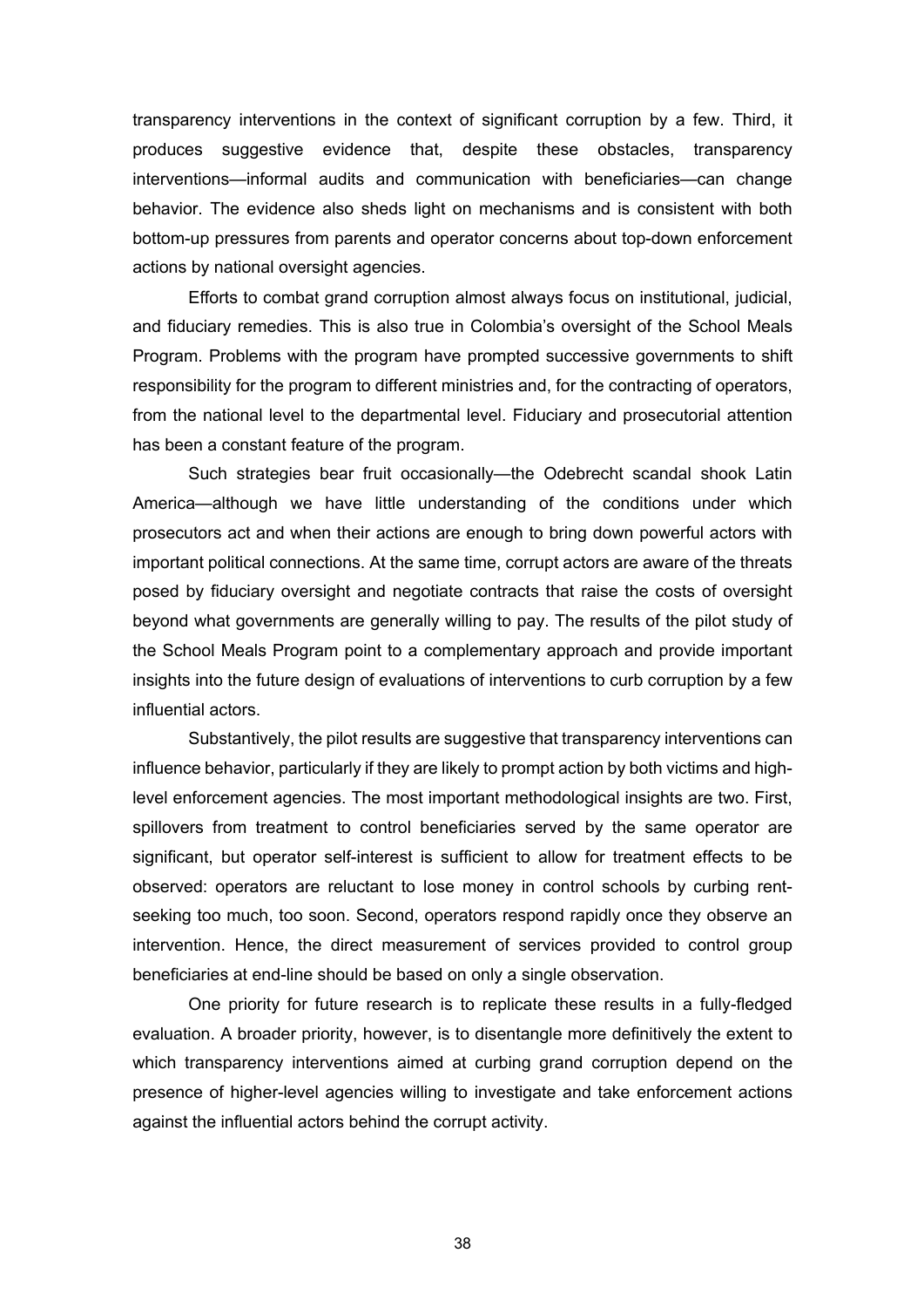#### **References**

- Alderman, Harold and Donald Bundy (2012). "School Feeding Programs and Development: Are we Framing the Question Correctly?" *The World Bank Research Observer* 27(2): 204-221.
- Avis, Eric, Claudio Ferraz and Frederico Finan (2016). "Do Government Audits Reduce Corruption? Estimating the Impacts of Exposing Corrupt Politicians." NBER Working Paper No. 22443 (July).
- Banerjee, Abhijit, Sendhil Mullainathan and Rema Hanna (2012). "Corruption." NBER Working Paper 17968 (April).
- Becker, Gary S. and George J. Stigler (1974). "Law Enforcement, Malfeasance, and Compensation of Enforcers." *Journal of Legal Studies* 3:1.
- Bobonis, Gustavo J., Luis R. Cámara Fuertes, and Rainer Schwabe (2016). "Monitoring Corruptible Politicians." *American Economic Review* 106(8): 2371- 2405.
- Broms, Rasmus, Carl Dahlström, and Mihaly Fazekas (2017). "Procurement and Competition in Swedish Municipalities." Quality of Government (Qog) Institute Working Paper 2017:5.
- Colonnelli, Emanuele and Mounu Prem (2017). "Corruption and Firms: Evidence from Randomized Audits in Brazil." Stanford Institute for Economic Policy Research (SIEPR) Working Paper No. 18-060 (November).
- Costas-Pérez, Elena, Albert Solé-Ollé and Pilar Sorribas-Navarro (2012). "Corruption scandals, voter information, and accountability." *European Journal of Political Economy* 28(4): 469-484.
- Cruz, Cesi, Philip Keefer and Julien Labonne (2018). "Buying Informed Voters: New Effects of Information on Voters and Candidates." Mimeo.
- Dávid-Barrett, Elizabeth, and Mihály Fazekas. "Grand corruption and government change: an analysis of partisan favoritism in public procurement." *European Journal on Criminal Policy and Research* (2019) (online).
- de la Cadena, Santiago, Aura Cifuentes, Javier Guillot, Philip Keefer, Ruth Persian, Luke Ravenscroft, Benjamin Roseth and Mónica Wills-Silva (2020). "Easy as PAE: Optimizing Text Messages to Encourage Parental Engagement with the School Meals Programme in Colombia." Inter-American Development Bank.
- De Vries, Catherine E. and Hector Solaz (2017). "The Electoral Consequences of Corruption." *Annual Review of Political Science* 20:391-408.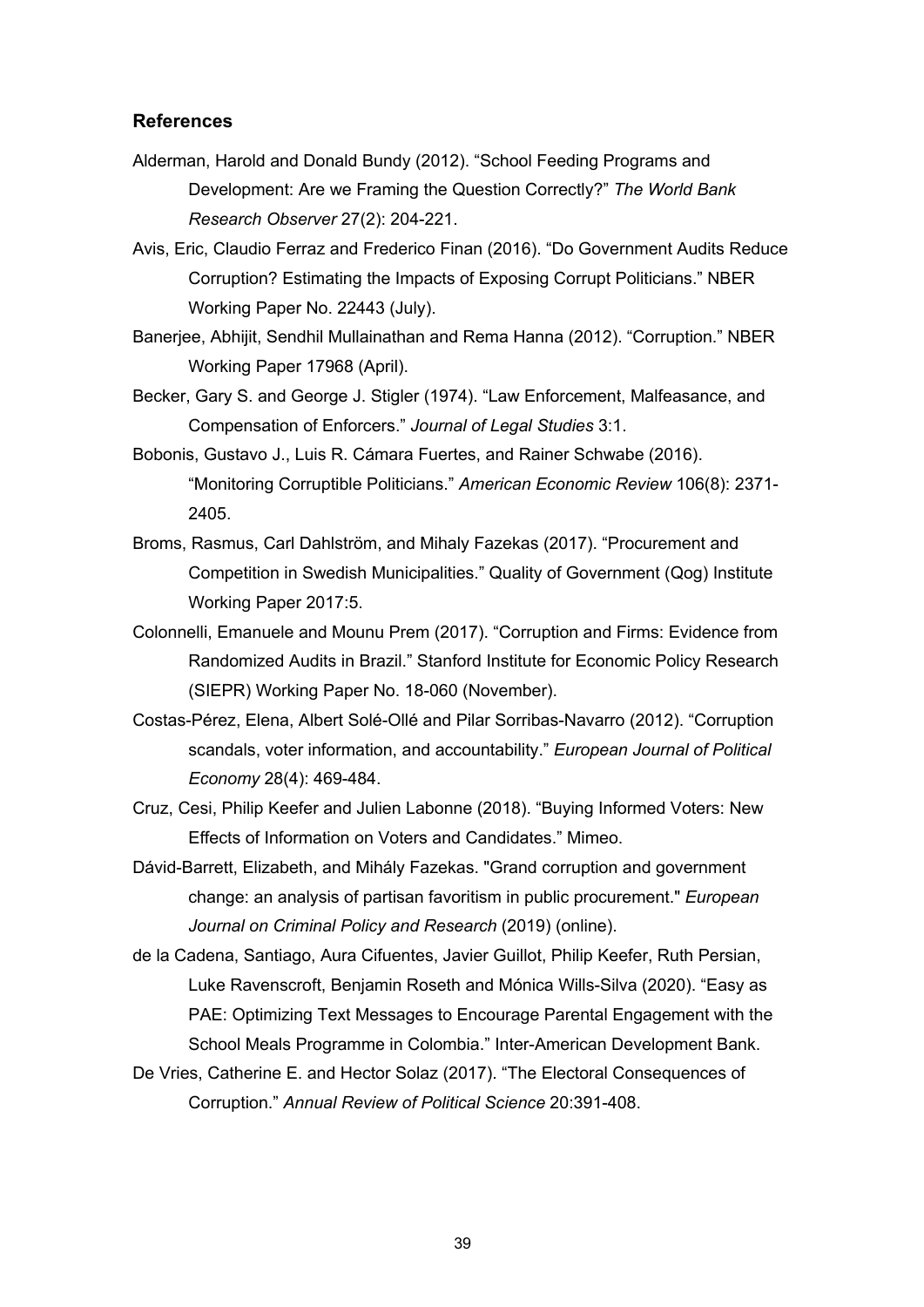- Di Tella, Rafael and Ernesto Schargrodsky (2003). "The Role of Wages and Auditing During a Crackdown on Corruption in the City of Buenos Aires." *Journal of Law and Economics* 46:269-300.
- Enikolopov, Ruben, Maria Petrova and Konstantin Sonin (2018). "Social Media and Corruption." *American Economic Journal: Applied Economics* 10(1): 150-74.
- Ferraz, Claudio and Frederico Finan (2008). "Exposing corrupt politicians: the effects of Brazil's publicly released audits on electoral outcomes." *The Quarterly Journal of Economics* 123(2): 703-745.
- Fried, Brian J., Paul Lagunes and Atheendar Venkataramani (2010). "Corruption and inequality at the crossroad: a multimethod study of bribery and discrimination in Latin America". *Latin American Research Review* 45(1): 76-97.
- Fung, A., Graham, M. and Weil, D., 2007. *Full disclosure: The perils and promise of transparency*. Cambridge University Press.
- Gallego, Jorge A., Mounu Prem, and Juan F. Vargas. "Corruption in the Times of Pandemia." Available at SSRN 3600572 (2020).
- Jomaa, Lamis H., Elaine McDonnell and Claudia Probart (2011). "School feeding programs in developing countries: impacts on children's health and educational outcomes." *Nutrition Reviews* 69(2): 83-98.
- Knack, Stephen, and Philip Keefer (1995). "Institutions and economic performance: cross-country tests using alternative institutional measures." *Economics & Politics* 7(3): 207-227.
- Lagunes, Paul (2018). "Guardians of Accountability: A Field Experiment on Corruption and Inefficiency in Local Public Works." Mimeo, Columbia University.
- Lui, Francis T. (1986). "A Dynamic Model of Corruption Deterrence." *Journal of Public Economics* 31:2, 215-236.
- Mauro, Paolo. "Corruption and growth." *The Quarterly Journal of Economics* 110.3 (1995): 681-712.
- Mironov, Maxim and Ekaterina Zhuravskaya (2016). "Corruption in Procurement and the Political Cycle in Tunneling: Evidence from Financial Transactions Data." *American Economic Journal: Economic Policy* 8(2): 287-321.
- Muralidharan, Karthik, Paul Niehaus, Sandip Sukhtankar and Jeffrey Weaver (2019). "Improving Last-Mile Service Delivery using Phone-Based Monitoring". Mimeo, University of Southern California.
- Olken, Benjamin A. (2007). "Monitoring Corruption: Evidence from a Field Experiment in Indonesia." *Journal of Political Economy* 115:2 (April): 200-249.
	- \_\_\_\_\_ (2009). "Corruption perceptions vs. corruption reality." *Journal of Public Economics* 93 (7-8): 950-964.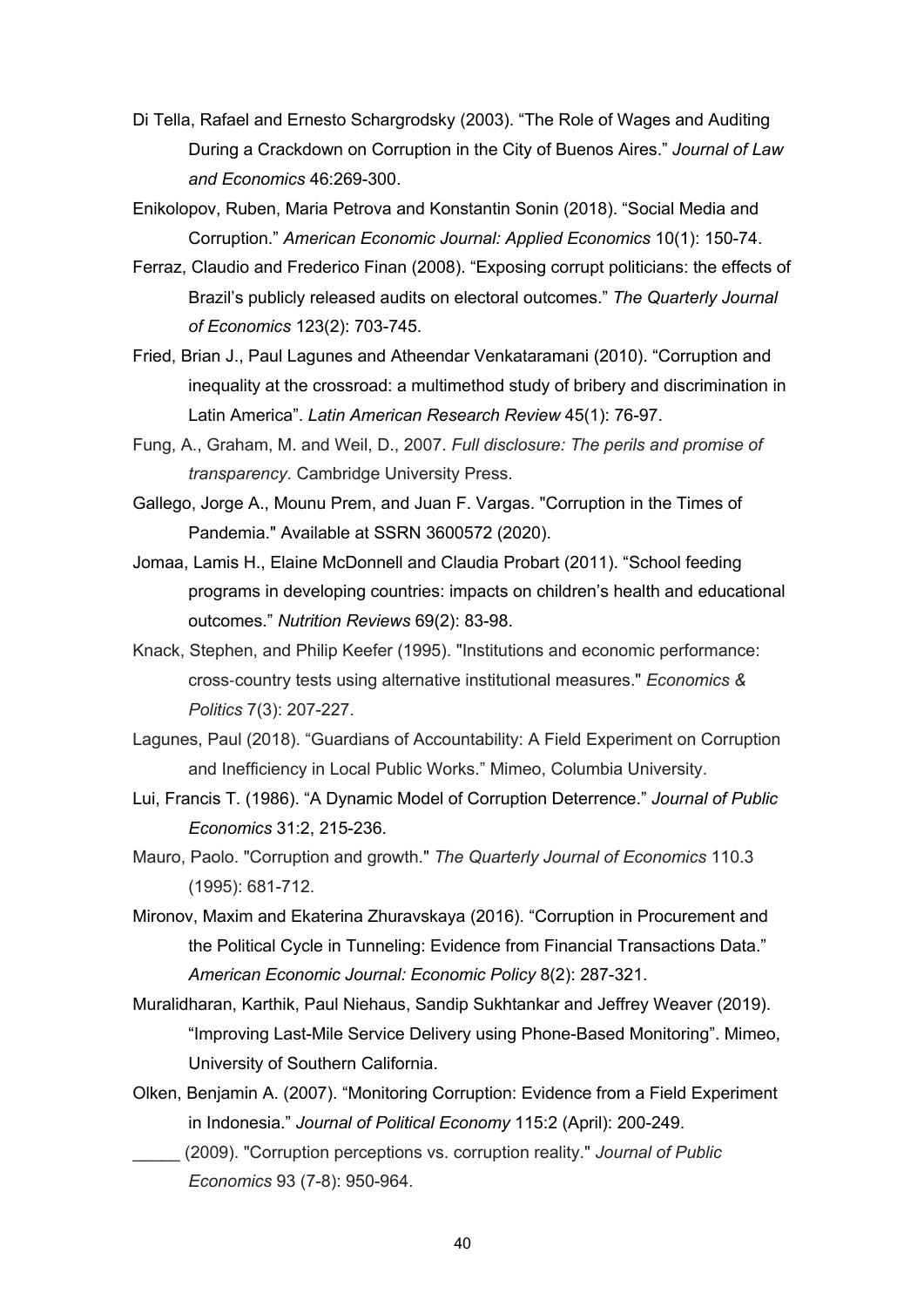\_\_\_\_\_ and Rohini Pande (2012). "Corruption in Developing Countries." *Annual Review of Economics* 4: 479-409.

- Persson, Anna, Bo Rothstein, and Jan Teorell (20). "Why Anticorruption Reforms Fail Systemic Corruption as a Collective Action Problem." *Governance* 26:3, 449- 471.
- Purroy, Miguel (2021). "Corruption, Transparency, and Natural Resources." Unpublished manuscript, Universidad del Rosario, Colombia.
- Reinikka, Ritva and Jakob Svensson (2005). "Fighting Corruption to Improve Schooling: Evidence from a Newspaper Campaign in Uganda." *Journal of the European Economic Association* 3(2-3): 259-257.
- Rossi, Martín, Antonia Vazquez and Juan Cruz Vieyra (2020). "Information Disclosure and the Performance of Public Investment." Inter-American Development Bank. Discussion Paper No. IDB-DP-795.
- Treisman, Daniel (2000). "The causes of corruption: a cross-national study." *Journal of Public Economics* 76(3): 399-457.
- Weitz-Shapiro, Rebecca and Matthew S. Winters (2017). "Can Citizens Discern? Information Credibility, Political Sophistication, and the Punishment of Corruption in Brazil." *The Journal of Politics* 79(1): 60-74.
- Winters, Matthew S., Paul Testa and Mark M. Fredrickson (2012). "Using Field Experiments to Understand Information as an Antidote to Corruption." Chapter 8 in Danila Serra and Leonard Wantchekon (ed.), *New Advances in Experimental Research on Corruption (Research in Experimental Economics, Vol. 15)*, 213-246. Emerald Group Publishing Limited.
- Zamboni, Yves and Stephan Litschig (2018). "Audit risk and rent extraction: Evidence from a randomized evaluation in Brazil." *Journal of Development Economics* 134 (September): 133-149.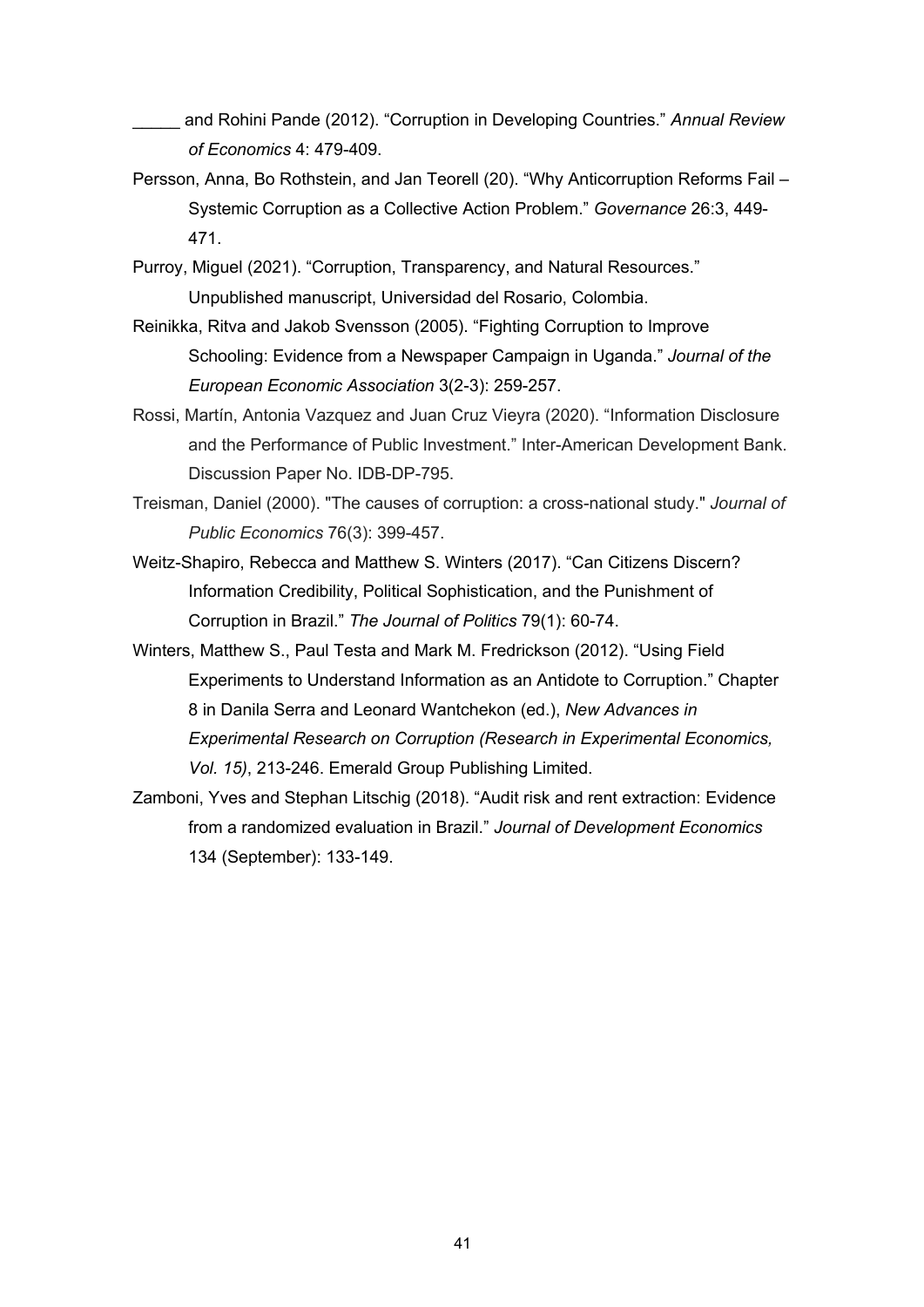#### **Appendix: Text Messages**

In both departments, parents were asked in the first week if they would be willing to receive text messages regarding the PAE and were given an option to opt out of receiving further text messages, in accordance with Colombian law.<sup>28</sup> The exact message content and timing was determined based on earlier randomized controlled trials that we used to test alternative messages in eight out-of-sample schools in the two departments (see de la Cadena, et al. 2020).

The second week, parents were informed that their school should have a School Meals Committee; that the committee should be comprised of the principal, three students and three parents; that the committee is empowered to review the performance of the contractor and to request a meeting with the contractor to discuss issues. This message sequence ended with a text asking parents if they could identify the parents serving on the committee. If the parents said they could identify them, they received a concluding message encouraging them to talk with those parent representatives if they had any issues. If they responded that they could not identify them, parents were referred to the principal for more information.

In the third week, parents were informed of the food items their children should have received on the day the text was sent and were asked if the children's meal in fact included those items. If parents responded "yes", they received a concluding text expressing satisfaction about this outcome; if they responded "no", they were asked to consult with their child about whether the child received a substitute food item.

In the fourth week, parents were sent a text that told them how many families in the school had indicated the week before that their children had not received the required food items. They were then asked if they were going to talk to the School Meals Committee about this. If they said yes, they were sent a message to prepare for the meeting and reminded of the importance of participating. If they said no, they were reminded that it is their right to speak with the committee or principal regarding any PAE concerns they might have. encourage them to follow through.

Messages differed between the two departments in the fifth week. In Nariño, the text message shared information with the parents about the results of the audit results from the previous week, focusing on whether the number of meals served corresponded to the number contracted. Parents were asked whether they would speak with the School Meals Committee about this result, with the same follow up messages as before if they responded yes or no. Those results were not available in Cesar, so instead in Cesar

 $^{28}$  The complete stream of messages and response options are available from the authors.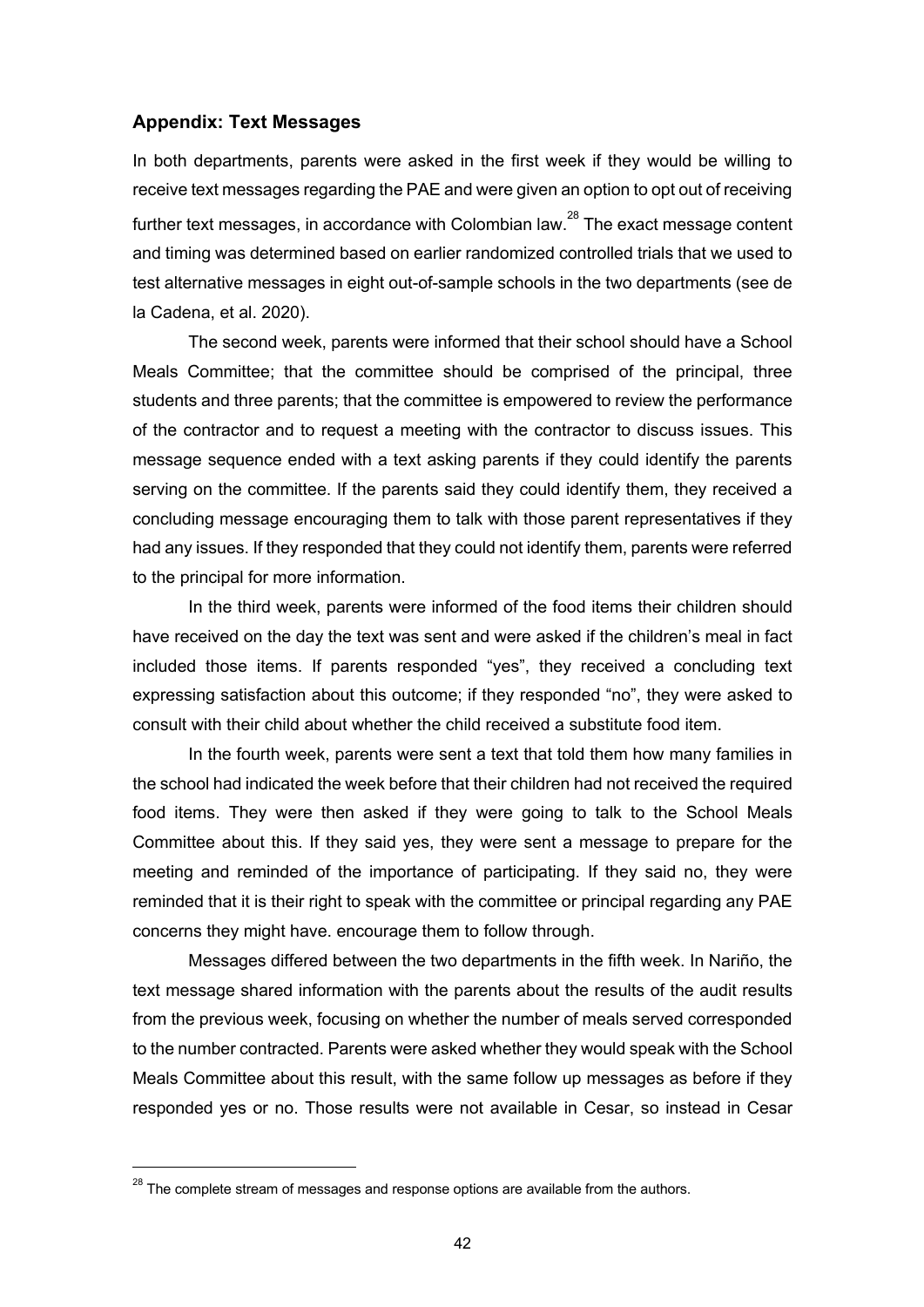parents again received a message about the food items their children should have received, as in week three.

In week six of the treatment, parents in Cesar received the audit results, while parents in Nariño were once again encouraged to share the information they had received in the previous two weeks regarding contractor compliance with the principal or the departmental Secretary of Education. The text offered specific guidance about the content of any possible letter they might write: that their children did not receive the appropriate food items on a specific date, asking the authorities what they would do about this, and indicating the name of the school.

In week seven, texts informed parents in Cesar how many parents indicated their children had not received the designated food items, just as in week four. In Nariño, parents were once again told what food items their children should have received. The texts followed the same format as in week three. Similarly, in week eight in Nariño, texts informed parents about what other parents had said the week before, following the model of week four texts. Parents in Cesar were told in week eight about how they could complain about problems with the PAE. In the last two weeks of the semester, in all schools in all departments, treatment and control, the same messages were sent out asking parents about the food their children had received.

|                                             | Mean menu compliance last 3 audits |                        |                        |                        |  |
|---------------------------------------------|------------------------------------|------------------------|------------------------|------------------------|--|
|                                             | (1)                                | (2)                    | (3)                    | (4)                    |  |
|                                             |                                    |                        |                        |                        |  |
| Treatment vs. first<br>audit control school | 0.0670<br>(0.0456)                 | $0.0831**$<br>(0.0375) | $0.0715**$<br>(0.0345) | $0.0774**$<br>(0.0368) |  |
|                                             |                                    |                        |                        |                        |  |
| Balance controls                            | No                                 | No                     | No                     | Yes                    |  |
| Observations                                | 209                                | 196                    | 209                    | 196                    |  |
| $R^2$                                       | 0.010                              | 0.65                   | 0.45                   | 0.69                   |  |
| <b>Municipality FE</b>                      | No                                 | Yes                    | No                     | Yes                    |  |
| Operator FE                                 | No                                 | No                     | Yes                    | Yes                    |  |

**Table A1: Treatment Effects on Mean of Last Three Audits of Menu Compliance (substitutions and quantity-shaving)**

*Notes:* Balance controls are type of meal, mode of preparation, number of meals in the contract and the total students of the school. Changes in observations responds to the subsamples conditions and singleton observations are dropped following Correia (2015) when municipality fixed effects are included. Cluster standard errors at the school level are reported in parentheses.  $p < 0.10$ ,  $p < 0.05$ ,  $p < 0.01$ .